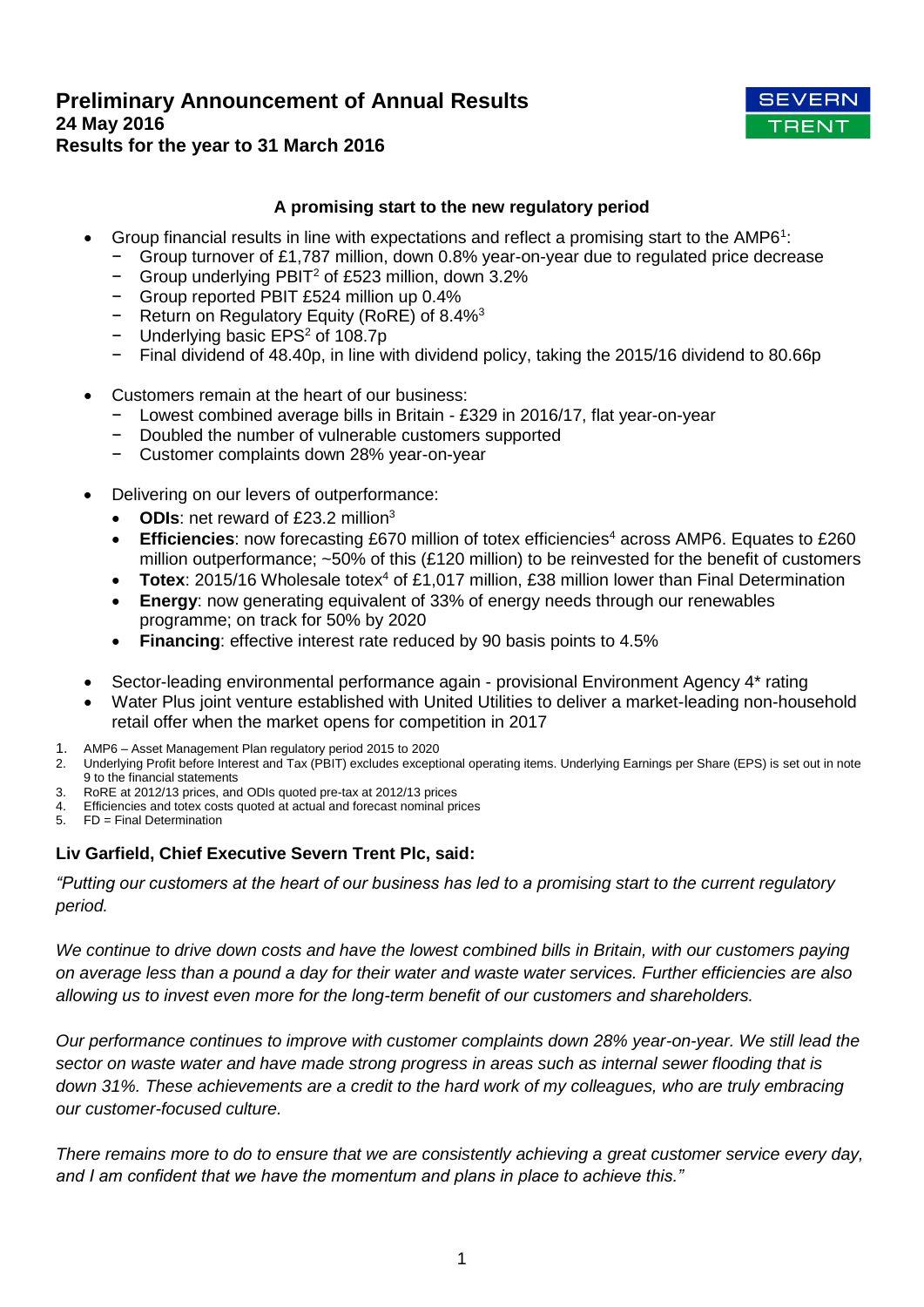# **Group Results**

| <b>Underlying performance</b>                       | 2016    | 2015    | Increase/  |
|-----------------------------------------------------|---------|---------|------------|
|                                                     |         |         | (decrease) |
|                                                     | £m      | £m      |            |
| Group turnover                                      | 1,786.9 | 1,801.3 | (0.8% )    |
| Underlying group PBIT <sup>1</sup>                  | 522.8   | 540.3   | (3.2%)     |
| Underlying group PBT <sup>2</sup>                   | 313.6   | 300.4   | 4.4%       |
|                                                     |         |         |            |
|                                                     | pence/  | pence/  |            |
|                                                     | share   | share   |            |
| Underlying basic earnings per share from continuing |         |         |            |
| operations <sup>3</sup>                             | 108.7   | 107.2   | 1.4%       |
| Total ordinary dividends                            | 80.66   | 84.90   | $(5.0\%)$  |
|                                                     |         |         |            |
| <b>Reported results</b>                             | 2016    | 2015    | Increase/  |
|                                                     |         |         | (decrease) |
|                                                     | £m      | £m      |            |
| Group PBIT                                          | 523.8   | 521.6   | 0.4%       |
| Group PBT                                           | 322.3   | 148.2   | 117.5%     |
| Group profit for the year                           | 331.3   | 120.2   | 175.6%     |
|                                                     |         |         |            |
|                                                     | pence/  | pence/  |            |
|                                                     | share   | share   |            |
| Basic earnings per share                            | 139.8   | 49.9    | 180.2%     |

1 Profit Before Interest and Tax (PBIT) before exceptional items (see note 3)<br>2 Profit Before Tax (PRT) before exceptional items and gains/losses on finance

<sup>2</sup> Profit Before Tax (PBT) before exceptional items and gains/losses on financial instruments<br><sup>3</sup> Before exceptional items, gains/losses on financial instruments and deferred tax

Before exceptional items, gains/losses on financial instruments and deferred tax

### **Note: FY2016/17 technical guidance is included in the Chief Financial Officer's section of this RNS**

| <b>Enquiries</b>                                                                       |                               |               |
|----------------------------------------------------------------------------------------|-------------------------------|---------------|
| <b>Investors &amp; Analysts</b><br>Ruban Chandran<br><b>Head of Investor Relations</b> | Severn Trent Plc              | 07957 166615  |
| <b>Richard Tunnicliffe</b><br><b>Investor Relations Manager</b>                        | Severn Trent Plc              | 07834 419722  |
| <b>Media</b><br>Kat Greenwood<br><b>Head of Communications</b>                         | Severn Trent Plc              | 07801 567105  |
| David Lloyd-Seed /<br>Jonathan Sibun                                                   | <b>Tulchan Communications</b> | 0207 353 4200 |

# **Interim Results Presentation and Webcast**

There will be a presentation of these results at 9:30am BST on Tuesday 24 May at Rothschilds Sky Pavilion, New Court, St Swithin's Lane, London. EC4N 8AL. This presentation will be available as a simultaneous webcast on the Severn Trent website (www.severntrent.com) and will remain on the website for subsequent viewing.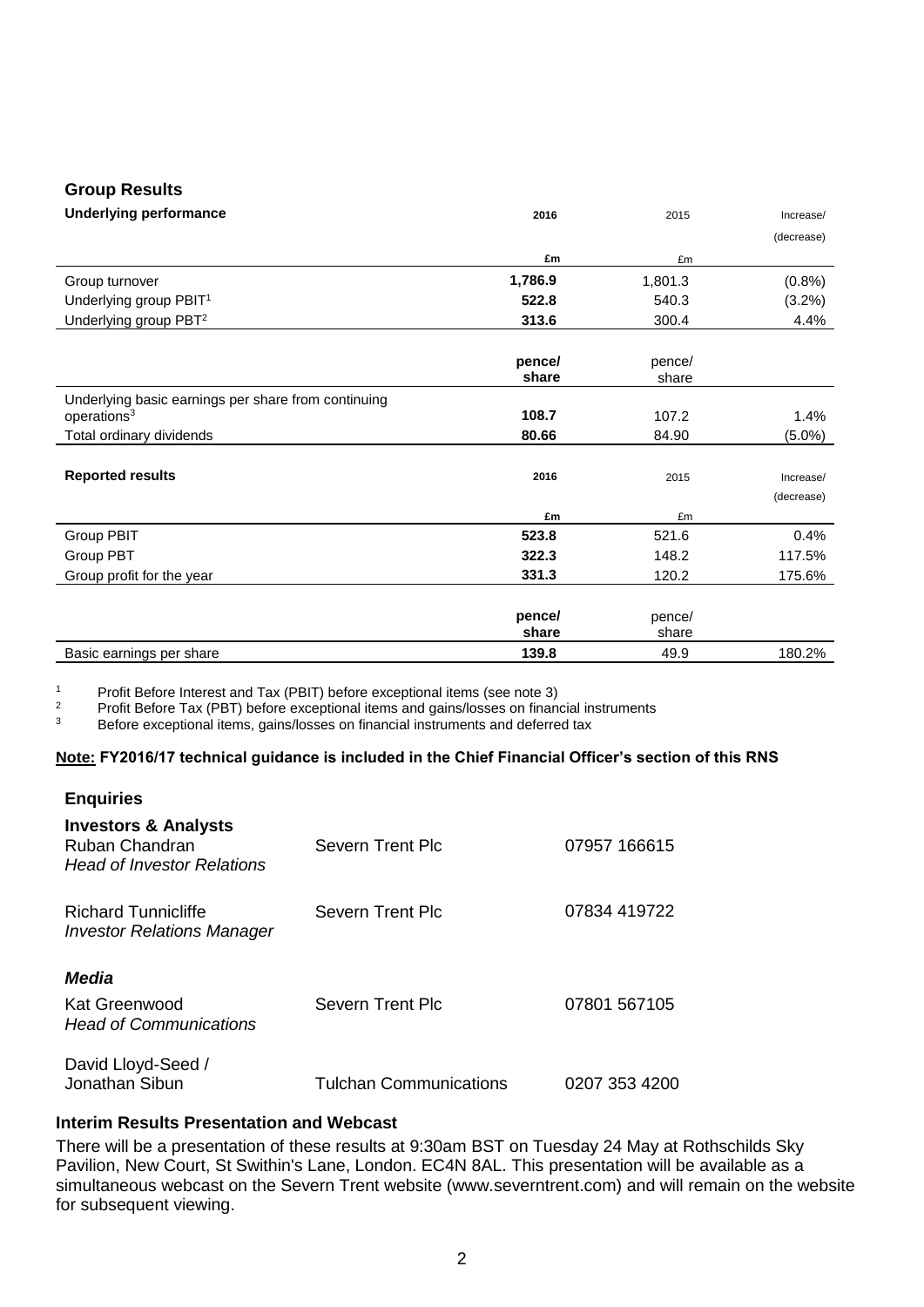# **Chief Executive's Review**

The beginning of the current regulatory period, AMP6, brought considerable uncertainty, driven by changes to the regulatory regime which shifted the balance of risk and reward. This has created opportunities for companies to outperform the allowed regulatory return by delivering benefits to customers and the environment.

We have made a promising start to this AMP but equally we know there is more to be done. Our new customer-focused culture is being embedded in the organisation and we believe the changes we have implemented over the past two years set us on the right trajectory.

We continue to place emphasis on 'our winning formula', shown below, as the driving force behind our actions:

- − Customers at the heart of our business
- − Operational excellence
- − Winners in a world of incentivisation
- − At the frontier of sector efficiency
- − Standard setters in renewable energy
- − Successful in competitive markets

# **Customers at the heart of our business**

Given our position as a regional monopoly, it is imperative that we put customers at the heart of our decision making process, ensuring that their needs and circumstances are reflected in our actions.

Our customers continue to benefit from the lowest combined average bills in the UK at £329 per annum, which are flat year-on-year. We have also more than doubled the number of vulnerable customers who benefit from our payment assistance initiatives, and we've worked hard to reduce customer complaints, which are down 28% year-on-year.

We have implemented a range of new digital services to help customers access information when they need it, for example our new 'Track My Job' app keeps customers up to date on the progress of any work. We will continue to expand our range of digital services, including a refresh of our corporate website later this year.

We continue to improve our Service Incentive Mechanism (SIM) score which measures customer service but have more work to do to improve our performance from our mid-table position. Our aspiration is to be the leader in customer experience in our industry.

# **Operational excellence**

We have remained the sector leader in waste water efficiency and delivered good performance on key metrics, such as as internal sewer flooding that is down 31%. We have done this while achieving high environmental standards, reflected in our provisional Environment Agency (EA) 4\* rating for the second time in three years. Underpinning this was our performance on some key environmental metrics, including a 21% reduction in the number of category 3 pollution incidents and an 80% reduction in the number of serious pollution incidents.

In Water, we started the AMP knowing we needed to improve and we have established a clear action plan to do this. The changes will not come overnight but we are ambitious in our targets and expect to report positive outcomes in due course. On the positive side we have seen reductions of 62% since last year in coliform detections, and water-quality complaints have been resolved 85% faster than the prior year.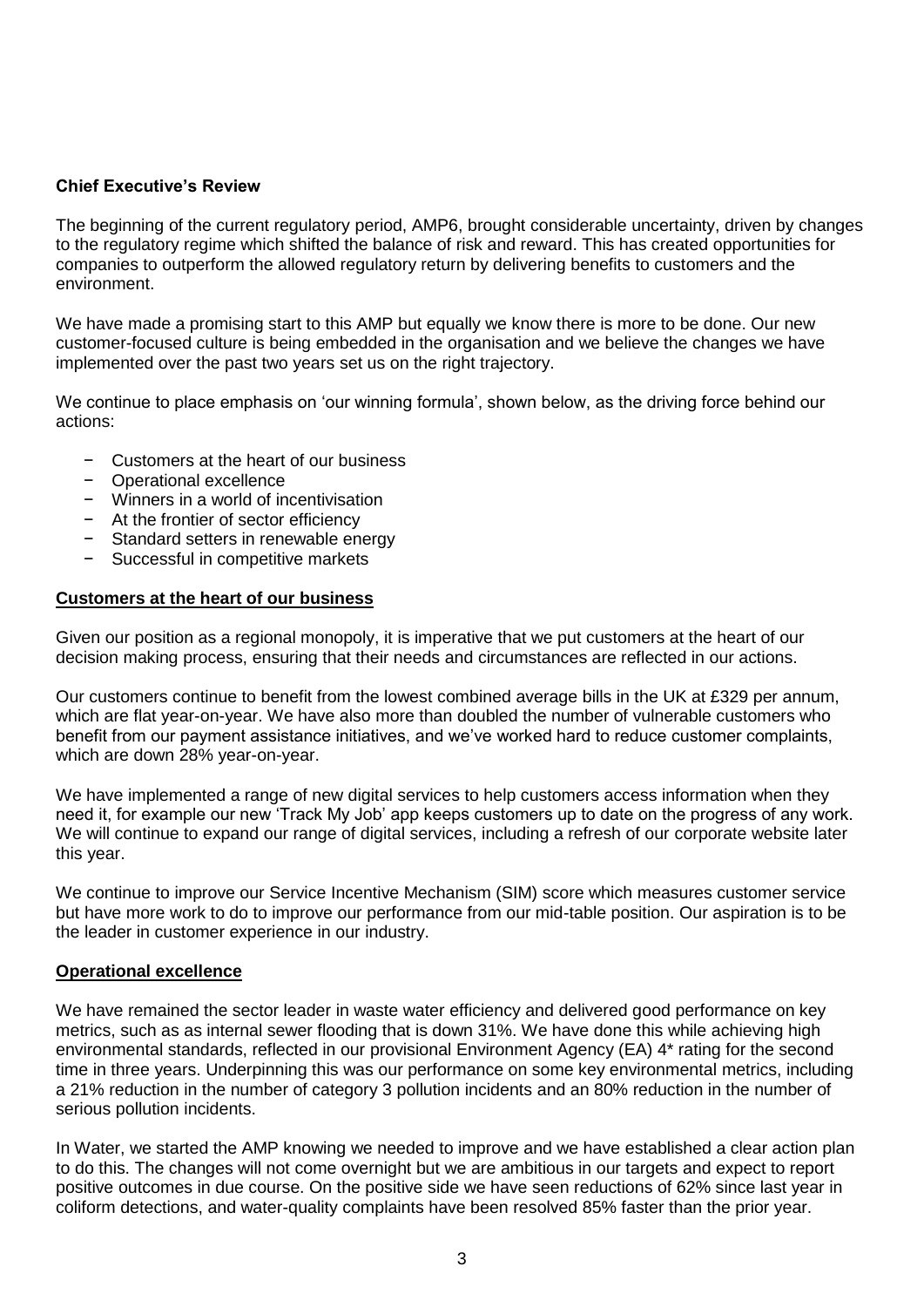On the downside there were some high profile events which left customers unable to access their water. We are learning from these to continually improve our processes and systems.

# **Winners in a world of incentivisation**

The new regulatory environment incentivises companies to outperform the allowed regulatory return through mechanisms including Outcome Delivery Incentives (ODIs).

We have chosen to take the majority of ODI rewards or penalties in AMP through bills, rather than on RCV at the end of the AMP. The targets we agreed with Ofwat were very challenging, requiring a significant step change in our performance levels to avoid penalties. We are therefore pleased to report a net real reward of £23.2 million (at 2012/13 prices) in the first year of the AMP.

We have incentivised our workforce and key contractors through our ODI-linked employee bonus scheme and performance-based incentive contracts.

ODI targets for the rest of the AMP continue to get tougher. We are responding to this challenge, including for example further multi-skilling in our contact centres to enhance customer service, and initiatives geared to improving and sustaining reductions in leakages, pollutions and flooding. As a result of these plans, we are targeting £15 million of net ODI rewards for 2016/17 (at 12/13 prices).

Ofwat also incentivises companies to seek the lowest cost of finance to enable them to outperform the regulatory allowed cost of debt. We remain focused on sourcing sustainable, low-cost, long-term finance from a range of sources, all supported by an investment grade credit rating. We have reduced our effective cost of debt from 5.4% at the end of 2014/15, to 4.5% this year, and we have taken advantage of low interest rates by moving a greater proportion of our debt to floating rates. We see further opportunities to reduce interest costs through refinancing existing debt and raising new debt to finance our investment plans.

Outperformance in ODIs, totex and financing all translates into our Return on Regulated Equity (RoRE) which for 2015/16 is 8.4%.

### **At the frontier of sector efficiency**

We have set ourselves clear efficiency targets to maintain our number one position in waste water and ensure that we end AMP6 towards the upper quartile of peer companies in water.

We are pleased to share today our forecast for totex savings across AMP6 of £670 million (at nominal prices). This includes the £372 million (at 2012/13 prices, £410 million at nominal prices) of savings announced in November to reach the final determination level of totex; a further £80 million (nominal) of savings locked in today, and an additional £180 million (nominal) that we are confident in delivering over the remainder of the AMP. Efficiencies have been achieved across our operational and capital investment activities, through innovation, smarter procurement and tighter cost control.

We are committed to investing not only for today but also for future generations and as such have decided to reinvest around half (or £120 million) of the forecast £260m of totex outperformance into areas that are important to our customers, such as improving water quality, enhancing security, and assisting vulnerable customers.

Our largest capital programme, the Birmingham Resilience scheme, is progressing well and remains on track for on-time delivery to budget. We invited tenders for two elements of the scheme: the first, for the river inlet pumping station and new cross-country water main, has now been awarded, with the second, the new treatment processes at Frankley Water Treatment Works, expected to be awarded in July 2016.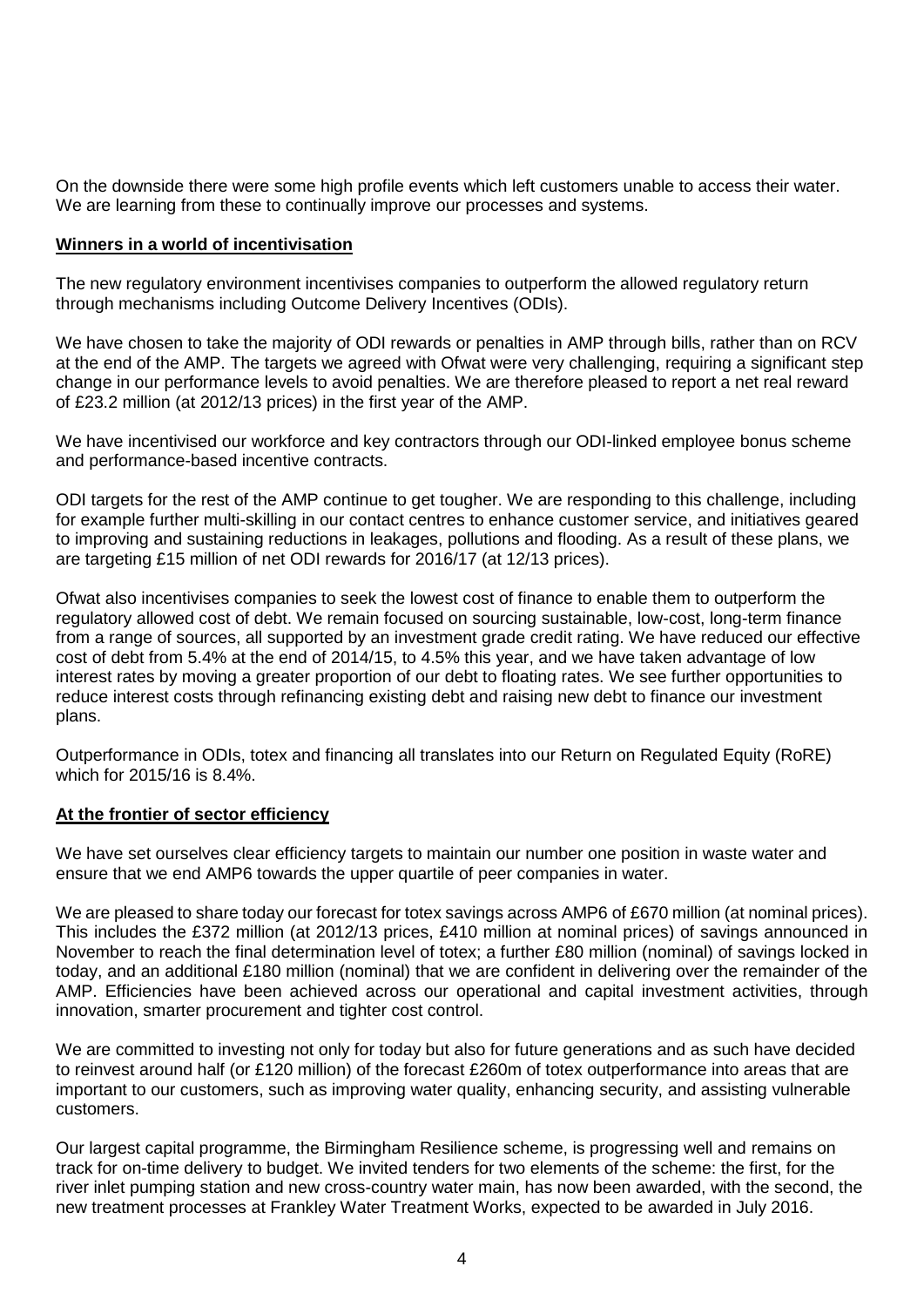# **Standard setters in renewable energy**

Our renewable energy programme remains core to our strategy, combining a responsible approach to the environment with good financial sense. All our programmes are targeted with delivering double-digit posttax rates of return on investment.

With energy being our second largest direct cost, we are focused on using less, generating more, and paying the lowest energy prices.

We have previously announced that we plan to invest up to £190 million in renewables across AMP6. This year we have increased renewable energy generation by 17% (44GWh) meaning that we now generate energy equivalent to 33% of our own energy needs. We remain on track for 50% by 2020.

### **Successful in competitive markets**

The arrival of non-household retail competition in 2017 is the first major step towards competition in our regulated business.

Our new 'Water Plus' joint venture (JV) with United Utilities will combine the complementary skills of both companies, including sales, customer service, business strategy and credit management, to deliver an attractive proposition for large and small business customers across England and Scotland.

| 24th May 2016                                                                                  | Full-year results 2015/16      |  |
|------------------------------------------------------------------------------------------------|--------------------------------|--|
| $16th$ June 2016                                                                               | Ex-dividend date (Final)       |  |
| $17th$ June 2016                                                                               | Dividend record date (Final)   |  |
| 20 <sup>th</sup> July 2016                                                                     | AGM and Q1 Trading Update      |  |
| $22nd$ July 2016                                                                               | Final dividend payment date    |  |
| 30 <sup>th</sup> September 2016                                                                | Close period commences         |  |
| 24 <sup>th</sup> November 2016                                                                 | Half-year results 2016/17      |  |
| 1 <sup>st</sup> December 2016                                                                  | Ex-dividend date (Interim)     |  |
| 2 <sup>nd</sup> December 2016                                                                  | Dividend record date (Interim) |  |
| 6 <sup>th</sup> January 2017                                                                   | Interim dividend payment date  |  |
| For more information please visit:<br>https://www.severntrent.com/investors/financial-calendar |                                |  |

### **Investor Timetable**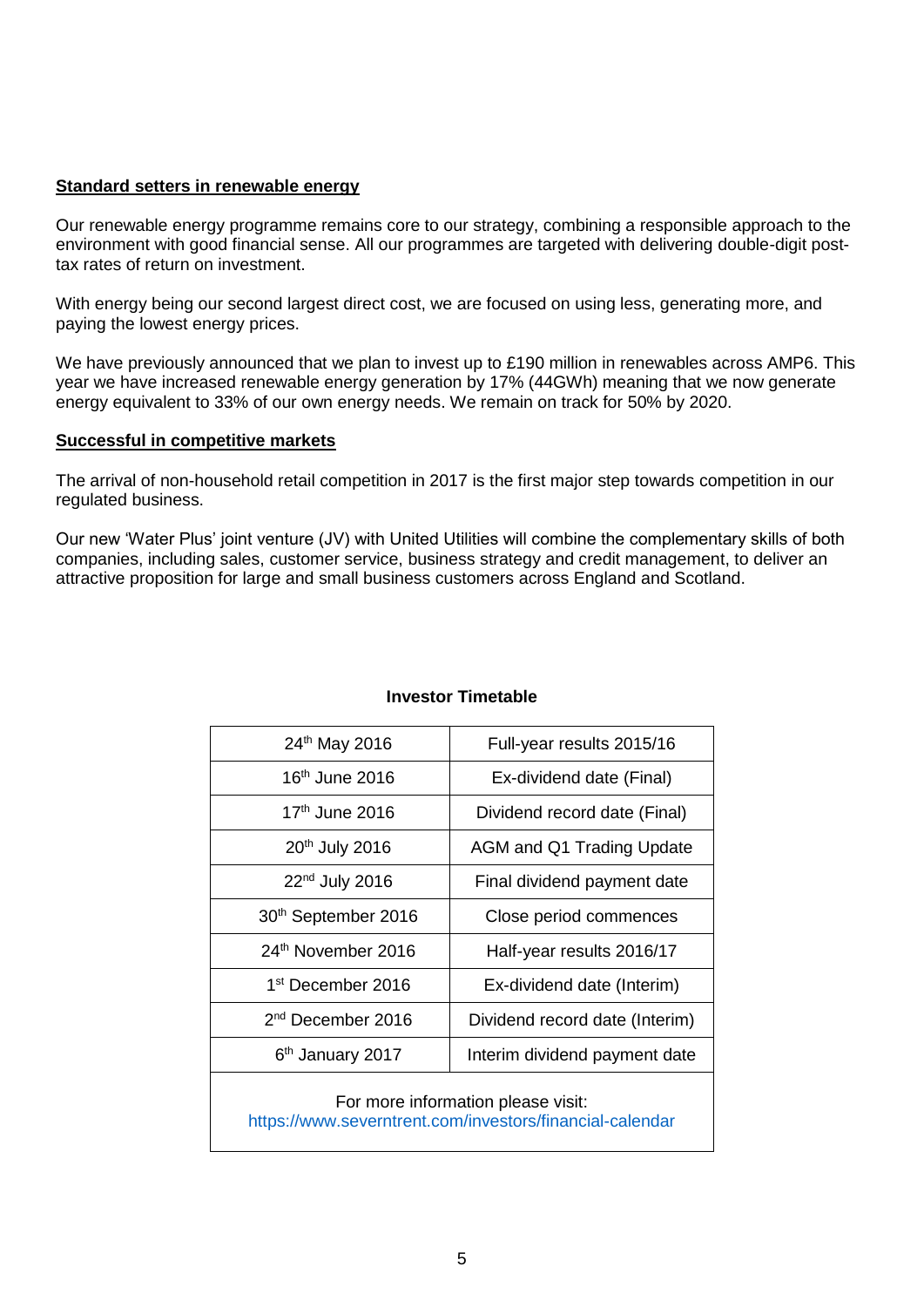# **Chief Financial Officer's Review**

The group has delivered strong financial results in the first year of the new AMP. Our Regulated Water and Waste Water business has performed well, with reduced operating costs helping to offset the impact of the lower prices we agreed in the final determination. Business Services has delivered growth in both sales and underlying PBIT<sup>1</sup> this year and has made good progress in renewable energy generation and with the formation of the joint venture, Water Plus, we have made good progress in getting ready for non-household retail competition in England.

We saw the benefits of our rebalanced financing strategy, increasing the proportion of our debt that is at floating rates, which has helped to deliver a £30.7 million reduction in financing costs year on year. Our effective interest rate for the year was 4.5%.

Our underlying tax rate was 18.5% (2014/15: 17.6%).

A brief summary of our financial performance for the year is as follows:

- Group turnover from continuing operations was £1,786.9 million (2014/15: £1,801.3 million), a decrease of £14.4 million or 0.8% reflecting primarily £31 million lower regulated revenues following the agreed price reduction in the Final Determination.
- Underlying PBIT<sup>1</sup> of £522.8 million (2014/15: £540.3 million) was £17.5 million lower as the reduction in turnover in regulated water and waste water was partially offset by lower operating costs in the regulated business and increased operating profits in our non-regulated business.
- Reported group PBIT<sup>1</sup> was £523.8 million (2014/15: £521.6 million).
- We recorded an exceptional credit of £1.0 million from the release of a prior year provision (2014/15: charge of £18.7 million).
- Net finance costs were £209.3 million (2014/15: £240.0 million).

<sup>1</sup> PBIT is profit before interest and tax; underlying PBIT excludes exceptional items as set out in note 3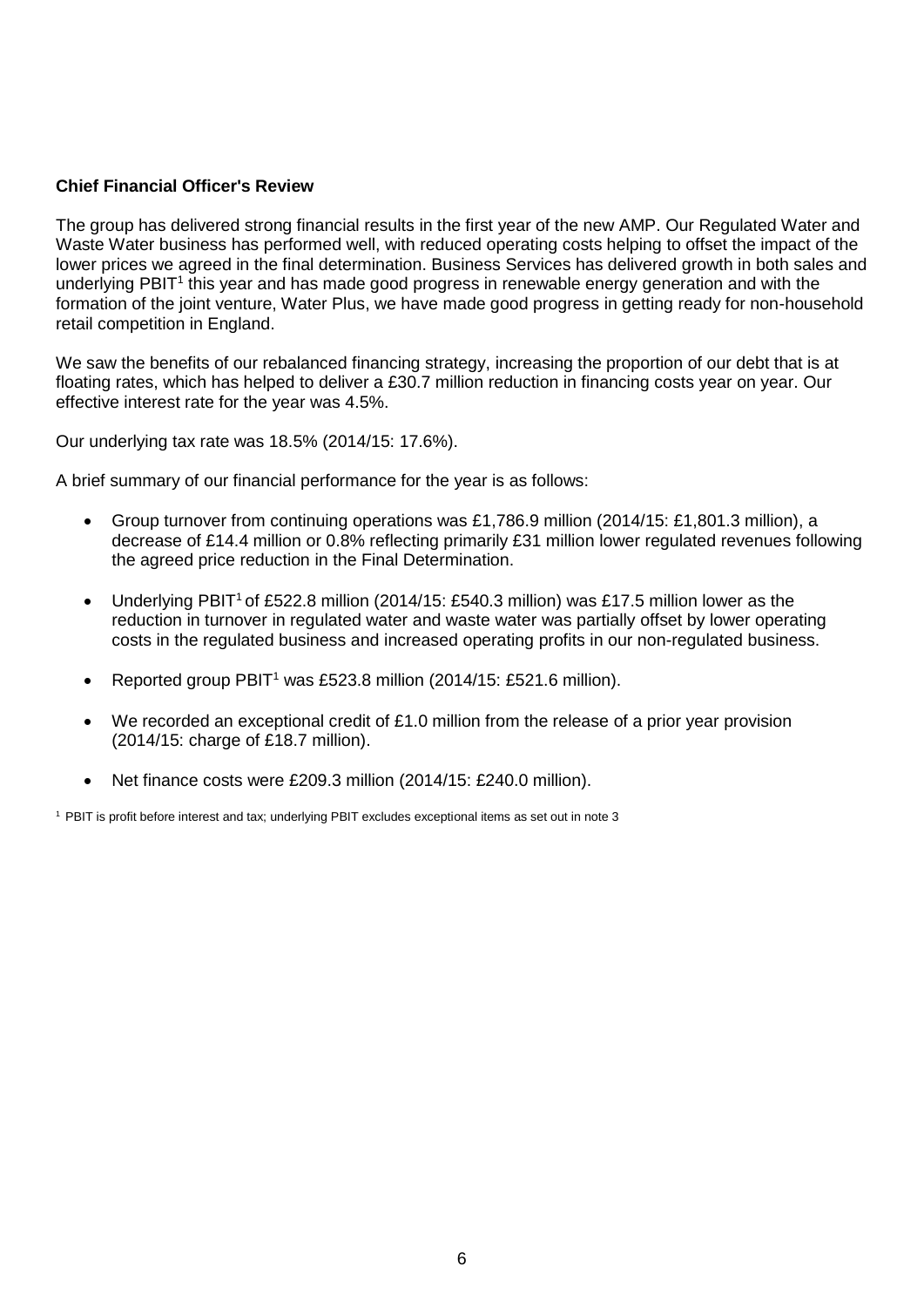# **Changes to segmental presentation**

The group is now organised into two main business segments, "Regulated Water and Waste Water" and "Business Services".

- Regulated Water and Waste Water comprises Severn Trent Water's wholesale operations and household retail activities and related support functions.
- Business Services comprises the Operating Services businesses in the USA, UK, Ireland and Italy, the group's renewable energy business and Severn Trent Water's non-household retail business.

The Water Purification business, which was sold on 2 July 2015, has been treated as a discontinued operation.

The tables below reconcile our results for the year ended 31 March 2016 under the old segmental basis (Severn Trent Water, Severn Trent Services, and Corporate and Other) to the new basis.

| <b>Requlated Water and Waste Water</b> | <b>Severn Trent</b><br>Water | Renewable<br>energy<br>(regulated) | Non household<br>retail | <b>Additional</b><br>inter-<br>segment<br>sales | Regulated<br><b>Water and</b><br>Waste |
|----------------------------------------|------------------------------|------------------------------------|-------------------------|-------------------------------------------------|----------------------------------------|
|                                        | £m                           | £m                                 | £m                      | £m                                              | £m                                     |
| Total sales                            | 1.550.2                      | (17.5)                             | (391.3)                 | 364.7                                           | 1,506.1                                |
| Underlying PBIT                        | 520.3                        | (17.6)                             | (10.6)                  | ۰                                               | 492.1                                  |

| <b>Business Services</b> | <b>Severn Trent</b><br><b>Services</b> | Renewable<br>energy<br>(regulated and<br>non-regulated) | Non household<br>retail | <b>Additional</b><br>inter-<br>segment<br>sales | <b>Business</b><br><b>Services</b> |
|--------------------------|----------------------------------------|---------------------------------------------------------|-------------------------|-------------------------------------------------|------------------------------------|
|                          | £m                                     | £m                                                      | £m                      | £m                                              | £m                                 |
| Total sales              | 233.2                                  | 34.0                                                    | 391.3                   | 16.1                                            | 674.6                              |
| <b>Underlying PBIT</b>   | 10.7                                   | 16.9                                                    | 10.6                    | ۰                                               | 38.2                               |

| <b>Corporate and Other</b> | Corporate and<br>Other (old<br>basis) | Renewable<br>energy<br>(non-regulated) | <b>Additional</b><br>inter-<br>segment<br>sales | Corporate<br>and Other<br>(new basis) |
|----------------------------|---------------------------------------|----------------------------------------|-------------------------------------------------|---------------------------------------|
|                            | £m                                    | £m                                     | £m                                              | £m                                    |
| Total sales                | 11.7                                  | (8.5)                                  | $\overline{\phantom{0}}$                        | 3.2                                   |
| <b>Underlying PBIT</b>     | (8.6)                                 | 0.7                                    | ۰                                               | (7.9)                                 |

The new segments reflect the way we organise and manage the group. Our renewable energy business, including the electricity and gas generating assets owned by Severn Trent Water's regulated business, is now all managed in Business Services. We transferred management responsibility for non-household retail to Business Services, in preparation for further competition in these activities from April 2017. This created a clear separation between our regulated wholesale and non-regulated retail activities.

On 3 May 2016 the Competition and Markets Authority ('CMA') announced clearance of the proposal to form the Water Plus joint venture with United Utilities PLC. On that date the disposal of the non-household retail activities to Water Plus became highly probable and these activities were reclassified as a discontinued operation and equity accounted. However, as this transaction was still subject to CMA approval at 31 March 2016, the results of the non-household retail activities are included in continuing operations in these financial statements.

Comparative financial information for the 2014/15 on the new basis is not available across all segments and so the commentary that follows describes year on year performance on the old basis.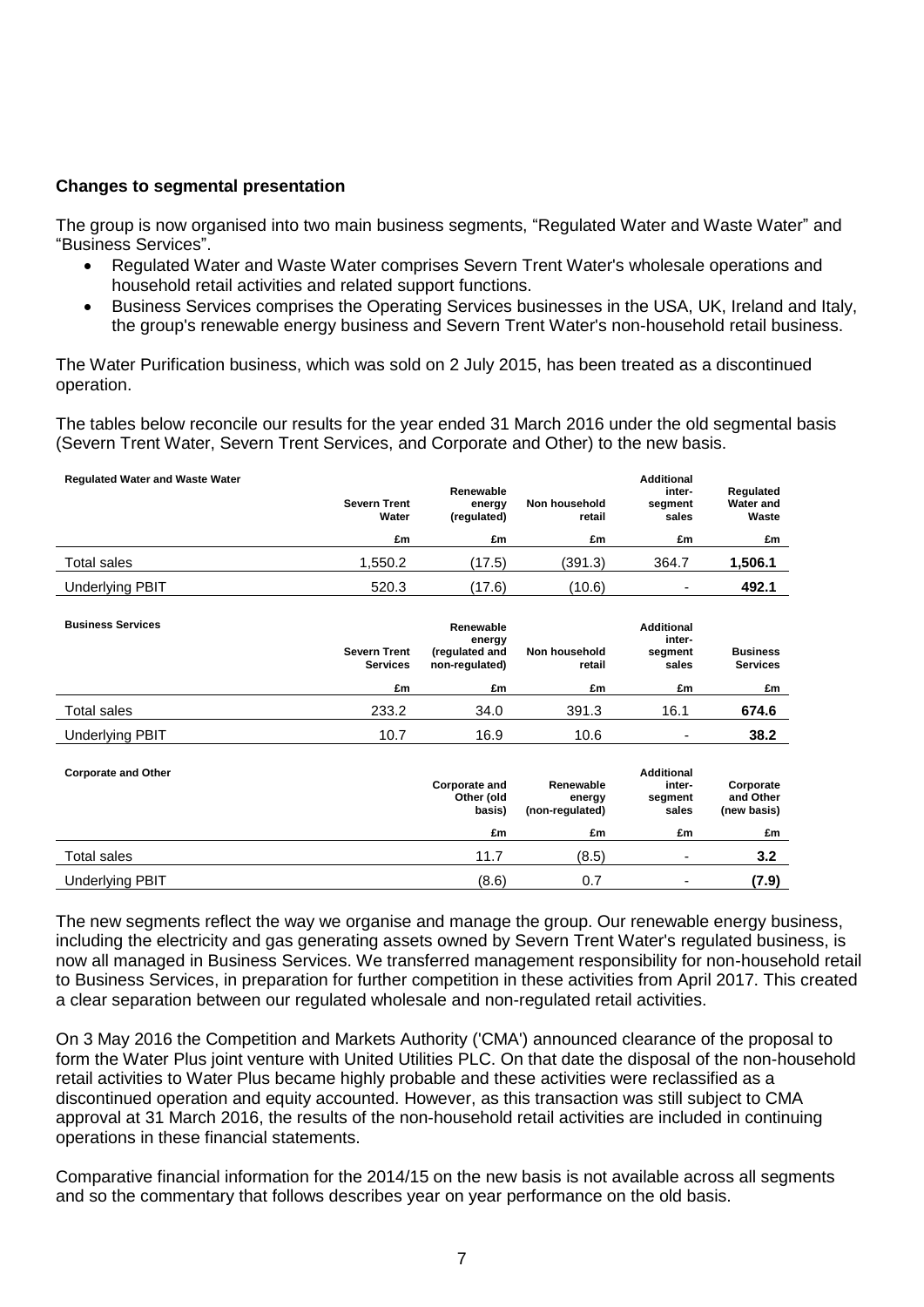# **Regulated Water and Waste Water**

Turnover for the new Regulated Water and Waste Water segment was £1,506.1 million and underlying PBIT was £492.1 million.

On a like for like basis, turnover decreased by £31.0 million. The price reduction in our Final Determination reduced turnover by £30.2 million. This was partially offset by growth from new customers and consumption increases of £6.7 million. Tariff mix and other effects reduced turnover by £7.5 million. Underlying PBIT decreased by £18.7 million as lower operational costs partially offset the decline in turnover.

Within our 2015/16 revenue, there is around £11.5 million of over-billing against the Final Determination as a result of higher consumption and growth in our customer base; this, together with a small penalty of about £0.5 million for being outside the forecasting corridor, will be returned to customers through adjusted bills in 2017/18.

|                                    | New basis |         | Old basis |                |       |
|------------------------------------|-----------|---------|-----------|----------------|-------|
|                                    | 2016      | 2016    | 2015      | Better/(worse) |       |
|                                    | £m        | £m      | £m        | £m             | $\%$  |
| Turnover                           | 1,506.1   | 1,550.2 | 1,581.2   | (31.0)         | (2.0) |
| Net labour costs                   | (135.1)   | (142.1) | (156.0)   | 13.9           | 8.9   |
| Hired and contracted costs         | (157.2)   | (172.3) | (163.8)   | (8.5)          | (5.2) |
| Bad debts                          | (20.3)    | (23.7)  | (28.4)    | 4.7            | 16.5  |
| Power                              | (89.1)    | (61.8)  | (63.9)    | 2.1            | 3.3   |
| Other costs                        | (179.2)   | (193.8) | (196.4)   | 2.6            | 1.3   |
| Total opex                         | (580.9)   | (593.7) | (608.5)   | 14.8           | 2.4   |
| Infrastructure maintenance         | (126.0)   | (126.0) | (134.8)   | 8.8            | 6.5   |
| Depreciation                       | (307.1)   | (310.2) | (298.9)   | (11.3)         | (3.8) |
| <b>Underlying PBIT</b>             | 492.1     | 520.3   | 539.0     | (18.7)         | (3.5) |
| Adjustment for new segmental basis |           | (28.2)  |           |                |       |
|                                    |           | 492.1   |           |                |       |

Net labour costs were 8.9% lower. The benefits of the reorganisation carried out at the end of 2014/15 and the closure of the defined benefit pension scheme to future accrual more than offset the costs of the new employee incentive scheme.

Hired and contracted costs increased by £8.5 million. This is partly due to costs incurred in preparation for market opening including an increase in contributions to Open Water. In addition, we have seen an increase in distribution and tankering costs in our waste business and have paid a bonus to our supply chain for support on delivering our strong ODI performance.

Bad debt charges improved to 1.5% of turnover - down from 1.8% in 2014/15 as a result of improved collection performance on amounts billed in the year and better management of aged debt balances. The provision level against our household debt is typically higher than for non-household debt and we therefore expect that after the transfer of our non-household business to Water Plus, this ratio will increase.

Power costs decreased by £2.1 million mainly due to the benefit of a full year of biogas to grid generation. We continue to make good progress on our renewable energy generation, and self-generated the equivalent of 33% of gross consumption in the year, providing an increasingly effective hedge against energy price volatility.

Material and Other costs were £2.6 million lower year-on-year. Higher costs in particular on business rates and abortive capital write offs were more than offset by the £4.4m refund from the Environmental Agency at half year, and second-half gains on property disposals were in line with those for the first half.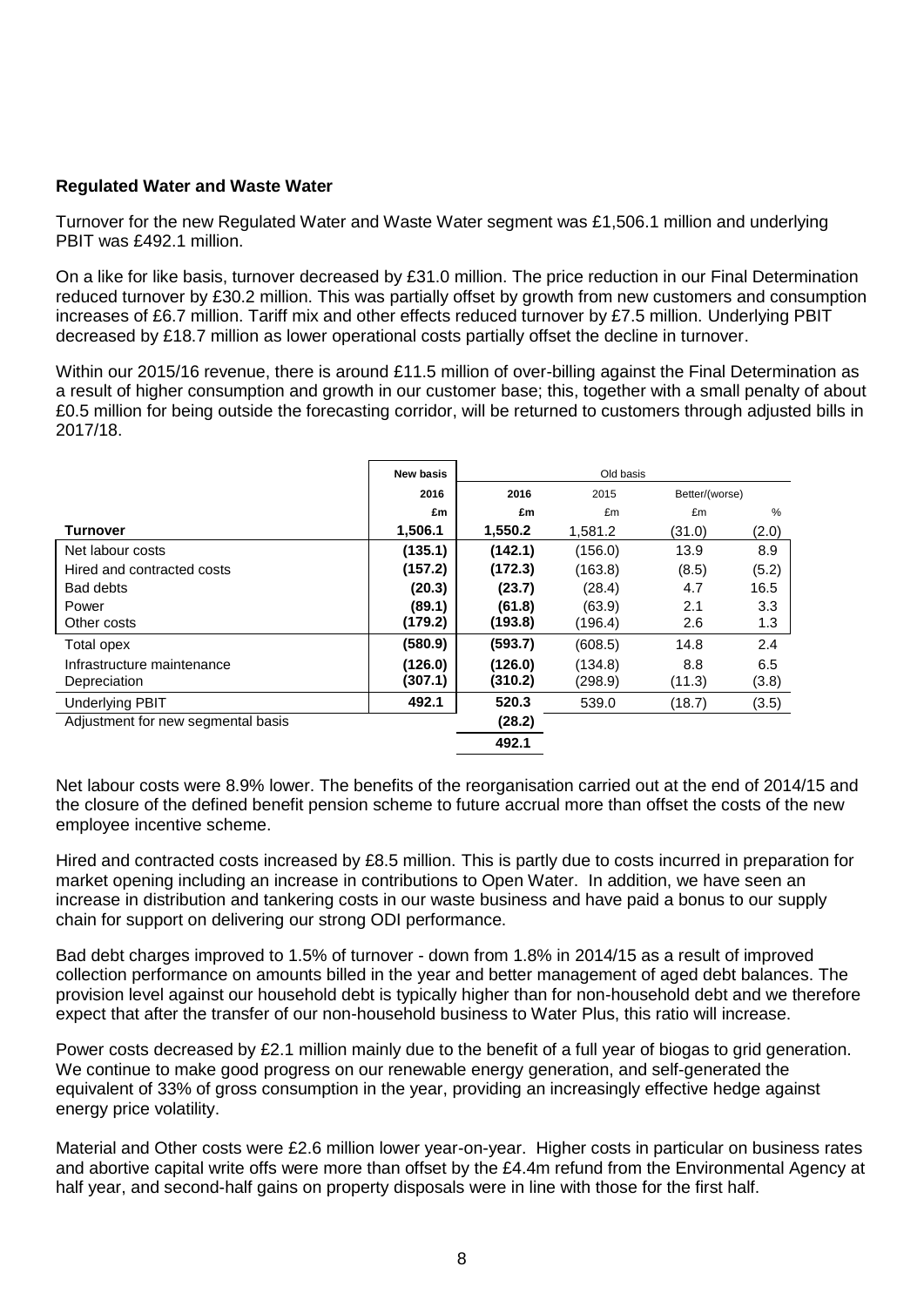Depreciation increased by £11.3 million, primarily due to the growing asset base and an accelerated charge of £3.6 million arising from the decommissioning of older assets as part of our water quality improvement programme. Infrastructure maintenance expenditure was £8.8 million lower due to a lower level of activity at the start of the year, and improved efficiencies in delivering the programme, as highlighted in our interim results.

# **Return on Regulatory Equity (RoRE)**

A key indicator of the performance of the regulated business is the Return on Regulatory Equity or "RoRE". Outperformance against the Final Determination for totex, ODIs and financing is included in RoRE.

Profits reported under IFRS do not reflect all of the regulatory impacts in the year of performance and may reflect the impacts of performance in previous years.

Severn Trent Water's RoRE for the year ended 31 March 2016 is set out in the following table:

|                                       | $^{9}/_{0}^{1}$ |
|---------------------------------------|-----------------|
| Base return <sup>2</sup>              | 5.7             |
| Totex outperformance <sup>3</sup>     | 0.7             |
| ODI outperformance <sup>4</sup>       | 0.7             |
| Financing outperformance <sup>5</sup> | 1.4             |
| Other <sup>6</sup>                    | (0.1)           |
| Regulatory return for the year        | 8.4             |

1 Based on RCV of £7,324 million in 2012/13 prices

2 Per Final Determination<br>3 Company share of totex

Company share of totex outperformance in the year

4 Company assessment of performance, subject to Ofwat review process in Autumn 2016

5 Based on actual financing cost and actual gearing

6 Includes non-household revenue, land sales and disposals, other income and the Wholesale Revenue Forecasting Incentive Mechanism

Severn Trent Water's totex benefit to RoRE, after taking account of sharing with customers was £19 million in 2012/13 prices after tax.

Our assessment of performance on our Outcome Delivery Incentives ("ODI"s) will be published in Severn Trent Water Limited's Annual Performance Report in July. We earned a net reward for performance in 2015/16 of £23.2 million before tax at 2012/13 prices, which is subject to the Ofwat review process in Autumn 2016. All of this relates to "in AMP" measures, which will be reflected in increased prices that we will set for 2017/18.

Severn Trent Water's financing costs in 2015/16 were £40 million lower than the Final Determination in 2012/13 prises after tax. This is due to the impact of lower inflation on our index linked debt and nominal interest rates achieved lower than assumed in the Final Determination - a consequence of low market interest rates and savings arising from our AMP6 financing activities. In addition, we have a lower debt requirement than assumed in the Final Determination.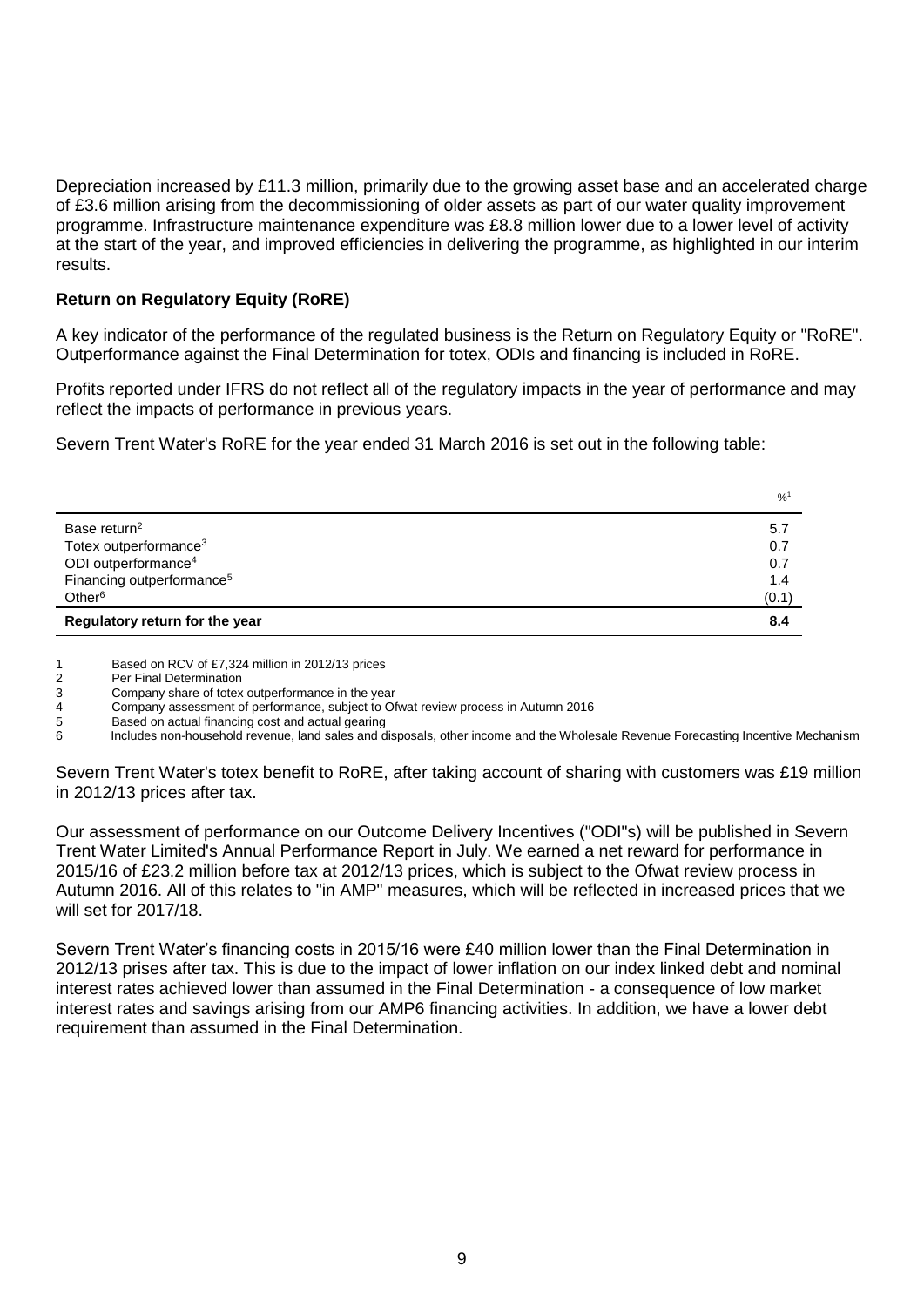# **Business Services**

Turnover for the new Business Services segment was £674.6 million and underlying PBIT was £38.2 million.

Turnover and underlying PBIT on a like for like basis at actual exchange rates and on a constant currency basis are shown below:

|                                      | 2016  | 2015  | Increase/<br>(decrease) |
|--------------------------------------|-------|-------|-------------------------|
|                                      | £m    | £m    | %                       |
| <b>Turnover</b>                      |       |       |                         |
| Services as reported                 | 233.2 | 216.3 | 7.8%                    |
| Impact of exchange rate fluctuations |       | 8.3   |                         |
| Constant currency                    | 233.2 | 224.6 | 3.8%                    |
| <b>Underlying PBIT</b>               |       |       |                         |
| Services as reported                 | 10.7  | 9.7   | 10.3%                   |
| Impact of exchange rate fluctuations |       | (0.1) |                         |
| Constant currency                    | 10.7  | 9.6   | 11.5%                   |

The results above exclude the Water Purification business, which was classified as a discontinued operation in 2014/15.

In our Operating Services business we saw good growth in turnover, up 3.8% on a constant currency basis to £233.2 million, mainly due to contract gains and additional work in our UK business. Underlying PBIT was up £1.1 million to £10.7 million with higher profits across all regions.

# **Corporate and other**

Corporate overheads totalled £10.6 million (2014/15: £13.4 million). Our other businesses generated a net profit of £2.4 million (2014/15: £1.2 million).

### **Exceptional items before tax**

There was an exceptional operating credit of £1.0 million arising from the release of a provision originally recorded as an exceptional charge (2014/15: charge of £18.7 million).

### **Net finance costs**

The group's net finance costs were £209.3 million, down from £240.0 million in the prior year. The reduction resulted from the actions we took at the end of the 2015 financial year to increase our exposure to floating rates, lower costs achieved on new floating rate debt and lower finance costs on our index linked debt as a result of lower inflation in the year. Finance costs capitalised were £3.3 million lower mainly due to the lower finance cost incurred.

The effective interest rate, including index linked debt, for the year ended 31 March 2016 was 4.5% (2014/15: 5.4%). The effective cash cost of interest (excluding the RPI uplift on index linked debt) was 4.2% (2014/15: 4.9%).

The group's net interest charge, excluding gains/(losses) on financial instruments and net finance costs from pensions, was covered 4.3 times (2014/15: 3.7 times) by profit before interest, tax, depreciation and exceptional items, and 2.7 times (2014/15: 2.4 times) by underlying PBIT.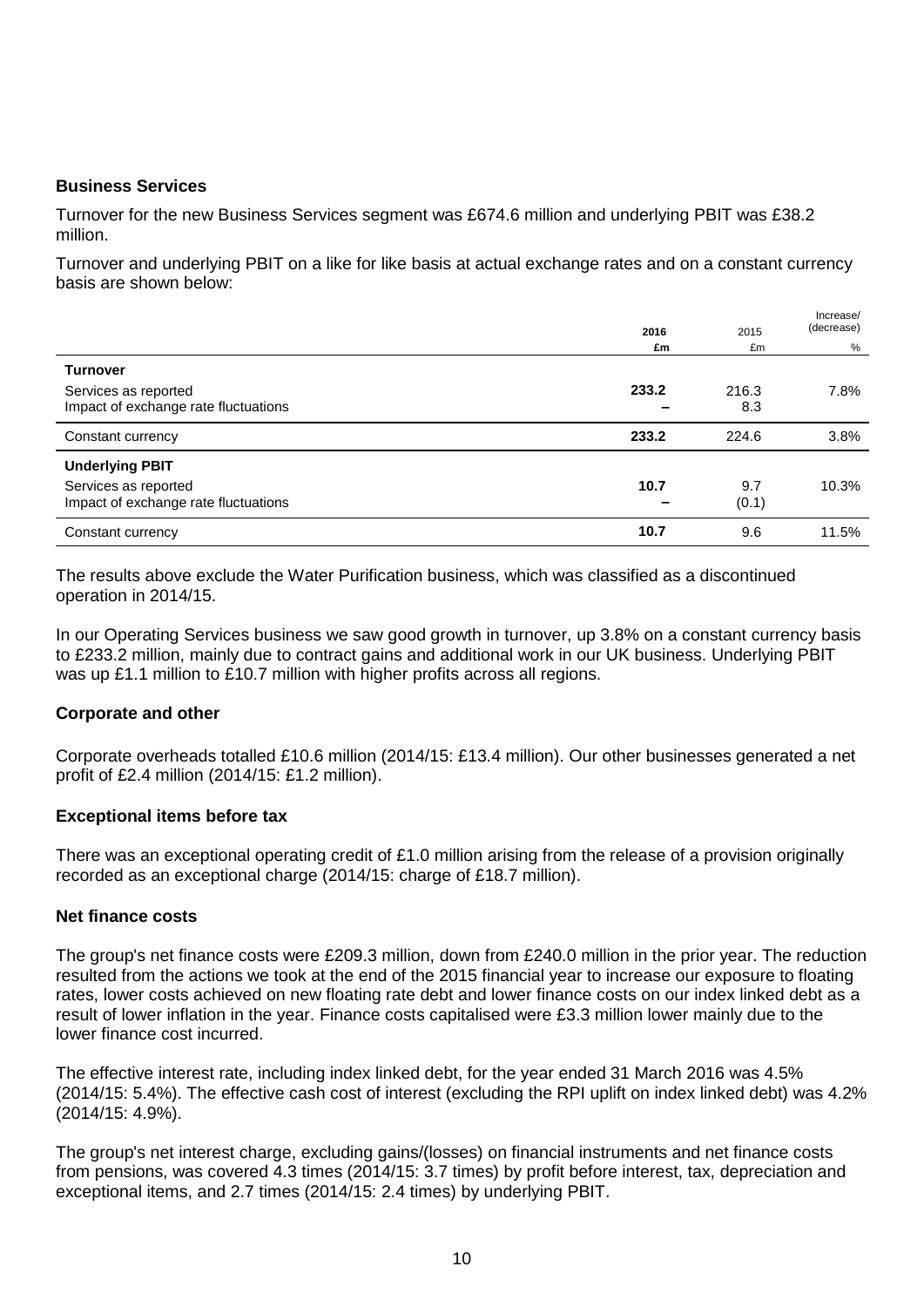# **Gains/(losses) on financial instruments**

The group uses financial derivatives solely to hedge risks associated with its normal business activities including:

- Exchange rate exposure on borrowings denominated in foreign currencies;
- Interest rate exposure on floating rate borrowings; and
- Exposure to increases in electricity prices.

Accounting rules require that these derivatives are revalued at each balance sheet date and, unless the criteria for cash flow hedge accounting are met, the changes in value are taken to the income statement. If the risk that is being hedged does not impact the income statement in the same period, then an accounting mismatch arises from the hedging activities and there is a net charge or credit to the income statement.

Where derivatives are held to their full term mismatches will net out over the life of the instrument. The changes in value that are recorded during the lives of the derivatives, unless crystallised, do not represent cash flows. Therefore the group presents underlying earnings figures that exclude these non-cash items. In exceptional circumstances the group may terminate swap contracts before their maturity date. The payments or receipts arising from the cancellations are charged or credited against the liability or asset on the balance sheet, and amounts previously recognised in reserves are recycled through the income statement.

The group holds interest rate swaps with a notional principal of £518.1 million and cross currency swaps with a sterling principal of £98.3 million which economically act to hedge the interest rate risk on floating rate debt or the exchange rate risk on certain foreign currency borrowings. However, the swaps do not meet the hedge accounting rules of IAS 39 and therefore the changes in fair value are taken to gains/(losses) on financial instruments in the income statement. During the year there was a credit of £53.8 million (2014/15 charge of £183.4 million) in relation to these instruments.

An analysis of the amounts charged to the income statement in the period is presented in note 5 to the financial statements.

The group manages its electricity costs through a combination of self generation forward price contracts and financial derivatives. The group has fixed around 37% of the estimated wholesale energy usage for 2016/17.

# **Taxation**

The total tax credit for the year was £9.7 million (2014/15: charge of £32.7 million).

The current tax charge for 2015/16 was £55.2 million (2014/15: £37.8 million). The deferred tax charge before exceptional tax was £13.7 million (2014/15: credit of £5.1 million).

There was an exceptional deferred tax credit of £78.6 million arising from the change in tax rates (2014/15 £nil). This was a result of the Finance Act 2015 being enacted in the current year, reducing the corporation tax rate from 20% to 18% with effect from 1 April 2020.

See note 6 for further detail.

The underlying effective rate of current tax on continuing operations, excluding prior year credits, exceptional tax credits and tax on exceptional items and financial instruments, calculated on profit from continuing operations before tax, exceptional items before tax and gains/(losses) on financial instruments was 18.5% (2014/15: 17.6%).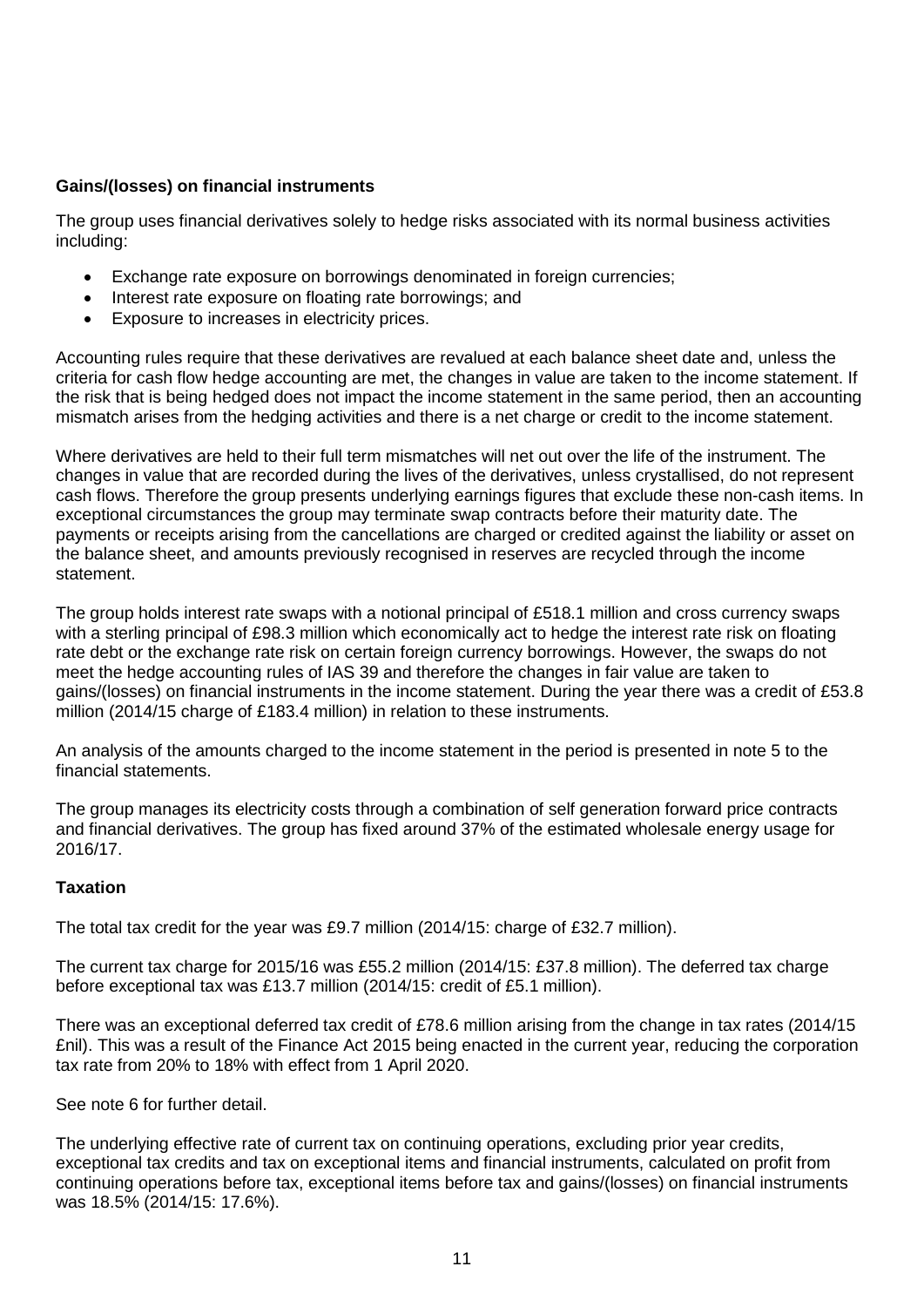# **Reported group profit for the period and earnings per share**

After a loss of £0.7 million (2014/15: profit of £4.7 million) from discontinued operations, reported group profit for the period was £331.3 million (2014/15: £120.2 million). Profit before interest and tax was broadly flat year on year. Net finance costs were £30.7 million lower. Amounts charged to the income statement relating to financial instruments improved by £141.2 million. Tax charged excluding exceptional tax was £36.2 million higher before an exceptional deferred tax credit of £78.6 million arising from the change in corporation tax rate to 18%.

Underlying basic earnings per share (from continuing operations, before exceptional items, gains/(losses) on financial instruments, current tax on gains/(losses) on exceptional items and financial instruments and deferred tax) was 108.7 pence (2014/15: 107.2 pence) (see note 9). Lower financing costs largely offset the lower underlying PBIT and higher current tax charge.

Basic earnings per share were 139.8 pence (2014/15: 49.9 pence).

# **Group cash flow**

|                                          | 2016      | 2015       |
|------------------------------------------|-----------|------------|
|                                          | £m        | £m         |
| Cash generated from operations           | 797.5     | 760.1      |
| Net capital expenditure                  | (410.0)   | (416.1)    |
| Net interest paid                        | (189.6)   | (218.2)    |
| Payment to close out interest rate swaps |           | (139.2)    |
| Tax received                             | 11.5      | 10.5       |
| Tax paid                                 | (44.9)    | (39.1)     |
| Other cash flows                         |           | (1.4)      |
| Free cash flow                           | 164.5     | (43.4)     |
| Disposal of subsidiaries                 | 45.7      |            |
| <b>Dividends</b>                         | (197.0)   | (196.9)    |
| Net purchase of shares                   | (89.8)    | (16.7)     |
| Change in net debt from cash flows       | (76.6)    | (257.0)    |
| Non cash movements                       | 5.8       | (48.1)     |
| Change in net debt                       | (70.8)    | (305.1)    |
| Net debt 1 April                         | (4,752.6) | (4, 447.5) |
| Net debt at 31 March                     | (4,823.4) | (4,752.6)  |
| Net debt comprises:                      |           |            |
| Cash and cash equivalents                | 55.2      | 176.7      |
| Bank loans                               | (1,249.8) | (1, 279.2) |
| Other loans                              | (3,539.7) | (3,467.5)  |
| Finance leases                           | (117.2)   | (180.0)    |
| Cross currency swaps                     | 28.1      | (2.6)      |
|                                          | (4,823.4) | (4,752.6)  |

Net debt at 31 March 2016 was £4,823.4 million (2014/15: £4,752.6 million). Balance sheet gearing (net debt/net debt plus equity) at the year end was 82.6% (2014/15: 86.1%). Net debt, expressed as a percentage of RCV at 31 March 2016 of £7,829 million was 61.6% (2014/15: 61.4%).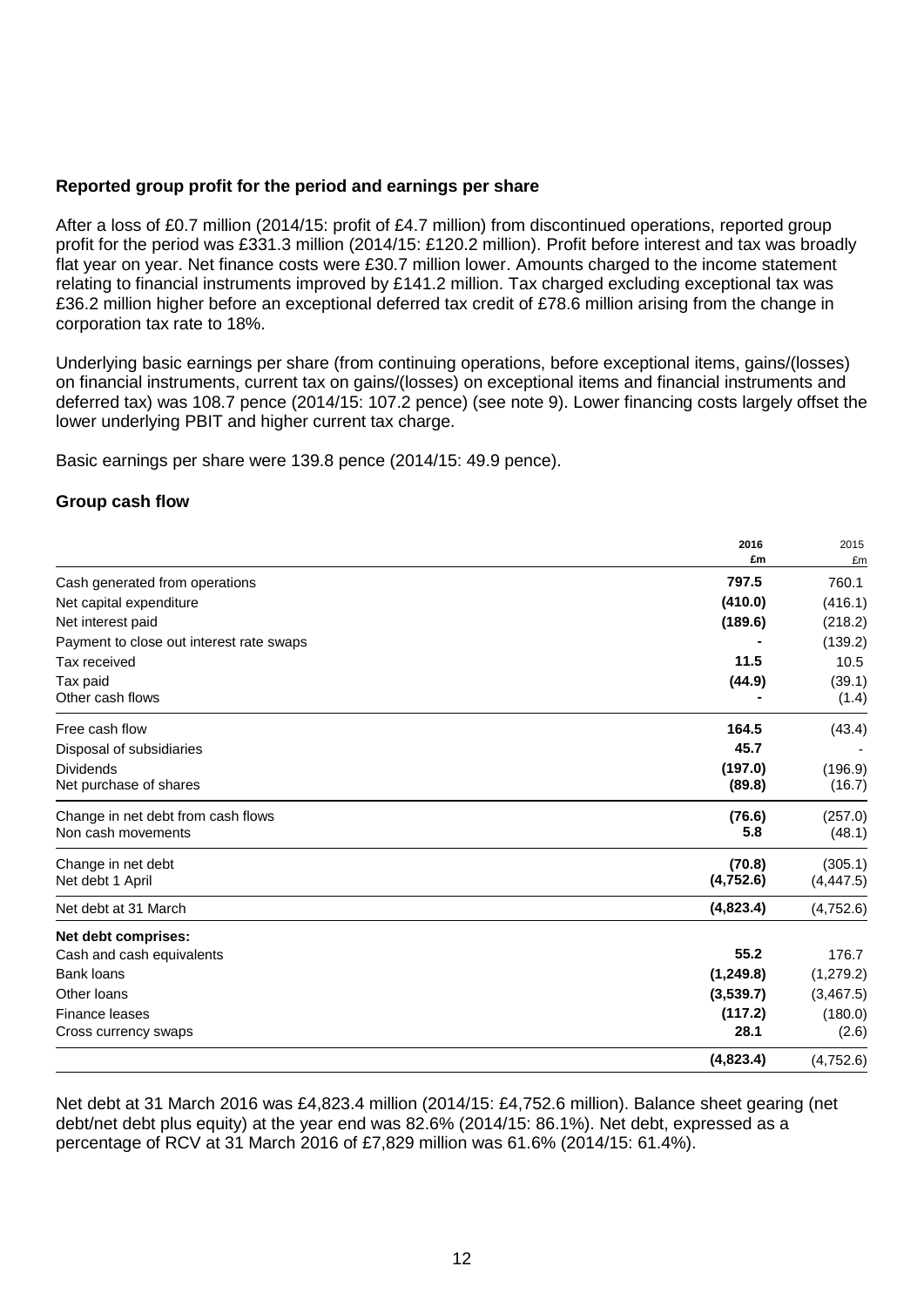The fair value of net debt at 31 March 2016 is estimated to be £5,686.4 million (2014/15: £5,645.4 million) compared to the book value of £4,823.4 million (2014/15: £4,752.6 million). The difference between the book value and fair value of debt arises from fixed rate and index linked debt where the interest rate on the debt is higher than prevailing market rates at the year end.

# **Treasury management and liquidity**

The group's principal treasury management objectives are:

- to access a broad range of sources of finance to obtain both the quantum required and lowest cost compatible with the need for continued availability;
- to manage exposure to movements in interest rates to provide an appropriate degree of certainty as to its cost of funds;
- to minimise counterparty credit exposure risk;
- to provide the group with an appropriate degree of certainty as to its foreign exchange exposure;
- to maintain an investment grade credit rating; and
- to maintain a flexible and sustainable balance sheet structure.

The group continues to ensure it has adequate liquidity to support business requirements and provide headroom for downside risk. At 31 March 2016 the group had £55.2 million (2014/15: £176.7 million) in cash and cash equivalents and committed undrawn facilities amounting to £875 million (2014/15: £745 million).

The group is funded for its projected investment and cash flow needs up to at least January 2018.

Cash is invested in deposits with financial institutions benefiting from high credit ratings and the list of counterparties is reviewed regularly.

In November 2015 Severn Trent Water completed its first US Private Placement debt issue raising the equivalent of £471 million at competitive pricing with maturities ranging from 11 to 15 years. The proceeds were received in March 2016 and were used to repay the remaining £396 million of our €700 million bond.

The group's policy for the management of interest rate risk requires that not less than 40% of the group's borrowings in AMP6 should be at fixed interest rates, or hedged through the use of interest rate swaps or forward rate agreements. Going forward, the group intends to manage its existing debt portfolio and future debt issuance to increase the proportion of debt which is at floating rates. At 31 March 2016, interest rates for 56% (2014/15: 67%) of the group's net debt of £4,823.4 million were fixed.

The group's long term credit ratings are:

|                     | Severn    | Severn<br>Trent |
|---------------------|-----------|-----------------|
| Long term ratings   | Trent Plc | Water           |
| Moody's             | Baa1      | A3              |
| Standard and Poor's | BBB-      | BBB+            |

The outlook is stable for Standard and Poor's, negative for Moody's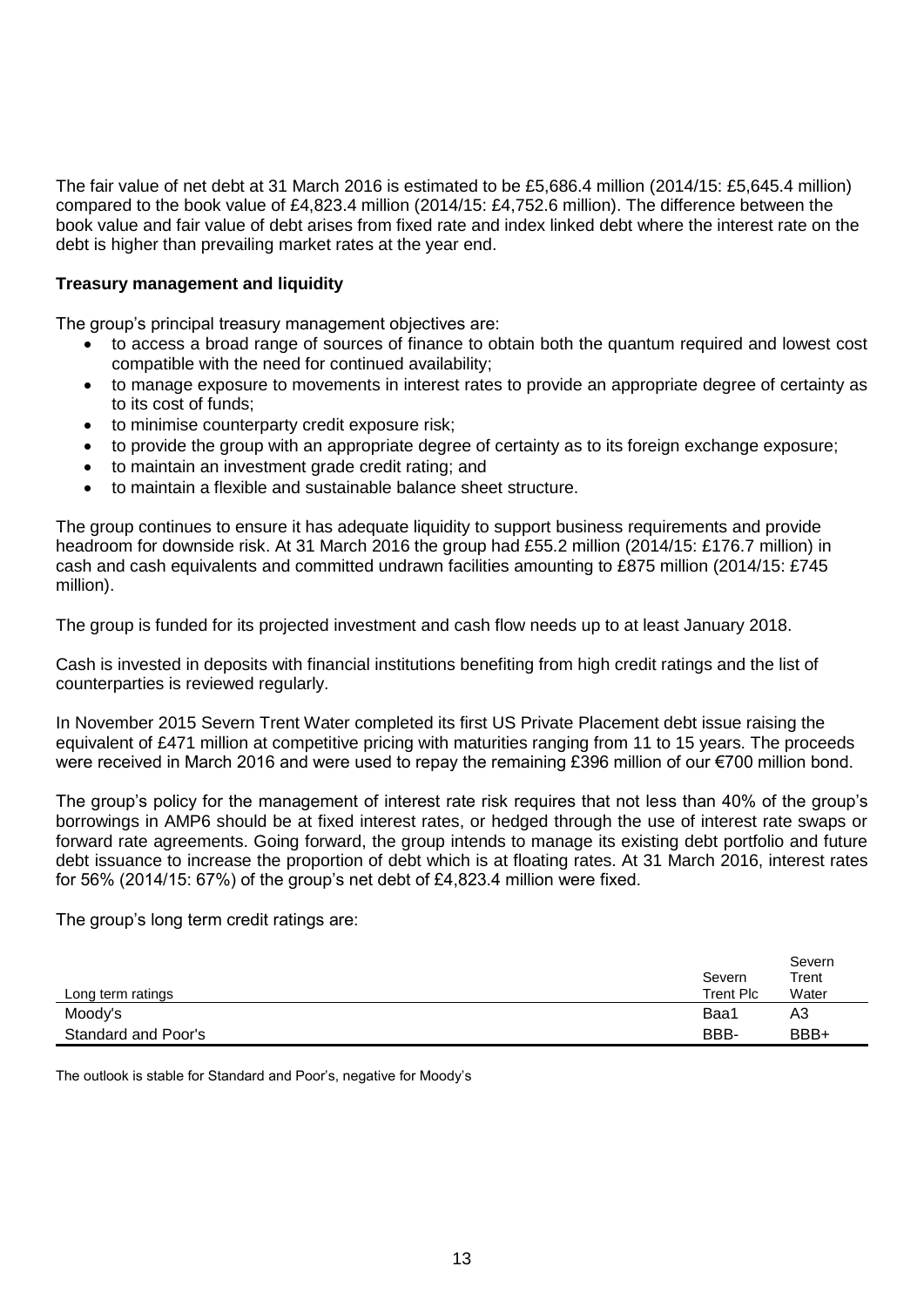# **Pensions**

The group operates two defined benefit pension schemes for its UK employees, of which the UK Severn Trent Pension Scheme (STPS) is by far the largest. The most recent formal triennial actuarial valuations and funding agreements were carried out as at 31 March 2013 for both schemes. As a result, deficit reduction contributions of £40 million in 2013/14, £35 million in 2014/15, £15 million in 2015/16 and £12 million per annum in subsequent years to 2024/25 were agreed. Further payments of £8 million per annum through an asset backed funding arrangement will also continue to 31 March 2032. The next triennial valuation, as at 31 March 2016, is underway.

As previously announced, the defined benefit schemes closed to future accrual on 31 March 2015. On 1 April 2015, members of the defined benefit schemes were transferred to the defined contribution Severn Trent Group Personal Pension Scheme, which was opened on 1 April 2012.

The key actuarial assumptions for the defined benefit schemes have been updated for these accounts. On an IAS 19 basis, the estimated net position of the schemes was a deficit of £309.5 million as at 31 March 2016. This compares to a deficit of £468.9 million as at 31 March 2015. The movements in the net deficit can be summarised as follows:

|                                                    | 2016    | 2015<br>£m |
|----------------------------------------------------|---------|------------|
|                                                    | £m      |            |
| Present value at 1 April                           | (468.9) | (348.3)    |
| Change in actuarial assumptions                    | 194.2   | (336.8)    |
| Asset (under)/outperformance                       | (45.9)  | 193.4      |
| Contributions in excess of income statement charge | 11.1    | 22.8       |
| Present value at 31 March                          | (309.5) | (468.9)    |

The funding level has increased to 87.1% (2014/15: 81.7%).

### **Exchange rates**

The trading results of overseas subsidiaries are translated to sterling at the average rate of exchange ruling during the period and their net assets are translated at the closing rate on the balance sheet date. The impact of changing exchange rates on net assets was immaterial. Details of the impact of changing exchange rates on turnover and underlying PBIT are set out in the commentary on Business Services above.

### **Dividend**

In line with its announced AMP6 policy the board has proposed a final ordinary dividend of 48.40 pence (2015: 50.94 pence). This gives a total ordinary dividend for the year of 80.66 pence (2015: 84.90 pence). The final ordinary dividend is payable on 22 July 2016 to shareholders on the register at 17 June 2016.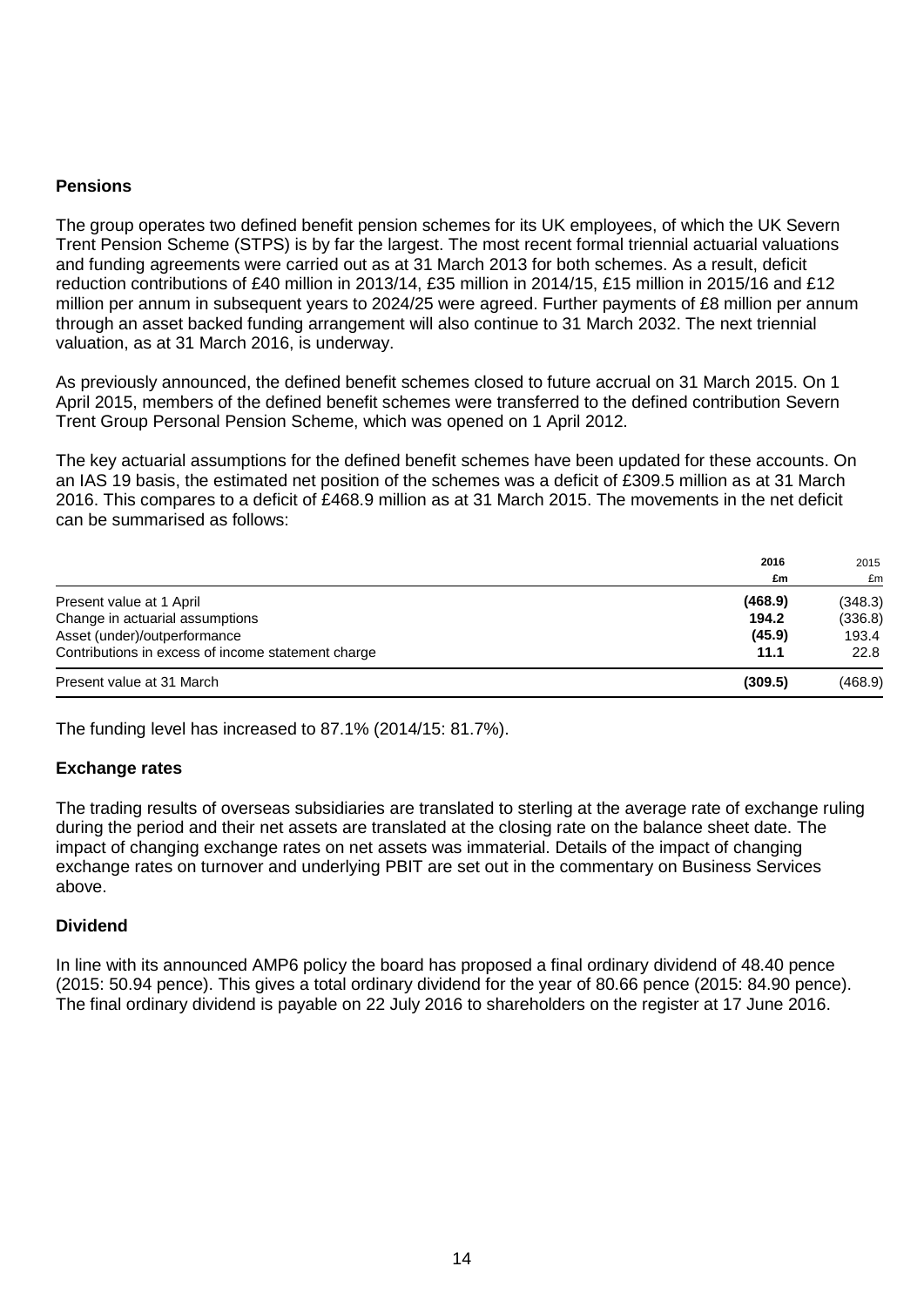# **Principal risks and uncertainties**

The board considers the principal risks and uncertainties affecting the business activities of the group to be those detailed below:

# **Customer perception**

- Failure to improve and maintain our levels of customer service sufficiently to deliver what our customers tell us they want.
- Failure to take full advantage of the opportunities presented by the opening up of the non-household retail market to competition.

# **Legal & Regulatory environment**

- Failure to effectively anticipate and/or influence future developments in the UK water industry resulting in our business plans becoming unsustainable.
- The regulatory landscape is complex and subject to on-going change. There is a risk that processes may fail or that our processes may not effectively keep pace with changes in legislation leading to the risk of non-compliance.

# **Operations, assets & people**

- Loss of data or interruptions to our key business systems as a result of cyber threats.
- Failure to achieve our regulatory targets including targets from Ofwat in relation to operational performance of our assets resulting in regulatory penalties.
- Failure of certain key assets or processes may result in inability to provide a continuous supply of clean water and safely take waste water away within our area.
- Our operations could endanger the health and safety of our people, contractors and members of the public as well as negatively impact our local and wider environment.
- Inability to deal with the impact of extreme and unpredictable weather events on our assets and infrastructure and/or inability to successfully plan for future water resource supply and demand due to climate change.

# **Financial risks**

- Lower interest rates, higher inflation or underperforming equity markets may require us to provide more funding for our pension schemes.
- Inability to fund the business sufficiently in order to meet our liabilities as they fall due.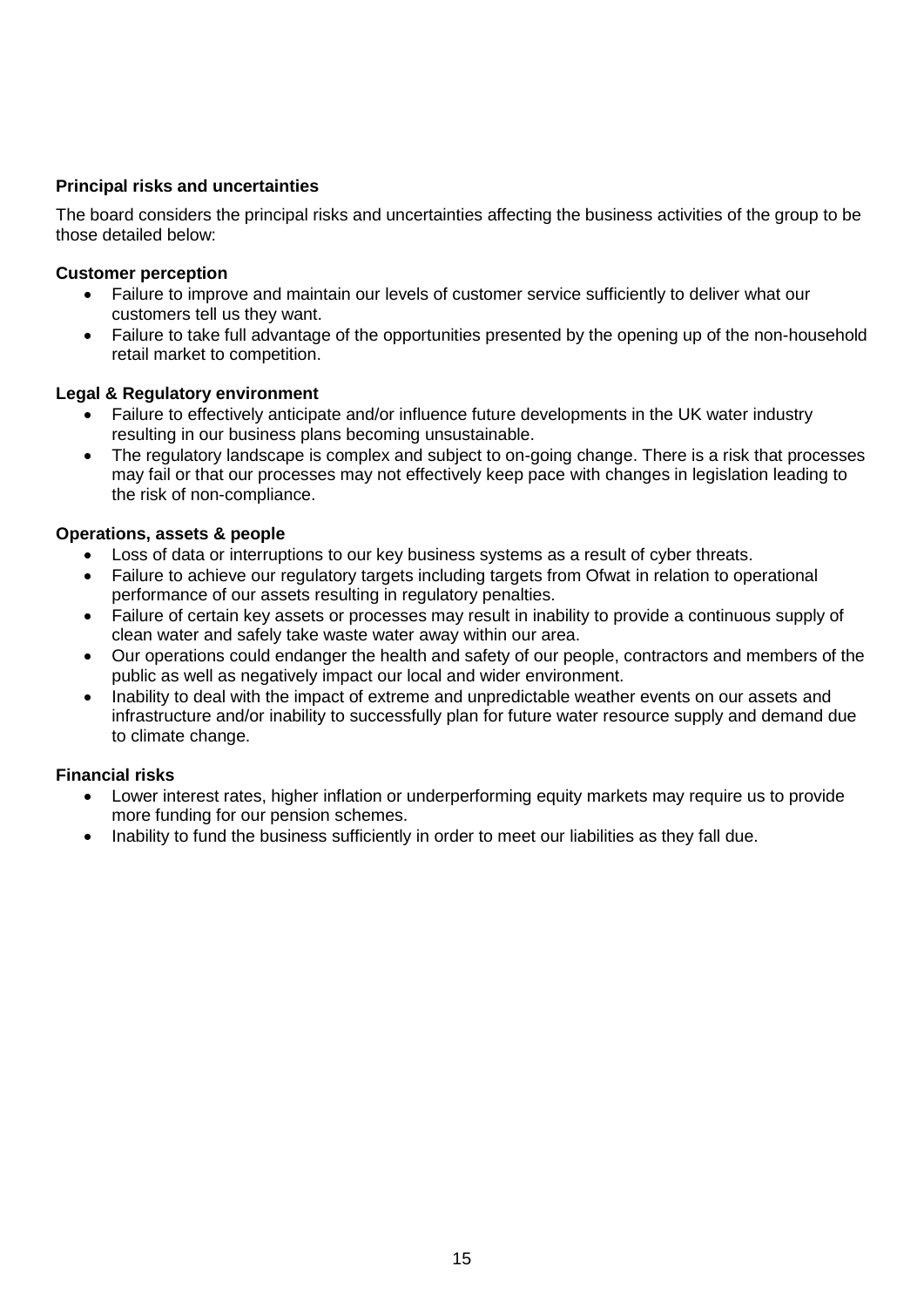# **Technical Guidance 2016/17**

### Regulated Water and Waste Water:

Revenues are expected to be in the range of £1.50 billion to £1.54 billion (2015/16: £1.51 billion).

We expect operating costs (IFRS) to be lower year-on-year (2015/16: £581 million) as we recognise the benefits of efficiencies. In addition, we expect a further £130 million to £155 million of net infrastructure renewals expenditure (2015/16: £126 million), which will be charged to the income statement.

We expect to earn net rewards for 2016/17 ODI outperformance of £15<sup>1</sup> million (2015/16: £23.2 million). Wholesale Totex<sup>2</sup> is expected to be £1.11 billion to £1.13 billion (2015/16: £1.02 billion), of which 42.1% will be capitalised onto the RCV.

# Business Services

We expect to deliver growth in revenues and PBIT year-on-year (2015/16 £277 million and £28 million respectively, after adjusting for the impact of transferring non household retail to Water Plus).

### **Group**

The group interest charge is now expected to be flat year-on-year (2015/16: £209 million), benefiting from the impact of lower interest rates on new floating rate debt offset by higher overall debt and higher RPI.

The effective current tax rate for the group for 2016/17 is expected to be between 17% and 19% (2015/16: 18.5%.)

We estimate net capital expenditure (cash) under IFRS will be £450 million to £490 million (2015/16: £410 million).

In line with our announced policy, the dividend for 2016/17 will be 81.5p (2015/16: 80.66p) and will grow by at least RPI annually over AMP6.

Our RCV in March 2020 is now expected to be £9.3 billion<sup>3</sup>, impacted by lower RPI assumptions and savings on our totex programme.

- 1. ODIs quoted real at FY2012/13 prices
- 2. Excludes retail costs, includes regulated renewables
- 3. Assumes average of 2.5% year end RPI for 2016-2020, based on Office of Budget Responsibility forecasts and includes £670m of announced forecast efficiencies

### **Further information**

For further information, including the group's preliminary results presentation, see the Severn Trent website (www.severntrent.com).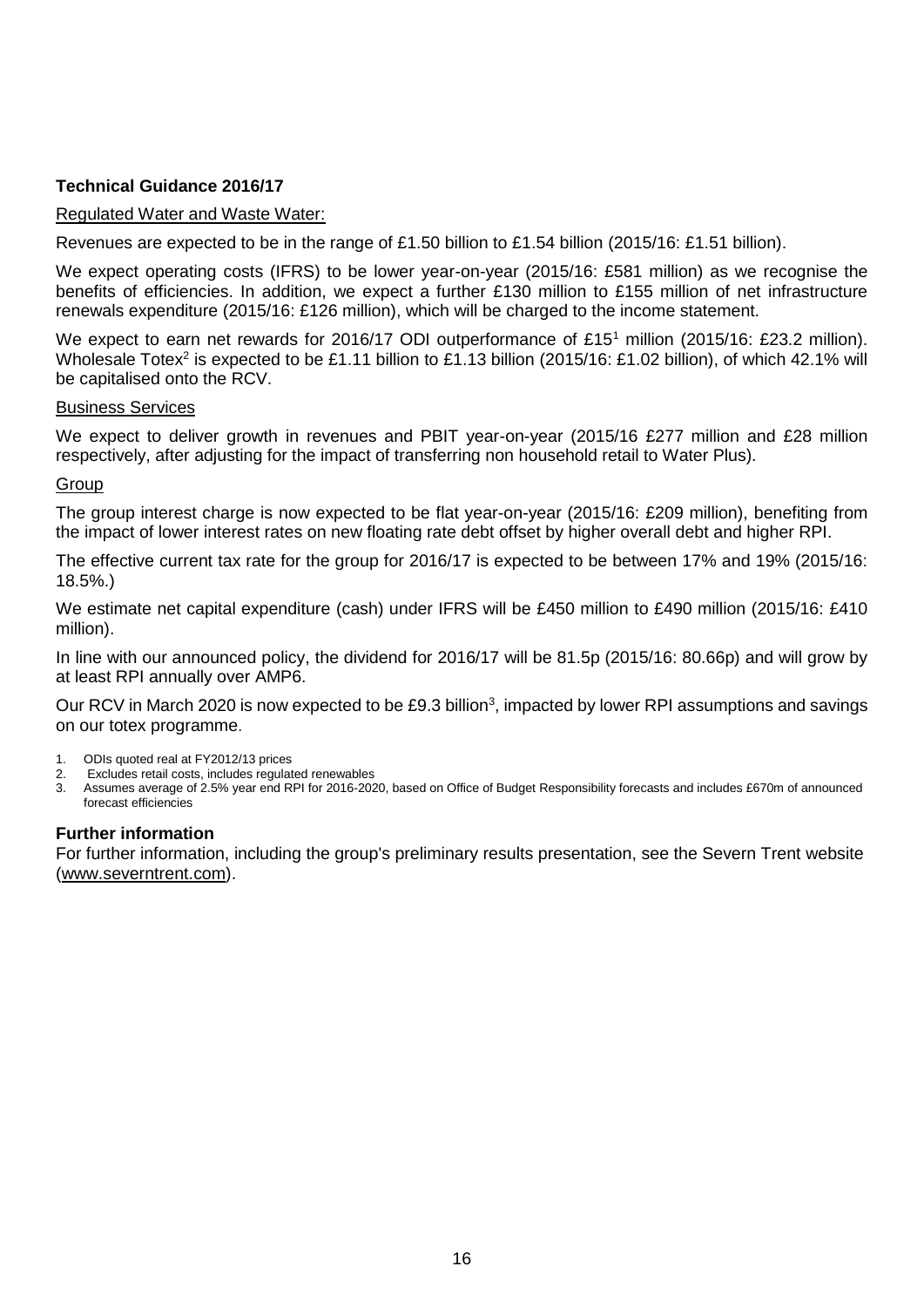# **Consolidated income statement**

## **Year ended 31 March 2016**

|                                                                                  |                | 2016       | 2015       |
|----------------------------------------------------------------------------------|----------------|------------|------------|
|                                                                                  | Notes          | £m         | £m         |
| <b>Turnover</b>                                                                  | $\overline{2}$ | 1,786.9    | 1,801.3    |
| Net operating costs before exceptional items                                     |                | (1, 264.1) | (1,261.0)  |
| Exceptional operating items                                                      | 3              | 1.0        | (18.7)     |
| <b>Total operating costs</b>                                                     |                | (1,263.1)  | (1, 279.7) |
| Profit before interest, tax and exceptional items                                | 2              | 522.8      | 540.3      |
| Exceptional items before interest and tax                                        | 3              | 1.0        | (18.7)     |
| Profit before interest and tax                                                   |                | 523.8      | 521.6      |
| Finance income                                                                   | 4              | 73.1       | 81.7       |
| Finance costs                                                                    | 4              | (282.4)    | (321.7)    |
| Net finance costs                                                                | 4              | (209.3)    | (240.0)    |
| Gains/(losses) on financial instruments                                          | 5              | 7.7        | (133.5)    |
| Share of results of associates and joint ventures                                |                | 0.1        | 0.1        |
| Profit before tax, gains/(losses) on financial instruments and exceptional items |                | 313.6      | 300.4      |
| Exceptional items before tax                                                     | 3              | 1.0        | (18.7)     |
| Gains/(losses) on financial instruments                                          | 5              | 7.7        | (133.5)    |
| Profit on ordinary activities before taxation                                    |                | 322.3      | 148.2      |
| Current tax excluding exceptional credit                                         | 6              | (55.2)     | (37.8)     |
| Deferred tax excluding exceptional credit                                        | 6              | (13.7)     | 5.1        |
| Exceptional tax credit                                                           | 6              | 78.6       |            |
| Total taxation on profit on ordinary activities                                  | 6              | 9.7        | (32.7)     |
| Profit for the year from continuing operations                                   |                | 332.0      | 115.5      |
| (Loss)/profit for the year from discontinued operations                          | 8              | (0.7)      | 4.7        |
| Profit for the year                                                              |                | 331.3      | 120.2      |
| <b>Attributable to:</b>                                                          |                |            |            |
| Owners of the company                                                            |                | 330.0      | 119.1      |
| Non-controlling interests                                                        |                | 1.3        | 1.1        |
|                                                                                  |                | 331.3      | 120.2      |
|                                                                                  |                |            |            |
| Earnings per share (pence)                                                       |                |            |            |
| From continuing operations                                                       |                |            |            |
| Basic                                                                            | 9              | 140.0      | 48.3       |
| Diluted                                                                          | 9              | 139.4      | 48.1       |
| From continuing and discontinued operations                                      |                |            |            |
| Basic                                                                            | 9              | 139.8      | 49.9       |
| Diluted                                                                          | 9              | 139.1      | 49.6       |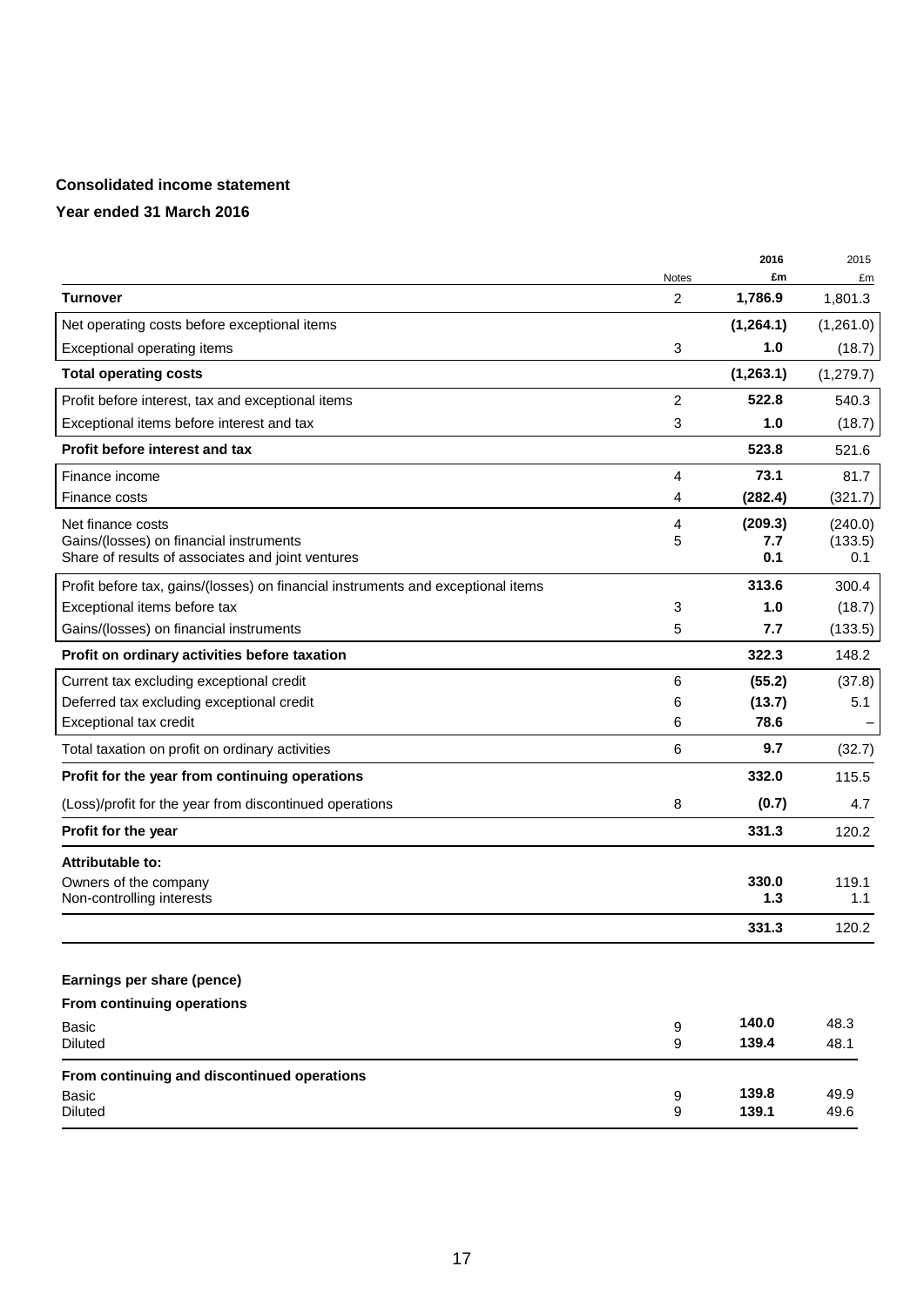# **Consolidated statement of comprehensive income**

**Year ended 31 March 2016**

|                                                                             | 2016   | 2015    |
|-----------------------------------------------------------------------------|--------|---------|
|                                                                             | £m     | £m      |
| Profit for the year                                                         | 331.3  | 120.2   |
| Other comprehensive income/(loss)                                           |        |         |
| Items that will not be reclassified to the income statement:                |        |         |
| Net actuarial gain/(loss) on defined benefit pension schemes                | 148.3  | (143.4) |
| Tax on net actuarial gain/loss                                              | (26.7) | 28.8    |
| Deferred tax arising on change of rate                                      | (9.6)  |         |
|                                                                             | 112.0  | (114.6) |
| Items that may be reclassified to the income statement:                     |        |         |
| Loss on cash flow hedges                                                    | (2.7)  | (13.8)  |
| Deferred tax on loss on cash flow hedges                                    | 0.4    | 2.8     |
| Amounts on cash flow hedges transferred to the income statement in the year | 12.2   | 23.6    |
| Deferred tax on transfers to income statement                               | (2.2)  | (4.7)   |
| Exchange movement on translation of overseas results and net assets         | (1.1)  | 8.9     |
| Cumulative exchange losses transferred to income statement                  | 11.7   |         |
|                                                                             | 18.3   | 16.8    |
| Other comprehensive income/(loss) for the year                              | 130.3  | (97.8)  |
| Total comprehensive income for the year                                     | 461.6  | 22.4    |
| Attributable to:                                                            |        |         |
| Owners of the company                                                       | 460.2  | 19.6    |
| Non-controlling interests                                                   | 1.4    | 2.8     |
|                                                                             | 461.6  | 22.4    |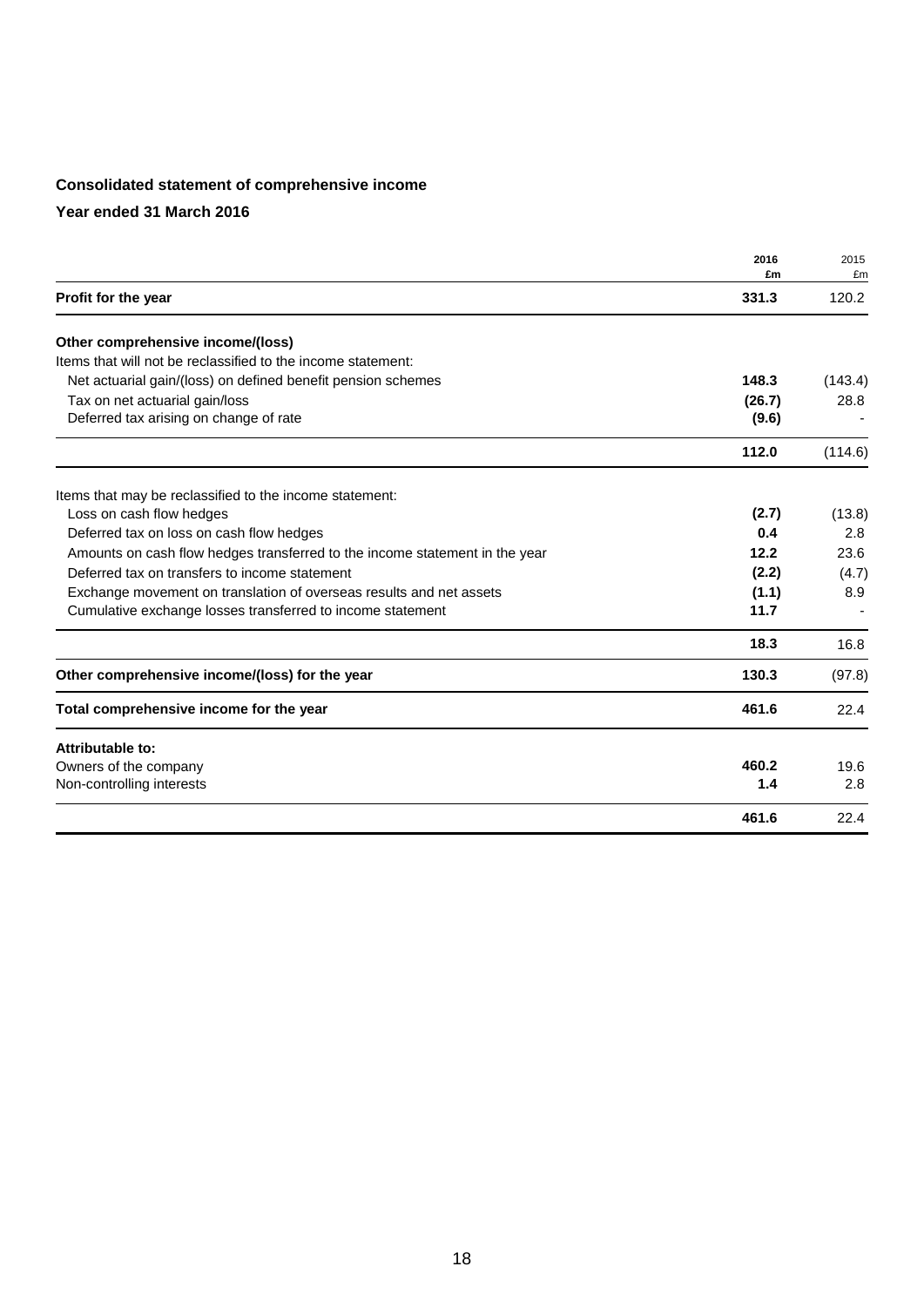# **Consolidated statement of changes in equity**

## **Year ended 31 March 2016**

|                                                                      |                        |                          | Equity attributable to owners of the company |                                   |                    |                                    |                       |
|----------------------------------------------------------------------|------------------------|--------------------------|----------------------------------------------|-----------------------------------|--------------------|------------------------------------|-----------------------|
|                                                                      | Share<br>capital<br>£m | Share<br>premium<br>£m   | Other<br>reserves<br>£m                      | <b>Retained</b><br>earnings<br>£m | <b>Total</b><br>£m | Non-controlling<br>interests<br>£m | Total<br>equity<br>£m |
| At 1 April 2014                                                      | 233.9                  | 94.2                     | 82.2                                         | 667.3                             | 1,077.6            | 12.5                               | 1,090.1               |
| Restatement                                                          |                        |                          |                                              | (54.3)                            | (54.3)             |                                    | (54.3)                |
| At 1 April 2014 after restatement                                    | 233.9                  | 94.2                     | 82.2                                         | 613.0                             | 1,023.3            | 12.5                               | 1,035.8               |
| Profit for the period                                                | ╾                      |                          | $\qquad \qquad -$                            | 119.1                             | 119.1              | 1.1                                | 120.2                 |
| Losses on cash flow hedges                                           |                        | -                        | (13.8)                                       |                                   | (13.8)             | $\overline{\phantom{0}}$           | (13.8)                |
| Deferred tax on losses on cash flow hedges                           |                        |                          | 2.8                                          |                                   | 2.8                |                                    | 2.8                   |
| Amounts on cash flow hedges transferred to                           |                        |                          |                                              |                                   |                    |                                    |                       |
| the income statement                                                 |                        |                          | 23.6                                         |                                   | 23.6               |                                    | 23.6                  |
| Deferred tax on transfers to the income                              |                        |                          |                                              |                                   |                    |                                    |                       |
| statement                                                            |                        |                          | (4.7)                                        |                                   | (4.7)              |                                    | (4.7)                 |
| Exchange movement on translation of                                  |                        |                          |                                              |                                   |                    |                                    |                       |
| overseas results and net assets                                      |                        |                          | 7.2                                          |                                   | 7.2                | 1.7                                | 8.9                   |
| Net actuarial losses                                                 |                        |                          | $\overline{\phantom{0}}$                     | (143.4)                           | (143.4)            | $\overline{\phantom{0}}$           | (143.4)               |
| Tax on net actuarial losses                                          |                        | —                        | —                                            | 28.8                              | 28.8               | $\qquad \qquad$                    | 28.8                  |
| Total comprehensive income for the period<br>Share options and LTIPs | —                      | $\overline{\phantom{0}}$ | 15.1                                         | 4.5                               | 19.6               | 2.8                                | 22.4                  |
| - proceeds from shares issued                                        | 0.7                    | 6.0                      |                                              |                                   | 6.7                |                                    | 6.7                   |
| - value of employees' services                                       |                        |                          |                                              | 7.7                               | 7.7                |                                    | 7.7                   |
| - own shares purchased                                               |                        |                          |                                              | (5.9)                             | (5.9)              | -                                  | (5.9)                 |
| Current tax on share based payments                                  |                        |                          | -                                            | 0.7                               | 0.7                |                                    | 0.7                   |
| Deferred tax on share based payments                                 |                        |                          |                                              | (0.1)                             | (0.1)              |                                    | (0.1)                 |
| Share buy back                                                       |                        |                          | -                                            | (100.0)                           | (100.0)            | -                                  | (100.0)               |
| Share cancellation                                                   | (0.9)                  |                          | 0.9                                          |                                   |                    | $\qquad \qquad$                    |                       |
| Transfer                                                             |                        |                          | $\qquad \qquad -$                            | 0.5                               | 0.5                | (0.5)                              |                       |
| Dividends paid                                                       |                        |                          | -                                            | (196.9)                           | (196.9)            | (1.4)                              | (198.3)               |
| At 31 March 2015 after restatement                                   | 233.7                  | 100.2                    | 98.2                                         | 323.5                             | 755.6              | 13.4                               | 769.0                 |
| Profit for the period                                                |                        |                          | $\overline{\phantom{0}}$                     | 330.0                             | 330.0              | 1.3                                | 331.3                 |
| Losses on cash flow hedges                                           |                        |                          | (2.7)                                        |                                   | (2.7)              |                                    | (2.7)                 |
| Deferred tax on losses on cash flow hedges                           |                        |                          | 0.4                                          |                                   | 0.4                |                                    | 0.4                   |
| Amounts on cash flow hedges transferred to                           |                        |                          |                                              |                                   |                    |                                    |                       |
| the income statement                                                 |                        |                          | 12.2                                         |                                   | 12.2               |                                    | 12.2                  |
| Deferred tax on transfers to the income                              |                        |                          |                                              |                                   |                    |                                    |                       |
| statement<br>Exchange movement on translation of                     |                        |                          | (2.2)                                        |                                   | (2.2)              |                                    | (2.2)                 |
| overseas results and net assets                                      |                        |                          | (1.2)                                        |                                   | (1.2)              | 0.1                                | (1.1)                 |
| Cumulative exchange losses transferred to                            |                        |                          |                                              |                                   |                    |                                    |                       |
| income statement                                                     |                        |                          | 11.7                                         |                                   | 11.7               |                                    | 11.7                  |
| Net actuarial gains                                                  |                        |                          | —                                            | 148.3                             | 148.3              | -                                  | 148.3                 |
| Tax on net actuarial gains                                           |                        |                          | —                                            | (26.7)                            | (26.7)             | —                                  | (26.7)                |
| Deferred tax arising from rate change                                |                        |                          | -                                            | (9.6)                             | (9.6)              | -                                  | (9.6)                 |
| Total comprehensive income for the period                            |                        |                          | 18.2                                         | 442.0                             | 460.2              | 1.4                                | 461.6                 |
| Share options and LTIPs                                              |                        |                          |                                              |                                   |                    |                                    |                       |
| - proceeds from shares issued                                        | 0.7                    | 6.6                      |                                              |                                   | 7.3                |                                    | 7.3                   |
| - value of employees' services                                       |                        |                          |                                              | 5.2                               | 5.2                |                                    | 5.2                   |
| - own shares purchased                                               |                        |                          | —                                            | (4.6)                             | (4.6)              | -                                  | (4.6)                 |
| Current tax on share based payments                                  |                        |                          |                                              | 1.2                               | 1.2                |                                    | 1.2                   |
| Deferred tax on share based payments                                 |                        |                          |                                              | (0.5)                             | (0.5)              | $\overline{\phantom{0}}$           | (0.5)                 |
| Share buy back                                                       |                        |                          | $\qquad \qquad -$                            | (10.0)                            | (10.0)             | -                                  | (10.0)                |
| Share cancellation                                                   | (0.1)                  |                          | 0.1                                          |                                   |                    |                                    |                       |
| Disposal of minority interest                                        |                        |                          |                                              |                                   |                    | (13.7)                             | (13.7)                |
| Dividends paid                                                       |                        |                          |                                              | (197.0)                           | (197.0)            |                                    | (197.0)               |
| At 31 March 2016                                                     | 234.3                  | 106.8                    | 116.5                                        | 559.8                             | 1,017.4            | 1.1                                | 1,018.5               |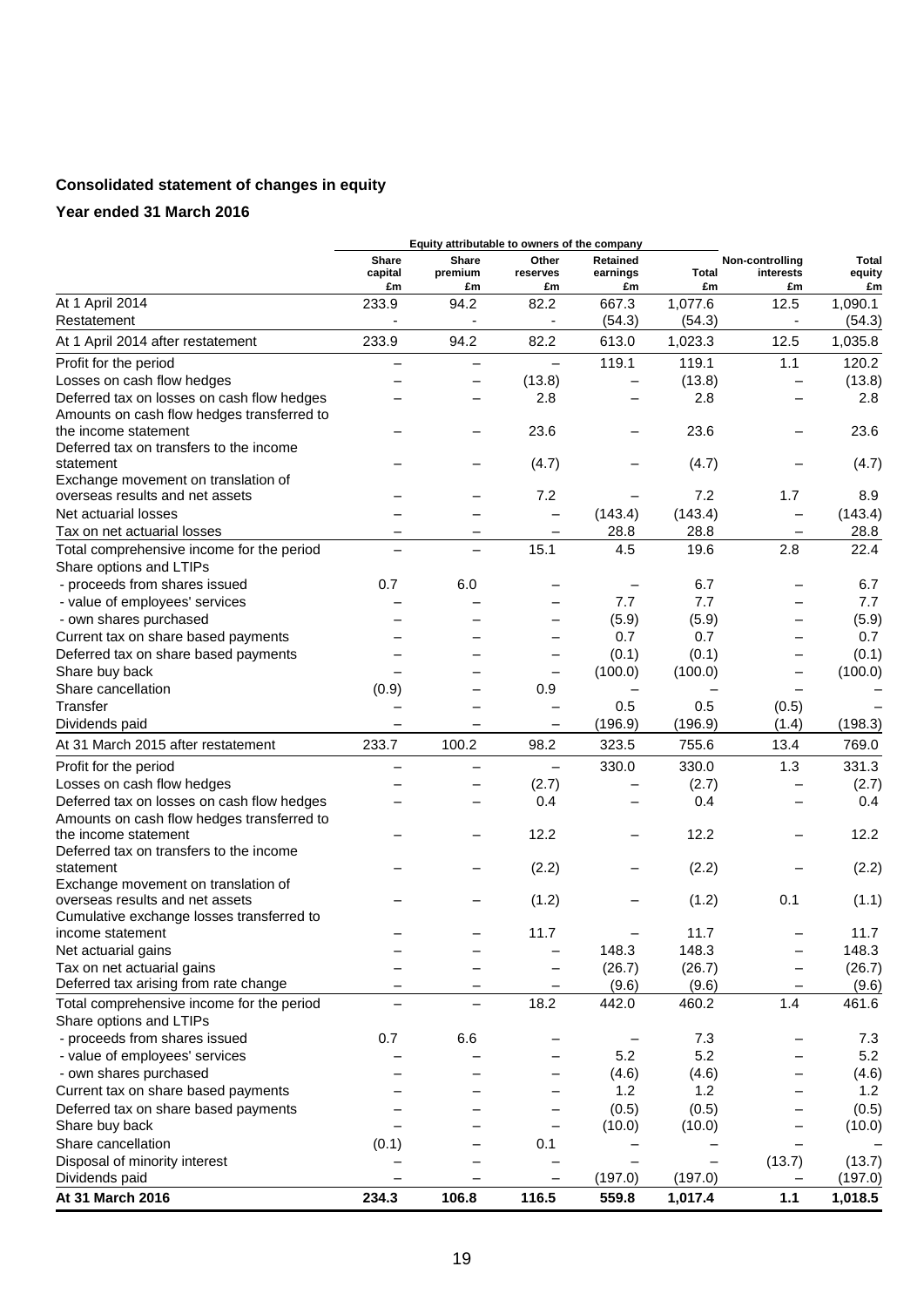# **Consolidated balance sheet**

### **At 31 March 2016**

|                                                  |               | 2016<br>2015         |
|--------------------------------------------------|---------------|----------------------|
|                                                  | Note          | Restated<br>£m<br>£m |
| <b>Non-current assets</b>                        |               |                      |
| Goodwill                                         | 14.8          | 14.3                 |
| Other intangible assets                          | 72.2          | 69.3                 |
| Property, plant and equipment                    | 7,718.6       | 7,531.7              |
| Interests in joint ventures and associates       |               | 5.1<br>4.6           |
| Derivative financial assets                      | 40.2          | 13.5                 |
| Available for sale financial assets              |               | 0.1<br>0.1           |
|                                                  | 7,851.0       | 7,633.5              |
| <b>Current assets</b>                            |               |                      |
| Inventory                                        |               | 21.0<br>16.7         |
| Trade and other receivables                      | 516.6         | 492.0                |
| Current tax receivable                           |               | 9.3                  |
| Derivative financial assets                      |               | 13.5<br>0.7          |
| Cash and cash equivalents                        | 55.2          | 176.7                |
| Assets held for sale                             | 8             | 107.9                |
|                                                  | 593.5         | 816.1                |
| <b>Total assets</b>                              | 8,444.5       | 8,449.6              |
| <b>Current liabilities</b>                       |               |                      |
| <b>Borrowings</b>                                | (280.6)       | (463.0)              |
| Derivative financial liabilities                 |               | (1.1)<br>(32.2)      |
| Trade and other payables                         | (450.0)       | (494.0)              |
| Current income tax liabilities                   | (11.1)        |                      |
| Provisions for liabilities and charges           | (12.3)        | (15.9)               |
| Liabilities associated with assets held for sale | 8             | (35.3)               |
|                                                  | (755.1)       | (1,040.4)            |
| <b>Non-current liabilities</b>                   |               |                      |
| Borrowings                                       | (4,626.1)     | (4,463.7)            |
| Derivative financial liabilities                 | (178.0)       | (175.1)              |
| Trade and other payables                         | (874.9)       | (823.0)              |
| Deferred tax                                     | (664.7)       | (691.0)              |
| Retirement benefit obligations                   | (309.5)<br>10 | (468.9)              |
| Provisions for liabilities and charges           | (17.7)        | (18.5)               |
|                                                  | (6,670.9)     | (6,640.2)            |
| <b>Total liabilities</b>                         | (7, 426.0)    | (7,680.6)            |
| <b>Net assets</b>                                | 1,018.5       | 769.0                |
| <b>Equity</b>                                    |               |                      |
| Called up share capital                          | 234.3         | 233.7                |
| Share premium account                            | 106.8         | 100.2                |
| Other reserves                                   | 116.5         | 98.2                 |
| Retained earnings                                | 559.8         | 323.5                |
| Equity attributable to owners of the company     | 1,017.4       | 755.6                |
| Non-controlling interests                        |               | 1.1<br>13.4          |
| <b>Total equity</b>                              | 1,018.5       | 769.0                |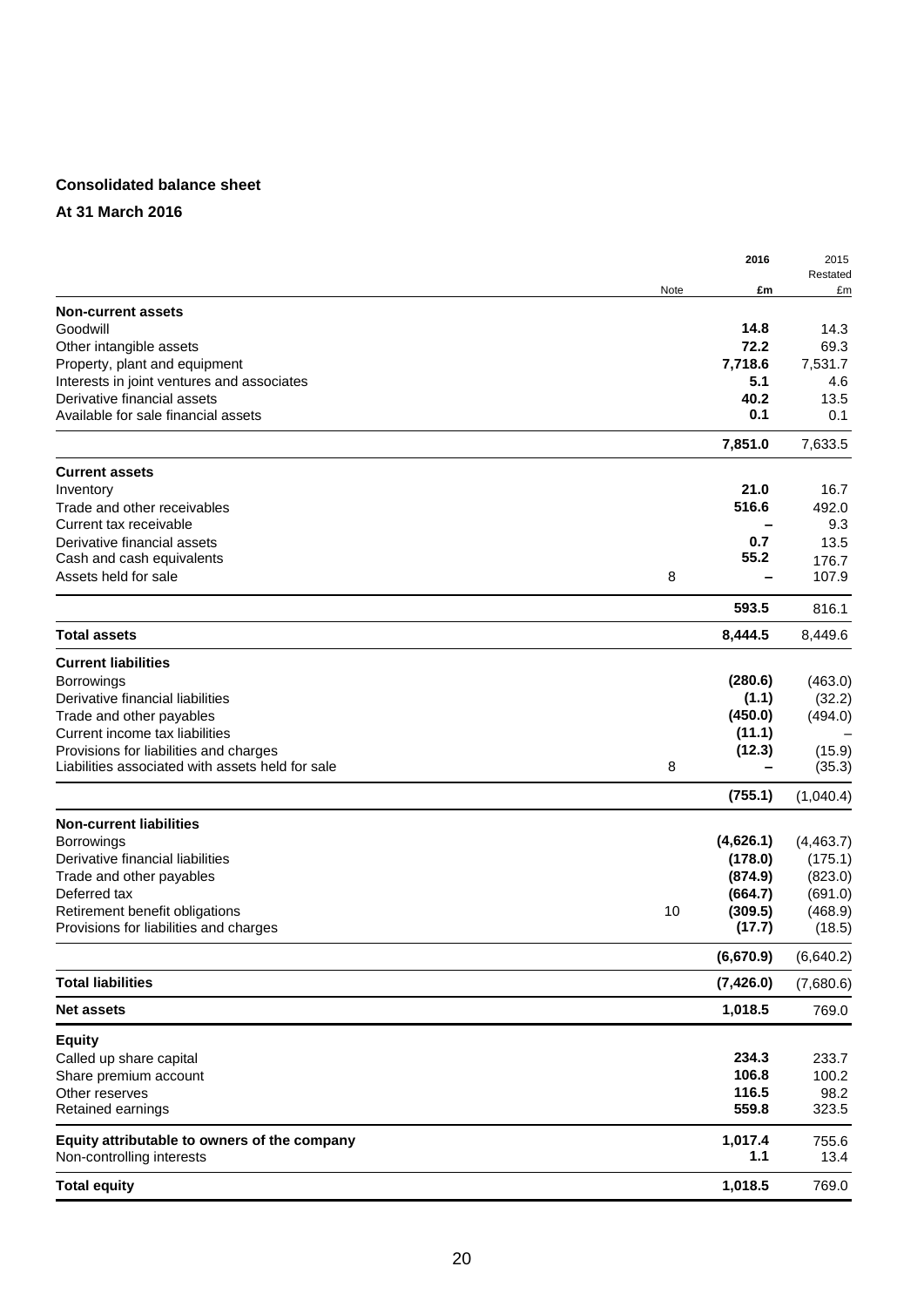# **Consolidated cash flow statement**

### **Year ended 31 March 2016**

|                                                                             | Note | 2016<br>£m | 2015<br>£m |
|-----------------------------------------------------------------------------|------|------------|------------|
| Cash generated from operations                                              | 11   | 797.5      | 760.1      |
| Tax received                                                                |      | 11.5       | 10.5       |
| Tax paid                                                                    |      | (44.9)     | (39.1)     |
| Net cash generated from operating activities                                |      | 764.1      | 731.5      |
| <b>Investing activities</b>                                                 |      |            |            |
| Interest received                                                           |      | 5.3        | 1.8        |
| Net cash inflow from sale of businesses                                     | 8    | 45.7       |            |
| Proceeds on disposal of property, plant and equipment and intangible assets |      | 10.8       | 11.6       |
| Purchases of intangible assets                                              |      | (24.3)     | (17.7)     |
| Purchases of property, plant and equipment                                  |      | (431.4)    | (446.2)    |
| Contributions and grants received                                           |      | 34.9       | 36.2       |
| Net cash used in investing activities                                       |      | (359.0)    | (414.3)    |
| <b>Financing activities</b>                                                 |      |            |            |
| Interest paid                                                               |      | (188.1)    | (213.1)    |
| Payments to close out interest rate swaps                                   |      |            | (139.2)    |
| Interest element of finance lease payments                                  |      | (6.8)      | (6.9)      |
| Dividends paid to owners of the company                                     |      | (197.0)    | (196.9)    |
| Dividends paid to non-controlling interests                                 |      |            | (1.4)      |
| Repayments of borrowings                                                    |      | (924.6)    | (334.2)    |
| Repayments of obligations under finance leases                              |      | (62.8)     | (21.2)     |
| New loans raised                                                            |      | 926.7      | 685.0      |
| <b>Issue of shares</b>                                                      |      | 7.3        | 6.7        |
| Share buy back                                                              |      | (92.5)     | (17.5)     |
| Purchase of own shares                                                      |      | (4.6)      | (5.9)      |
| Net cash used in financing activities                                       |      | (542.4)    | (244.6)    |
| (Decrease)/increase in cash and cash equivalents                            |      | (137.3)    | 72.6       |
| Net cash and cash equivalents at beginning of period                        |      | 196.0      | 123.2      |
| Effect of foreign exchange rates                                            |      | (3.5)      | 0.2        |
| Amounts included in assets held for sale                                    | 8    |            | (19.3)     |
| Net cash and cash equivalents at end of period                              |      | 55.2       | 176.7      |
| Net cash and cash equivalents comprise:                                     |      |            |            |
| Cash at bank and in hand                                                    |      | 23.4       | 24.9       |
| Short term deposits                                                         |      | 31.8       | 151.8      |
| Net cash and cash equivalents at end of period                              |      | 55.2       | 176.7      |

Cash and cash equivalents at the beginning of the period includes £19.3 million which was classified as assets held for sale (see note 8).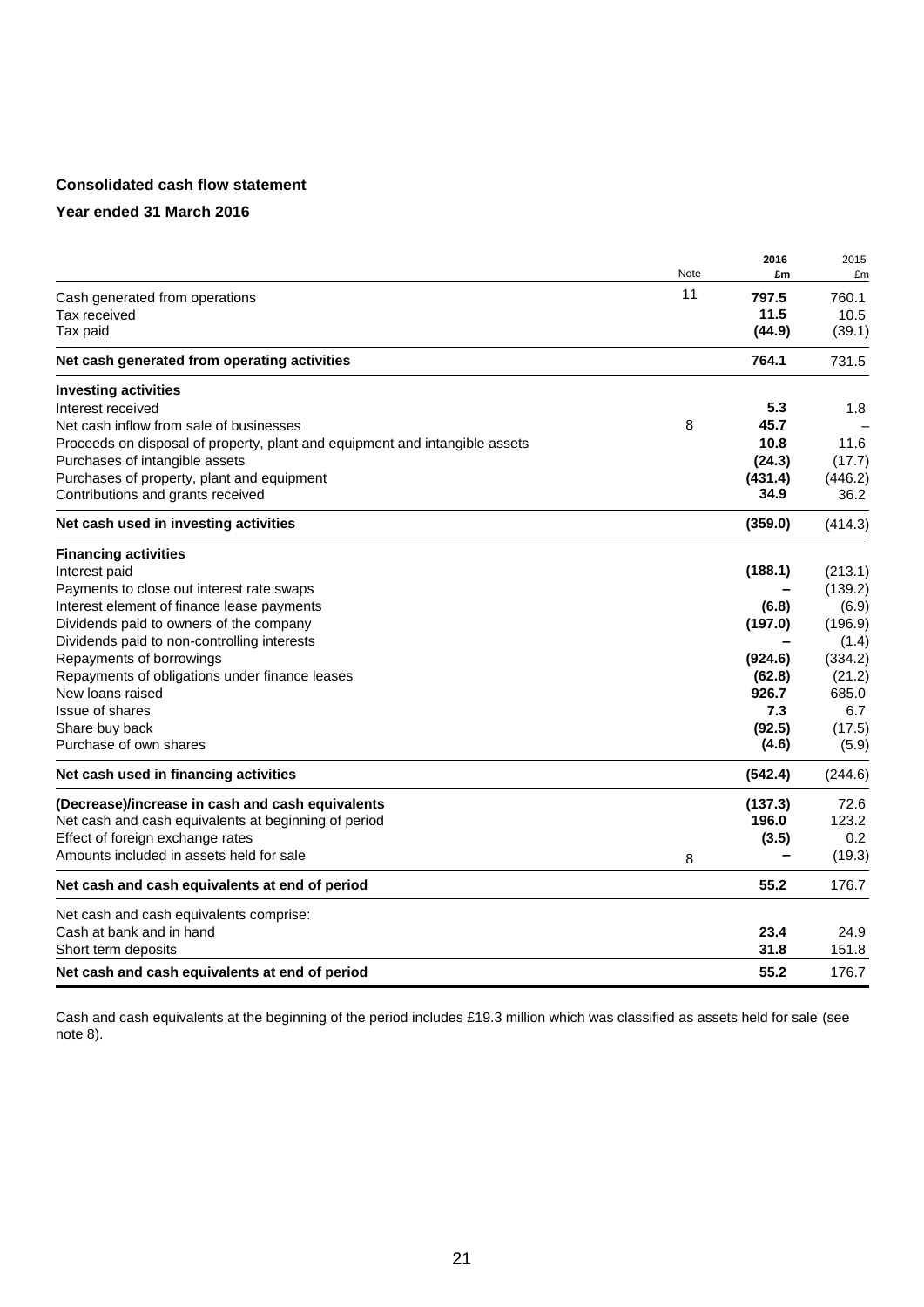#### **Notes**

#### **1 Basis of preparation**

#### **a) Basis of preparation**

The financial statements have been prepared in accordance with International Financial Reporting Standards (IFRS), International Accounting Standards (IAS) and IFRIC interpretations issued and effective and ratified by the European Union as at 31 March 2016 and those parts of the Companies Act 2006 applicable to companies reporting under IFRS as adopted by the European Union.

The financial statements have been prepared on the going concern basis under the historical cost convention as modified by the revaluation of certain financial assets and liabilities (including derivative instruments) at fair value.

The preparation of financial statements in conformity with IFRS requires the use of estimates and assumptions that affect the reported amounts of assets and liabilities at the date of the financial statements and the reported amount of revenues and expenses for the reporting period. Although these estimates are based on management's best knowledge of the amount, event or actions, actual results may ultimately differ from those estimates.

The financial information set out in this announcement does not constitute the company's statutory accounts, within the meaning of section 430 of the Companies Act 2006, for the years ended 31 March 2016 or 2015, but is derived from those accounts. While the financial information included within this announcement has been prepared in accordance with the recognition and measurement criteria of IFRS, it does not comply with the disclosure requirements of IFRS. Statutory accounts for 2015 have been delivered to the Registrar of Companies and those for 2016 will be delivered following the company's annual general meeting. The auditors have reported on those accounts; their reports were unqualified and did not contain statements under section 498(2) or (3) of the Companies Act 2006.

The auditors have consented to the publication of the Preliminary Announcement as required by Listing Rule 9.7a having completed their procedures under APB bulletin 2008/2.

#### **b) Prior year restatement**

The comparative balance sheet has been restated to reflect a reclassification between property plant and equipment and noncurrent trade and other payables. Contributions which had been received in previous years in relation to infrastructure assets, and which had a carrying value of £294.5 million as at 31 March 2014 were identified as being deducted from the carrying value of property, plant and equipment. In order to comply with the requirements of IAS 16 and IAS 18, these contributions have been reclassified from property, plant and equipment to non-current trade and other payables.

Whilst finalising the proposed adjustments, it was noted that amortisation was not charged on these contributions before 2004 when the accounting treatment was clarified and therefore an additional £13.5m of amortisation has been credited to opening retained earnings.

In addition, the restated balances result in an increased total tax liability of £67.8 million (£1.9 million current tax and £65.9 million deferred tax) as the carrying value of the underlying infrastructure assets previously shown net reduced the deferred tax liability previously calculated and there were other non-material adjustments to deferred tax arising from leases and financial instruments. The total tax restatement of £67.8 million was charged to opening retained earnings.

Property, plant and equipment and other intangible fixed assets have been analysed to disclose separately the carrying value of assets under construction. This resulted in a further adjustment between property, plant and equipment and other intangible fixed assets of £2.6 million.

The adjustment to the opening balances at 1 April 2014 is:

|                                                  | Property<br>plant and<br>equipment<br>£m | Other<br>intangible<br>assets | Current tax<br>receivable<br>£m | Deferred<br>income<br>£m | Deferred<br>tax<br>£m | Retained<br>earnings<br>£m |
|--------------------------------------------------|------------------------------------------|-------------------------------|---------------------------------|--------------------------|-----------------------|----------------------------|
| At 31 March 2014                                 |                                          |                               |                                 |                          |                       |                            |
| As previously stated                             | 7.023.5                                  | 80.2                          | 16.5                            | (491.9)                  | (654.0)               | 667.3                      |
| Impact of amounts transferred to deferred income | 291.9                                    | 2.6                           | (1.9)                           | (281.0)                  | (65.9)                | (54.3)                     |
| As restated                                      | 7,315.4                                  | 82.8                          | 14.6                            | (772.9)                  | (719.9)               | 613.0                      |
|                                                  |                                          |                               |                                 |                          |                       |                            |
| At 31 March 2015                                 |                                          |                               |                                 |                          |                       |                            |
| As previously stated                             | 7.239.8                                  | 66.7                          | 11.2                            | (542.0)                  | (625.1)               | 377.8                      |
| Impact of amounts transferred to deferred income | 291.9                                    | 2.6                           | (1.9)                           | (281.0)                  | (65.9)                | (54.3)                     |
| As restated                                      | 7,531.7                                  | 69.3                          | 9.3                             | (823.0)                  | (691.0)               | 323.5                      |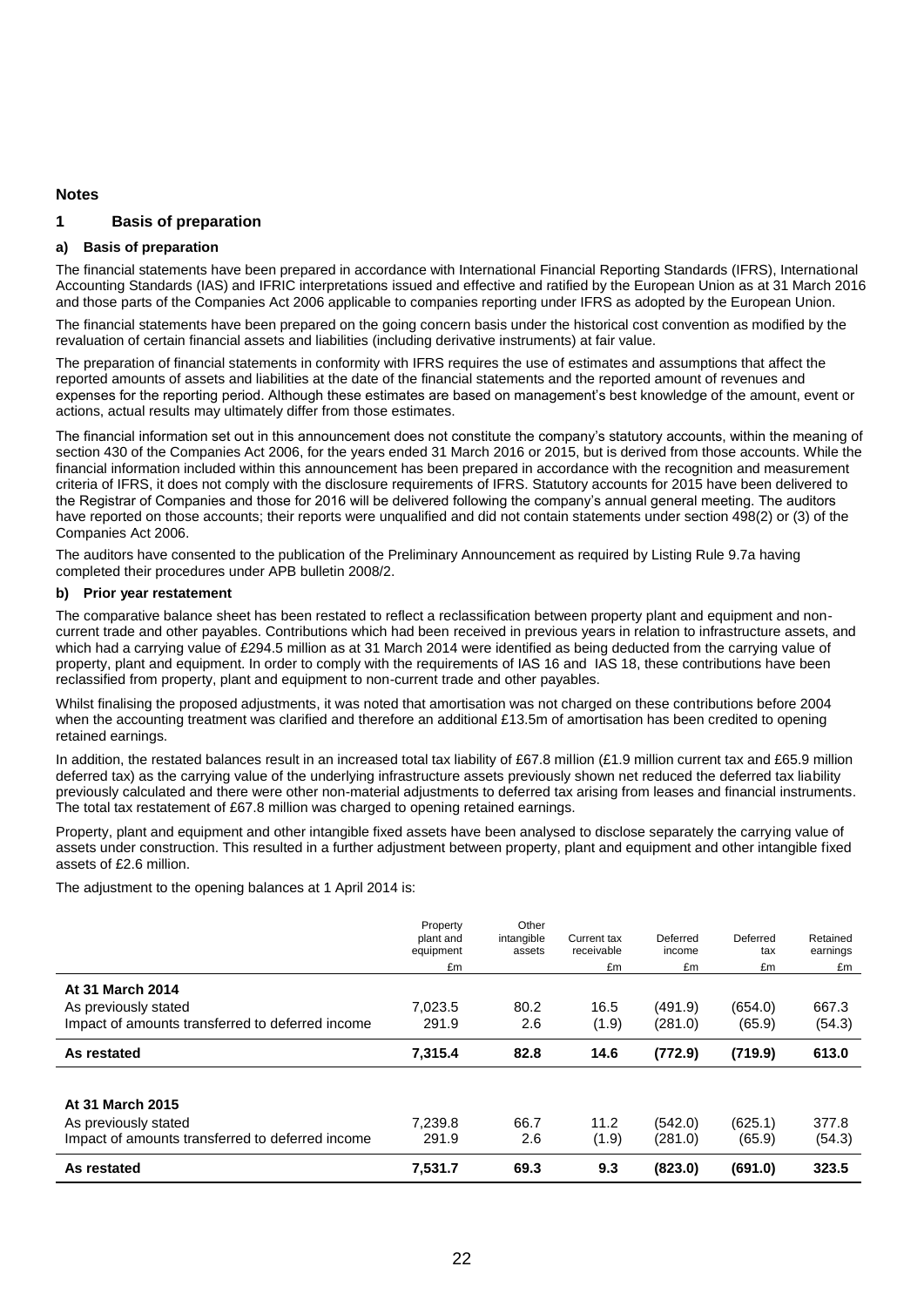### **2 Segmental analysis**

The group is organised into two main business segments:

Regulated Water and Waste Water includes the wholesale water and waste water activities of the group's regulated subsidiary Severn Trent Water Limited and its retail services to domestic customers.

Business Services includes the group's Operating Services businesses in the US and the UK, Severn Trent Water Limited's nonhousehold retail activities and the group's renewable energy business.

In the prior year results all of Severn Trent Water Limited's activities comprised a single segment and Severn Trent Services comprised the group's Operating Services and Water Purification businesses. Comparative information for the new segmentation is not available and the cost to develop it would be excessive. Therefore the current year results have been presented on both the old basis and new basis of segmentation in accordance with IFRS 8.

The Water Purification business was classified as a discontinued operation in the year ended 31 March 2015 and the sale of this business was completed on 2 July 2015. The prior year segmental results have been restated to present the Water Purification business as a discontinued operation.

#### **a) Segmental results**

The tables below shows the changes from the old to the new segmentation for turnover and PBIT for the year ended 31 March 2016:

| <b>Regulated Water and Waste Water</b>            | <b>Severn Trent</b><br>Water<br>£m | Renewable<br>energy<br>(requlated) <sup>1</sup><br>£m | Non<br>household<br>retail <sup>2</sup><br>£m | <b>Additional</b><br>inter-<br>segment<br>sales $3$<br>£m | Regulated<br>Water and<br><b>Waste Water</b><br>£m |
|---------------------------------------------------|------------------------------------|-------------------------------------------------------|-----------------------------------------------|-----------------------------------------------------------|----------------------------------------------------|
| External sales                                    | 1,548.5                            | (17.5)                                                | (391.3)                                       | —                                                         | 1,139.7                                            |
| Inter-segment sales                               | 1.7                                |                                                       |                                               | 364.7                                                     | 366.4                                              |
| Total sales                                       | 1,550.2                            | (17.5)                                                | (391.3)                                       | 364.7                                                     | 1,506.1                                            |
| Profit before interest, tax and exceptional items | 520.3                              | (17.6)                                                | (10.6)                                        |                                                           | 492.1                                              |
| Exceptional items (see note 3)                    | 1.0                                |                                                       |                                               |                                                           | 1.0                                                |
| Profit before interest and tax                    | 521.3                              | (17.6)                                                | (10.6)                                        |                                                           | 493.1                                              |

#### **Business Services**

|                                                   | <b>Severn Trent</b><br><b>Services</b><br>£m | Renewable<br>energy<br>(regulated<br>and non-<br>regulated) $1$<br>£m | Non<br>household<br>retail <sup>2</sup><br>£m | <b>Additional</b><br>inter-<br>segment<br>sales <sup>4</sup><br>£m | <b>Business</b><br><b>Services</b><br>£m |
|---------------------------------------------------|----------------------------------------------|-----------------------------------------------------------------------|-----------------------------------------------|--------------------------------------------------------------------|------------------------------------------|
|                                                   |                                              |                                                                       |                                               |                                                                    |                                          |
| External sales                                    | 233.1                                        | 30.7                                                                  | 391.3                                         |                                                                    | 655.1                                    |
| Inter-segment sales                               | 0.1                                          | 3.3                                                                   | $\overline{\phantom{0}}$                      | 16.1                                                               | 19.5                                     |
| <b>Total sales</b>                                | 233.2                                        | 34.0                                                                  | 391.3                                         | 16.1                                                               | 674.6                                    |
| Profit before interest, tax and exceptional items | 10.7                                         | 16.9                                                                  | 10.6                                          |                                                                    | 38.2                                     |
| Profit before interest and tax                    | 10.7                                         | 16.9                                                                  | 10.6                                          |                                                                    | 38.2                                     |

#### **Corporate and Other**

|                                                 | Corporate<br>and Other<br>(old basis) | Renewable<br>energy (non-<br>regulated) $1$ | Non<br>household<br>retail <sup>2</sup> | Auunvilal<br>inter-<br>segment<br>sales | Corporate<br>and Other<br>(new basis) |
|-------------------------------------------------|---------------------------------------|---------------------------------------------|-----------------------------------------|-----------------------------------------|---------------------------------------|
|                                                 | £m                                    | £m                                          | £m                                      | £m                                      | £m                                    |
| External sales                                  | 5.2                                   | (5.2)                                       |                                         |                                         | $\blacksquare$                        |
| Inter-segment sales                             | 6.5                                   | (3.3)                                       |                                         |                                         | 3.2                                   |
| <b>Total sales</b>                              | 11.7                                  | (8.5)                                       |                                         |                                         | 3.2                                   |
| Loss before interest, tax and exceptional items | (8.6)                                 | 0.7                                         |                                         |                                         | (7.9)                                 |
| Profit before interest and tax                  | (8.6)                                 | 0.7                                         |                                         |                                         | (7.9)                                 |

**Additional**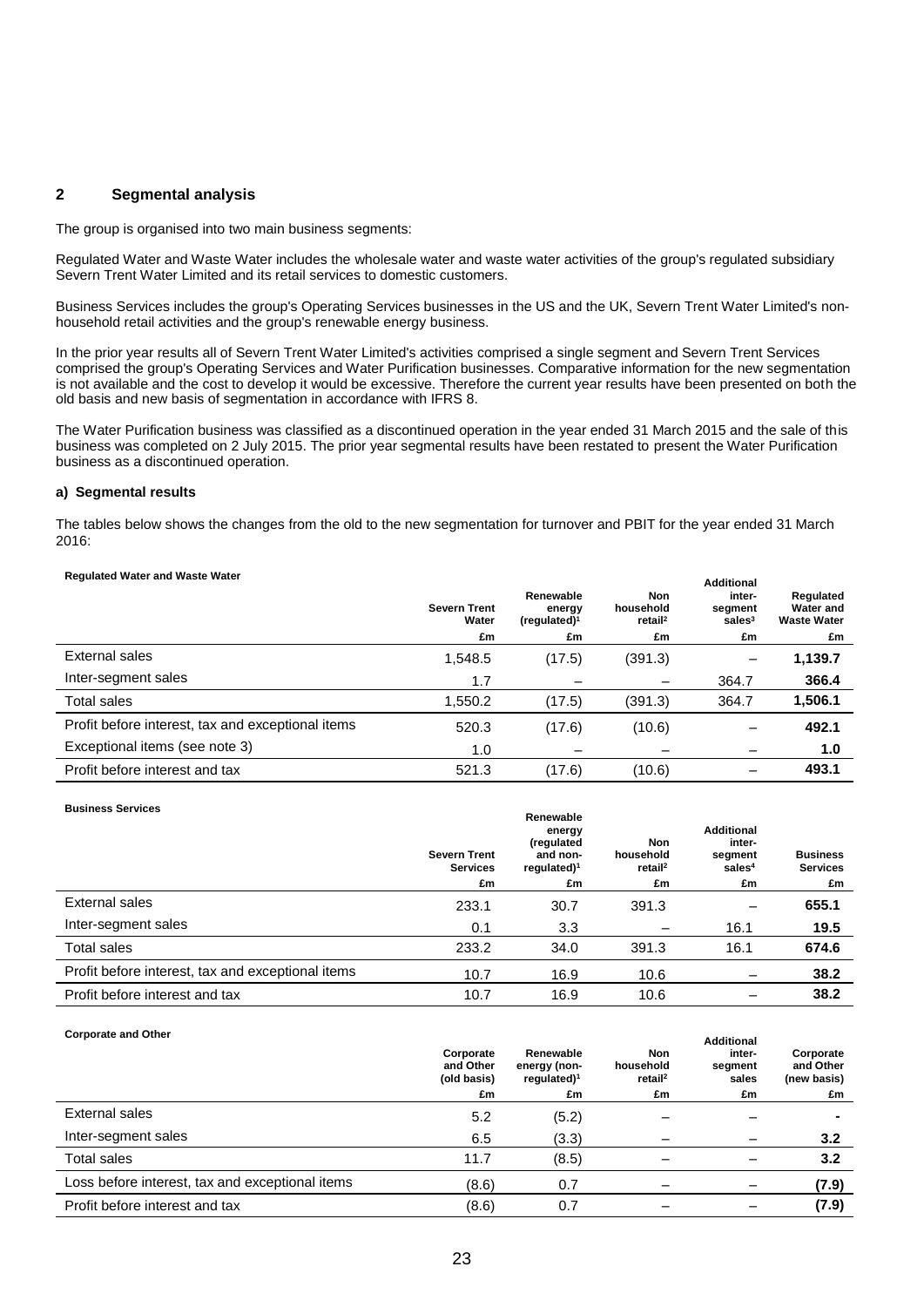### **2 Segmental analysis** (continued)

<sup>1</sup>The electricity generating assets owned by Severn Trent's regulated and non-regulated businesses are now managed by the Business Services segment. Business Services external sales includes £8 million of income that was treated as a reduction in operating costs in Severn Trent Water.

<sup>2</sup> Management of Severn Trent Water's non-household retail activities has been transferred to the Business Services segment

 $3$ The additional inter-segment sales in Regulated Water and Waste Water represent the wholesale water and waste water charges to non-household retail within Business Services

<sup>4</sup>The additional inter-segment sales in Business Services represent sales from the Regulated Renewable Energy business to Regulated Water and Waste Water

The following table shows the segmental turnover and PBIT on the old segmentation:

|                                                                        |                              | 2016                                   |                       | 2015                     |
|------------------------------------------------------------------------|------------------------------|----------------------------------------|-----------------------|--------------------------|
|                                                                        | <b>Severn Trent</b><br>Water | <b>Severn Trent</b><br><b>Services</b> | Severn Trent<br>Water | Severn Trent<br>Services |
|                                                                        | £m                           | £m                                     | £m                    | £m                       |
| External sales                                                         | 1,548.5                      | 233.1                                  | 1,579.1               | 216.2                    |
| Inter-segment sales                                                    | 1.7                          | 0.1                                    | 2.1                   | 0.1                      |
| Total sales                                                            | 1,550.2                      | 233.2                                  | 1,581.2               | 216.3                    |
| Profit before interest, tax and exceptional items<br>Exceptional items | 520.3<br>1.0                 | 10.7                                   | 539.0<br>(20.6)       | 9.7<br>1.9               |
| Profit before interest and tax                                         | 521.3                        | 10.7                                   | 518.4                 | 11.6                     |
| Profit before interest, tax and exceptional items is stated after:     |                              |                                        |                       |                          |
| Amortisation of intangible assets                                      | 20.0                         | 1.7                                    | 22.2                  | 1.0                      |
| Depreciation of property, plant and equipment                          | 290.3                        | 3.2                                    | 276.7                 | 3.5                      |
| Profit on disposal of fixed assets                                     | (3.0)                        | (0.1)                                  | (0.4)                 | (0.1)                    |

Segmental underlying PBIT is reconciled to the group's profit before tax as follows:

| Year ended 31 March                               | 2016        | 2016        | 2015    |
|---------------------------------------------------|-------------|-------------|---------|
|                                                   | (new basis) | (old basis) |         |
| Underlying PBIT:                                  | £m          | £m          | £m      |
| Severn Trent Water                                |             | 520.3       | 539.0   |
| <b>Severn Trent Services</b>                      |             | 10.7        | 9.7     |
| Regulated Water and Waste Water                   | 492.1       |             |         |
| <b>Business Services</b>                          | 38.2        |             |         |
| Corporate and other                               | (7.9)       | (8.6)       | (12.1)  |
| Consolidation adjustments                         | 0.4         | 0.4         | 3.7     |
| Group underlying PBIT                             | 522.8       | 522.8       | 540.3   |
| Exceptional items:                                |             |             |         |
| Severn Trent Water                                |             | 1.0         | (20.6)  |
| <b>Severn Trent Services</b>                      |             |             | 1.9     |
| Regulated Water and Waste Water                   | 1.0         |             |         |
| Share of results of associates and joint ventures | 0.1         | 0.1         | 0.1     |
| Net finance costs                                 | (209.3)     | (209.3)     | (240.0) |
| Net gains/(losses) on financial instruments       | 7.7         | 7.7         | (133.5) |
| Profit before tax                                 | 322.3       | 322.3       | 148.2   |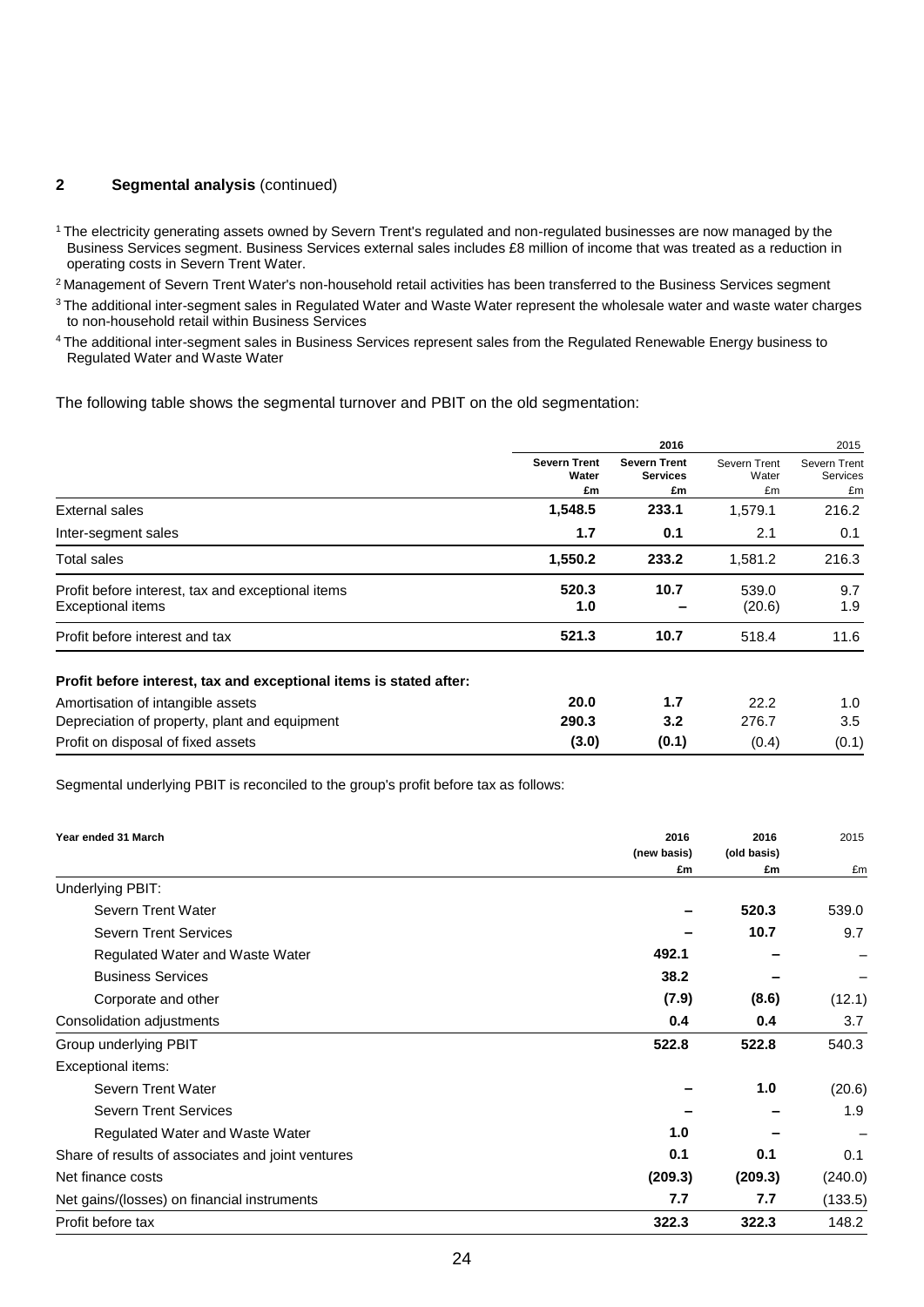# **2 Segmental analysis** (continued)

### **b) Segmental capital employed**

The tables below show the changes from the old to the new segmentation for capital employed as at 31 March 2016:

### **Regulated Water and Waste Water**

|                                            | <b>Severn Trent</b><br>Water | Renewable<br>energy<br>(regulated) | Non<br>household<br>retail | Inter-segment<br>payables &<br>receivables | Regulated<br><b>Water and</b><br><b>Waste Water</b> |
|--------------------------------------------|------------------------------|------------------------------------|----------------------------|--------------------------------------------|-----------------------------------------------------|
|                                            | £m                           | £m                                 | £m                         | £m                                         | £m                                                  |
| Operating assets                           | 8.142.6                      | (59.6)                             |                            | 27.8                                       | 8,110.8                                             |
| Goodwill                                   | 1.3                          |                                    |                            | $\overline{\phantom{0}}$                   | 1.3                                                 |
| Interests in joint ventures and associates | 0.1                          | ۰                                  | ۰                          | $\overline{\phantom{0}}$                   | 0.1                                                 |
| Segment assets                             | 8.144.0                      | (59.6)                             |                            | 27.8                                       | 8.112.2                                             |
| Segment operating liabilities              | (1,555.9)                    | 4.0                                | 9.6                        | (4.0)                                      | (1, 546.3)                                          |
| Capital employed                           | 6.588.1                      | (55.6)                             | 9.6                        | 23.8                                       | 6,565.9                                             |

| <b>Business Services</b>                   | <b>Severn Trent</b><br><b>Services</b> | Renewable<br>energy<br>(regulated and<br>non-regulated) | Non<br>household<br>retail | Inter-segment<br>payables &<br>receivables | <b>Business</b><br><b>Services</b> |
|--------------------------------------------|----------------------------------------|---------------------------------------------------------|----------------------------|--------------------------------------------|------------------------------------|
|                                            | £m                                     | £m                                                      | £m                         | £m                                         | £m                                 |
| Operating assets                           | 111.0                                  | 141.1                                                   |                            | 4.0                                        | 256.1                              |
| Goodwill                                   | 14.8                                   |                                                         |                            | $\overline{\phantom{0}}$                   | 14.8                               |
| Interests in joint ventures and associates | 5.1                                    | $\overline{\phantom{0}}$                                | $\overline{\phantom{0}}$   | $\overline{\phantom{a}}$                   | 5.1                                |
| Segment assets                             | 130.9                                  | 141.1                                                   |                            | 4.0                                        | 276.0                              |
| Segment operating liabilities              | (64.2)                                 | (24.2)                                                  | (9.6)                      | (27.8)                                     | (125.8)                            |
| Capital employed                           | 66.7                                   | 116.9                                                   | (9.6)                      | (23.8)                                     | 150.2                              |

#### **Corporate and other**

|                                                 | Corporate and<br>other | Renewable<br>energy (non-<br>regulated) | <b>Non</b><br>household<br>retail | Inter-segment<br>receivables | payables & Corporate and<br>other |    |
|-------------------------------------------------|------------------------|-----------------------------------------|-----------------------------------|------------------------------|-----------------------------------|----|
|                                                 | £m                     |                                         | £m                                | £m                           | £m                                | £m |
| Operating assets                                | 110.6                  | (81.5)                                  |                                   | $\overline{a}$               | 29.1                              |    |
| Segment assets<br>Segment operating liabilities | 110.6<br>(60.3)        | (81.5)<br>20.2                          |                                   |                              | 29.1<br>(40.1)                    |    |
| Capital employed                                | 50.3                   | (61.3)                                  |                                   | -                            | (11.0)                            |    |

The following table shows the segmental capital employed on the old segmentation:

|                                            | 2016                               |                                        |                                          | 2015                                   |
|--------------------------------------------|------------------------------------|----------------------------------------|------------------------------------------|----------------------------------------|
|                                            | <b>Severn Trent</b><br>Water<br>£m | <b>Severn Trent</b><br><b>Services</b> | <b>Severn Trent</b><br>Water<br>Restated | <b>Severn Trent</b><br><b>Services</b> |
|                                            |                                    | £m                                     | £m                                       | £m                                     |
| Operating assets                           | 8,142.6                            | 111.0                                  | 7,974.4                                  | 100.9                                  |
| Goodwill                                   | 1.3                                | 14.8                                   | 1.3                                      | 14.3                                   |
| Interests in joint ventures and associates | 0.1                                | 5.1                                    | 0.1                                      | 4.5                                    |
| Segment assets                             | 8,144.0                            | 130.9                                  | 7.975.8                                  | 119.7                                  |
| Segment operating liabilities              | (1, 555.9)                         | (64.2)                                 | (1,631.1)                                | (58.8)                                 |
| Capital employed                           | 6,588.1                            | 66.7                                   | 6,344.7                                  | 60.9                                   |

Operating assets comprise other intangible assets, property plant and equipment, inventory and trade and other receivables.

Operating liabilities comprise trade and other payables, retirement benefit obligations and provisions.

Capital employed does not include assets held for sale or liabilities associated with assets held for sale.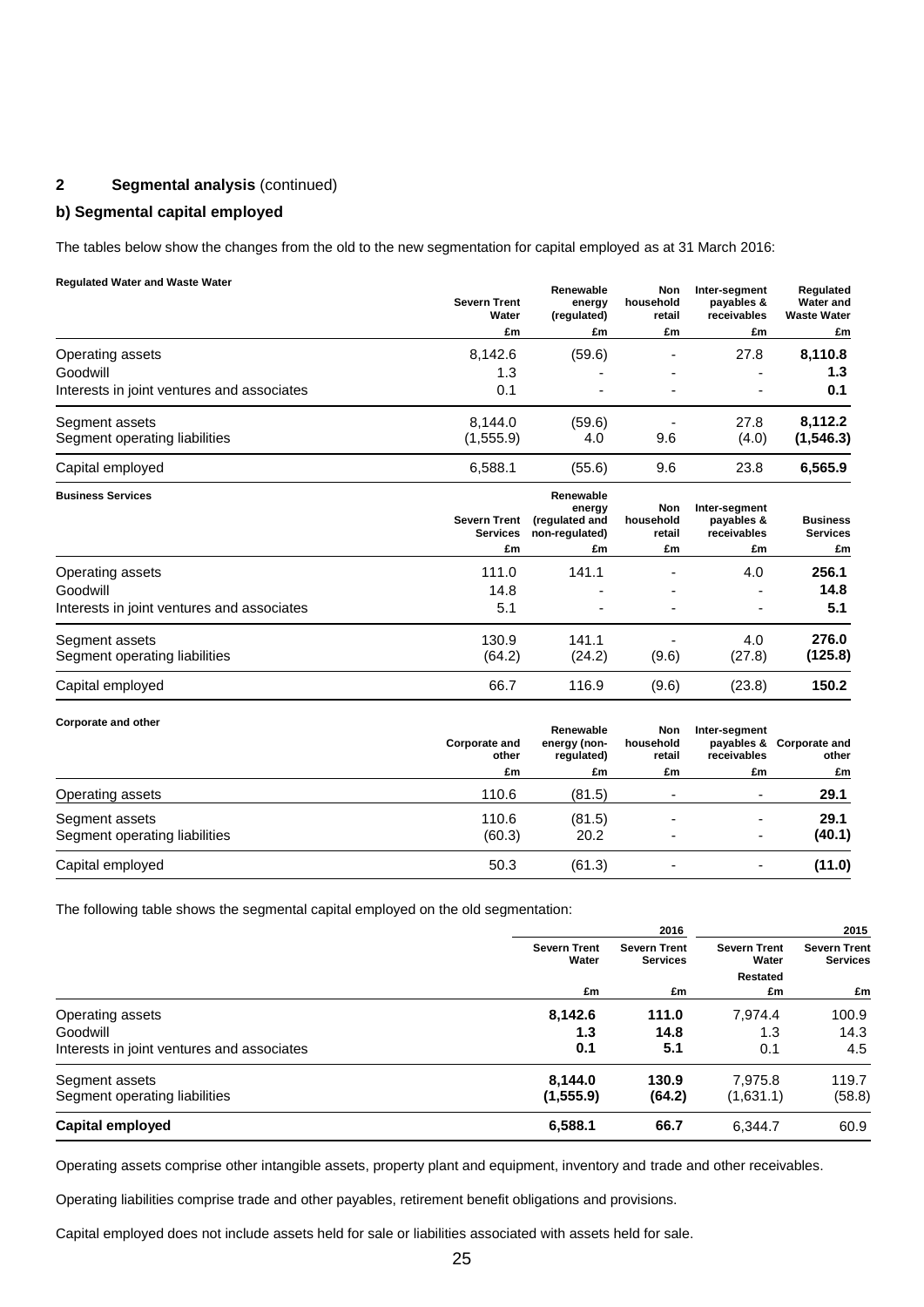# **2 Segmental analysis** (continued)

The tables below show the changes from the old to the new segmentation for additions to other intangible assets and property plant and equipment as at 31 March 2016:

#### **Regulated Water and Waste Water**

| <b>Regulated Water and Waste Water</b> |                              | Renewable             |                         | <b>Regulated Water</b> |
|----------------------------------------|------------------------------|-----------------------|-------------------------|------------------------|
|                                        | <b>Severn Trent</b><br>Water | energy<br>(regulated) | Non household<br>retail | and Waste<br>Water     |
|                                        | £m                           | £m                    | £m                      | £m                     |
| Other intangible assets                | 21.9                         | -                     |                         | 21.9                   |
| Property, plant and equipment          | 459.1                        | (6.7`                 |                         | 452.4                  |

#### **Business Services**

|                               | <b>Severn Trent</b> | Renewable<br>energy<br>(regulated and<br>Services non-regulated) | Non household<br>retail | <b>Business</b><br><b>Services</b> |
|-------------------------------|---------------------|------------------------------------------------------------------|-------------------------|------------------------------------|
|                               | £m                  | £m                                                               | £m                      | £m                                 |
| Other intangible assets       | 1.8                 |                                                                  |                         | 1.8                                |
| Property, plant and equipment | 2.2                 | 36.7                                                             | -                       | 38.9                               |

| Corporate and other           | <b>Corporate and</b><br>other | Renewable<br>energy (non-<br>regulated) | Non household<br>retail | <b>Corporate and</b><br>other |
|-------------------------------|-------------------------------|-----------------------------------------|-------------------------|-------------------------------|
|                               | £m                            | £m                                      | £m                      | £m                            |
| Other intangible assets       | 0.3                           |                                         | -                       | 0.3                           |
| Property, plant and equipment | 30.0                          | (30.0)                                  | -                       |                               |

The following table shows the additions to other intangible assets and property, plant and equipment on the old basis:

|                               |                     | 2016                |              |                     |  | 2015 |  |
|-------------------------------|---------------------|---------------------|--------------|---------------------|--|------|--|
|                               | <b>Severn Trent</b> | <b>Severn Trent</b> | Severn Trent | <b>Severn Trent</b> |  |      |  |
|                               | Water               | <b>Services</b>     | Water        | Services            |  |      |  |
|                               | £m                  | £m                  | £m           | £m                  |  |      |  |
| Other intangible assets       | 21.9                | 1.8                 | 15.4         | 1.0                 |  |      |  |
| Property, plant and equipment | 459.1               | 2.2                 | 481.3        | 2.7                 |  |      |  |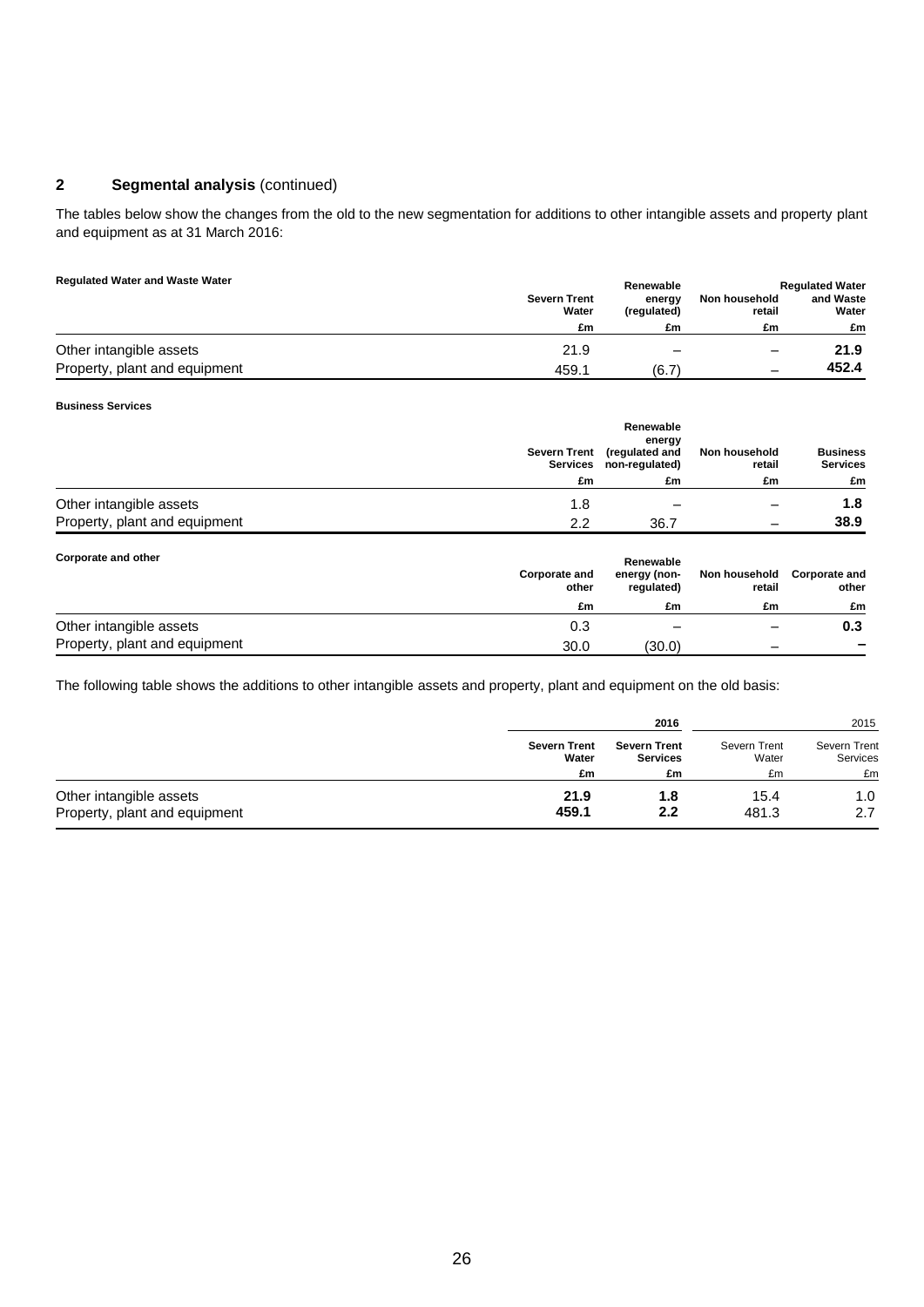# **3 Exceptional items before tax**

|                                                     | 2016       | 2015       |
|-----------------------------------------------------|------------|------------|
|                                                     | £m         | £m         |
| <b>Severn Trent Water</b>                           |            |            |
| Restructuring costs                                 | (1.0)      | 28.3       |
| Profit on disposal of fixed assets                  |            | (7.7)      |
|                                                     | (1.0)      | 20.6       |
| <b>Severn Trent Services</b>                        |            |            |
| Restructuring costs                                 |            | 4.4        |
| Release of bad debt provision                       |            | (6.3)      |
|                                                     | $\equiv$   | (1.9)      |
| Total exceptional operating items before tax        | (1.0)      | 18.7       |
| Exceptional tax is disclosed in note 6.             |            |            |
| <b>Net finance costs</b><br>4                       |            |            |
|                                                     | 2016<br>£m | 2015<br>£m |
| <b>Investment income</b>                            |            |            |
| Bank deposits                                       | 0.4        | 0.6        |
| Other financial income                              | 5.0        | 1.0        |
| Total interest revenue                              | 5.4        | 1.6        |
| Interest income on defined benefit scheme assets    | 67.7       | 80.1       |
| Total investment income                             | 73.1       | 81.7       |
| <b>Finance costs</b>                                |            |            |
| Interest on bank loans and overdrafts               | (21.9)     | (17.1)     |
| Interest on other loans                             | (170.6)    | (201.8)    |
| Interest on finance leases                          | (6.8)      | (6.9)      |
| Total borrowing costs                               | (199.3)    | (225.8)    |
| Other financial expenses                            | (0.3)      | (1.4)      |
| Interest cost on defined benefit scheme obligations | (82.8)     | (94.5)     |
| Total finance costs                                 | (282.4)    | (321.7)    |
| Net finance costs                                   | (209.3)    | (240.0)    |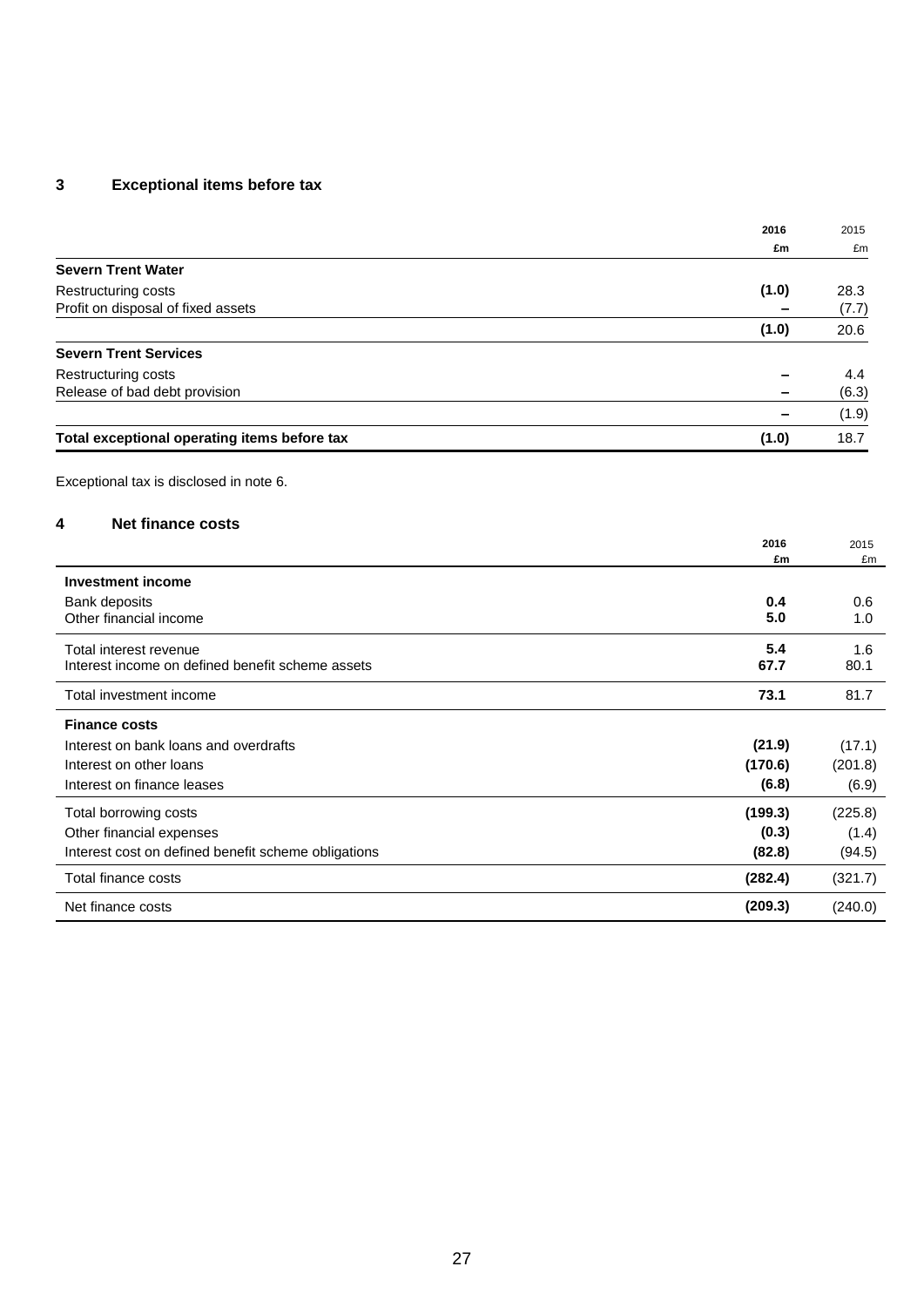### **5 Gains/(losses) on financial instruments**

|                                                                    | 2016   | 2015    |
|--------------------------------------------------------------------|--------|---------|
|                                                                    | £m     | £m      |
| Loss on swaps used as hedging instruments in fair value hedges     | (0.7)  | (2.6)   |
| Loss arising on debt in fair value hedges                          | (1.1)  |         |
| Exchange (loss)/gain on other loans                                | (32.6) | 73.3    |
| Loss on cash flow hedges transferred from equity                   | (12.2) | (23.6)  |
| Hedge ineffectiveness on cash flow hedges                          | 0.5    | 2.8     |
| Gain/(loss) arising on swaps where hedge accounting is not applied | 53.8   | (183.4) |
|                                                                    | 7.7    | (133.5) |

### **6 Taxation**

|                                                                  |                                  |                           | 2016   | 2015   |
|------------------------------------------------------------------|----------------------------------|---------------------------|--------|--------|
|                                                                  | <b>Before</b><br>exceptional tax | <b>Exceptional</b><br>tax | Total  | Total  |
|                                                                  | £m                               | £m                        | £m     | £m     |
| <b>Current tax</b>                                               |                                  |                           |        |        |
| Current year at 20% (2015: 21%)                                  | 57.6                             |                           | 57.6   | 46.4   |
| Prior years at 21% (2015: 23%)                                   | (2.4)                            |                           | (2.4)  | (8.6)  |
| <b>Total current tax</b>                                         | 55.2                             |                           | 55.2   | 37.8   |
| Deferred tax                                                     |                                  |                           |        |        |
| Origination and reversal of temporary differences - current year | 10.9                             |                           | 10.9   | (11.3) |
| Origination and reversal of temporary differences - prior year   | 2.8                              |                           | 2.8    | 6.2    |
| Exceptional credit arising from rate change                      |                                  | (78.6)                    | (78.6) |        |
| <b>Total deferred tax</b>                                        | 13.7                             | (78.6)                    | (64.9) | (5.1)  |
|                                                                  | 68.9                             | (78.6)                    | (9.7)  | 32.7   |

The current tax charge was £55.2 million (2015: £37.8 million). This includes a credit of £2.4 million (2015: credit of £8.6 million) arising from adjustments to prior year tax computations.

The Finance Act 2015 was enacted in the current year which implemented a reduction in the corporation tax rate from 20% to 18% with effect from 1 April 2020. This resulted in an additional exceptional deferred tax credit of £78.6 million in the income statement and a deferred tax charge of £9.6 million in reserves.

A further reduction to 17% with effect from 1 April 2020 has been announced but not yet substantively enacted. The estimated impact of this rate change will be a reduction in the deferred tax liability of approximately £37 million.

### **7 Dividends**

Amounts recognised as distributions to owners of the company in the period:

|                                                                                                                    | 2016            |               |                 | 2015          |  |
|--------------------------------------------------------------------------------------------------------------------|-----------------|---------------|-----------------|---------------|--|
|                                                                                                                    | Pence per share | £m            | Pence per share | £m            |  |
| Final dividend for the year ended 31 March 2015 (2014)<br>Interim dividend for the year ended 31 March 2016 (2015) | 50.94<br>32.26  | 121.2<br>75.8 | 48.24<br>33.96  | 115.5<br>81.4 |  |
| Total dividends                                                                                                    | 83.20           | 197.0         | 82.20           | 196.9         |  |
| Proposed final dividend for the year ended 31 March 2016                                                           | 48.40           |               |                 |               |  |

The proposed final dividend is subject to approval by shareholders at the Annual General Meeting and has not been included as a liability in these financial statements.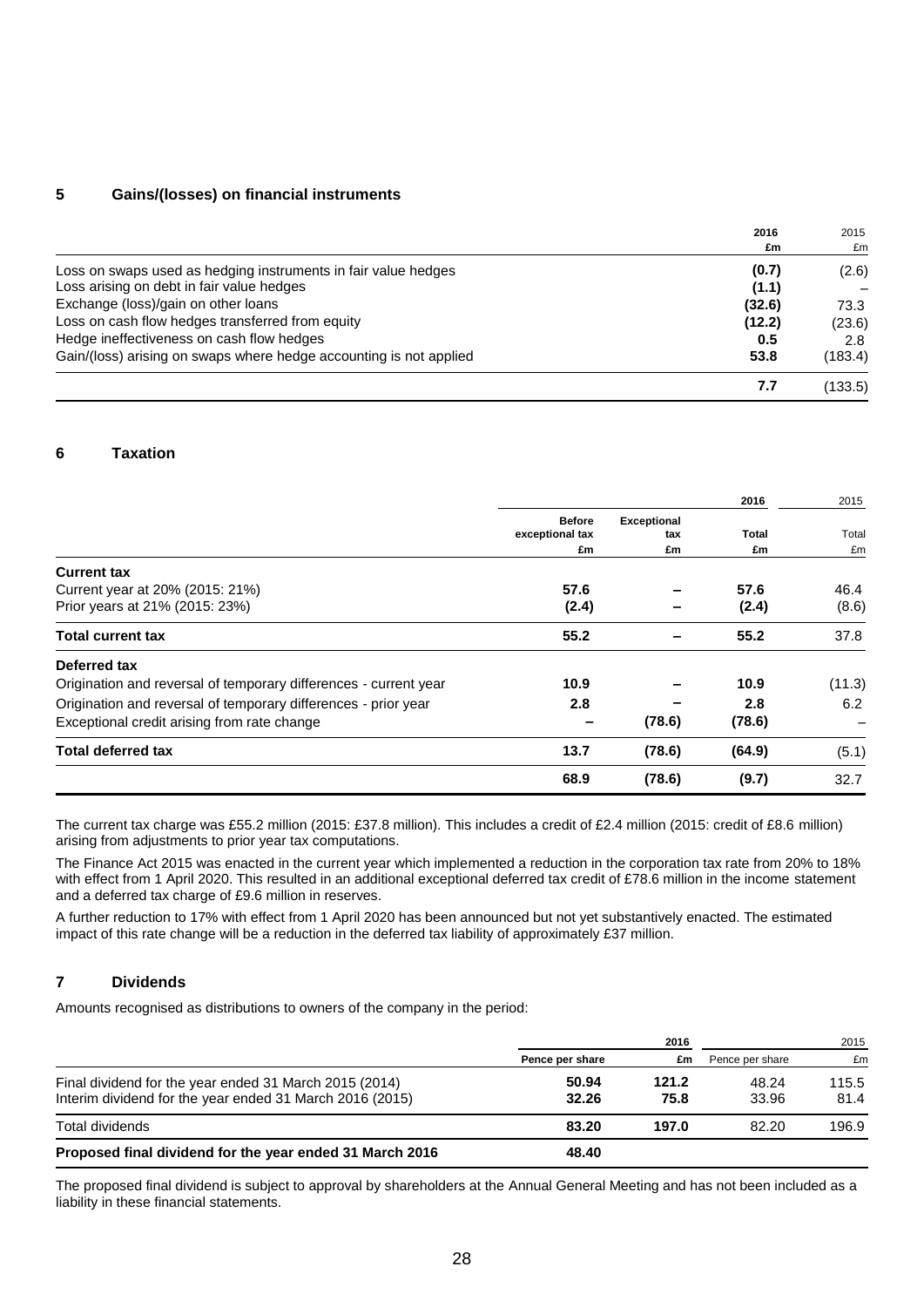### **8 Discontinued operations**

On 23 January 2015 the board approved a process to dispose of the group's Water Purification business which formed part of the Severn Trent Services segment. These operations were classified as discontinued and as a disposal group held for sale as at 31 March 2015. The results of discontinued operations are disclosed separately in the income statement and the assets and liabilities of the disposal group are presented separately in the balance sheet at 31 March 2015.

On 12 May 2015 the group entered into a binding agreement to sell the business to Industrie De Nora. The sale was completed on 2 July 2015.

The results of the discontinued operations were as follows:

|                                              | 2016   | 2015    |
|----------------------------------------------|--------|---------|
|                                              | £m     | £m      |
| Turnover                                     | 29.7   | 108.2   |
| Total operating costs                        | (27.6) | (103.3) |
| Profit before tax                            | 2.1    | 4.9     |
| Attributable tax expense                     | (0.1)  | (0.2)   |
| Loss on disposal of discontinued operations  | (2.7)  |         |
| Attributable tax expense on loss on disposal |        | -       |
| (Loss)/profit for the year                   | (0.7)  | 4.7     |
| Attributable to:                             |        |         |
| Owners of the company                        | (0.6)  | 3.7     |
| Non-controlling interests                    | (0.1)  | 1.0     |
|                                              | (0.7)  | 4.7     |

The major classes of assets and liabilities comprising the operations classified as held for sale were as follows:

|                                                        | 31 March |
|--------------------------------------------------------|----------|
|                                                        | 2015     |
|                                                        | £m       |
| Goodwill                                               | 1.8      |
| Other intangible assets                                | 7.2      |
| Property, plant and equipment                          | 5.0      |
| Inventories                                            | 17.3     |
| Trade and other receivables                            | 57.3     |
| Cash and bank balances                                 | 19.3     |
| Total assets classified as held for sale               | 107.9    |
| Trade and other payables                               | (33.6)   |
| <b>Tax liabilities</b>                                 | (0.2)    |
| Provisions for liabilities and charges                 | (1.5)    |
| Total liabilities associated with assets held for sale | (35.3)   |
| Net assets of disposal group                           | 72.6     |

Cash flows arising from the disposal group were as follows:

|                                 | 2016   | 2015  |
|---------------------------------|--------|-------|
|                                 | £m     | £m    |
| Net cash flows attributable to: |        |       |
| - operating activities          | (0.5)  | 1.8   |
| - investing activities          | (11.6) | (2.1) |
| - financing activities          | (6.4)  | 3.6   |
|                                 | (18.5) | 3.3   |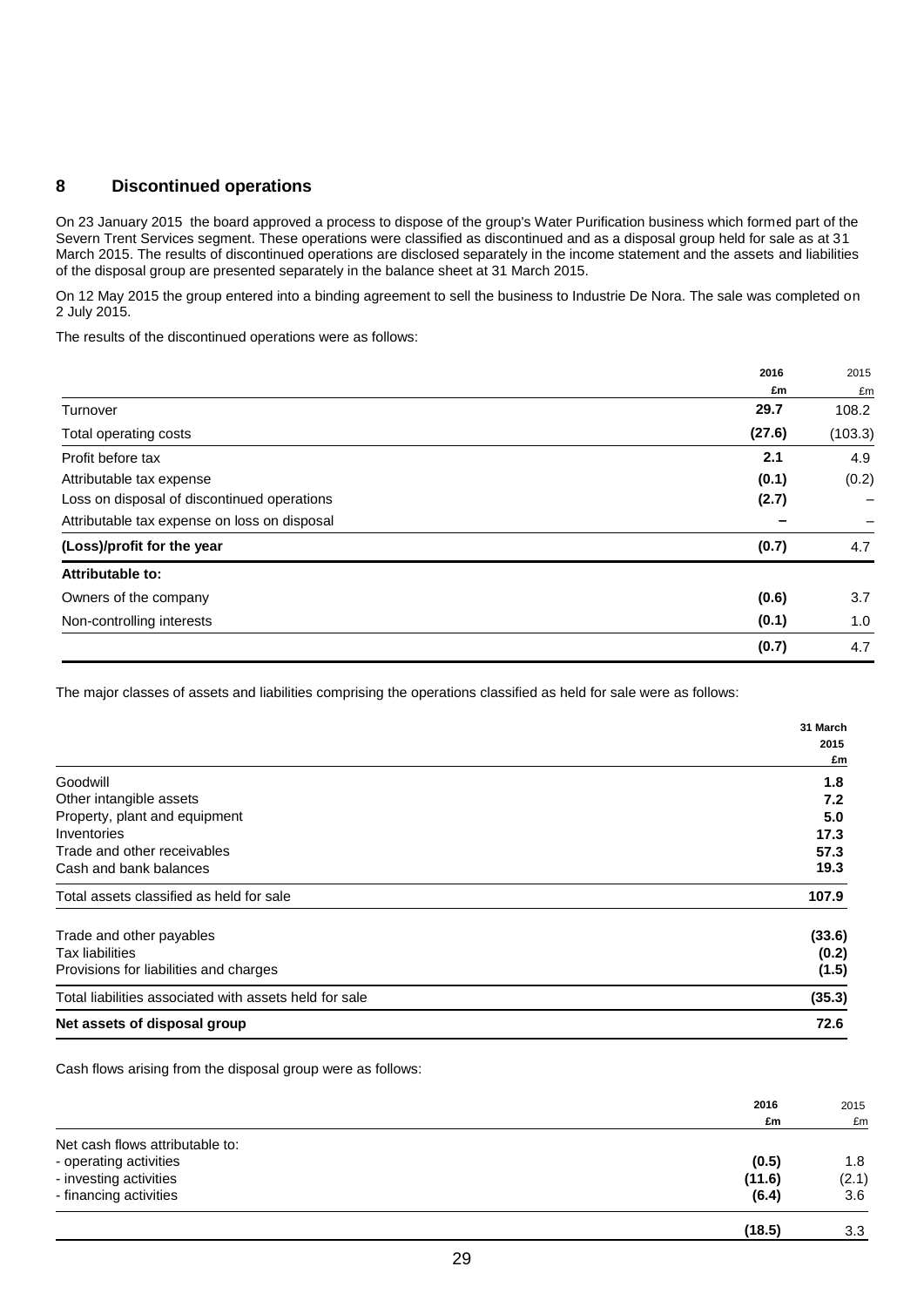# **8 Discontinued operations** (continued)

Basic and diluted (loss)/earnings per share from discontinued operations are as follows:

|                                   |                     |                                              | 2016                         |              |                                              | 2015                         |  |
|-----------------------------------|---------------------|----------------------------------------------|------------------------------|--------------|----------------------------------------------|------------------------------|--|
|                                   | <b>Result</b><br>£m | Weighted<br>average number<br>of shares<br>m | Per share<br>amount<br>pence | Result<br>£m | Weighted<br>average number<br>of shares<br>m | Per share<br>amount<br>pence |  |
| Basic (loss)/earnings per share   | (0.6)               | 236.1                                        | (0.3)                        | 3.7          | 238.8                                        | 1.5                          |  |
| Diluted (loss)/earnings per share | (0.6)               | 237.2                                        | (0.3)                        | 3.7          | 239.9                                        | 1.5                          |  |

The net assets of the business at the date of disposal were:

|                                                    | £m     |
|----------------------------------------------------|--------|
| Goodwill                                           | 1.8    |
| Other intangible assets                            | 6.5    |
| Property, plant and equipment                      | 3.6    |
| Investments                                        | 0.1    |
| Inventories                                        | 14.6   |
| Trade and other receivables                        | 59.9   |
| Cash and bank balances                             | 11.0   |
| Trade and other payables                           | (36.1) |
| <b>Tax liabilities</b>                             | (0.2)  |
| Intercompany borrowings                            | (18.1) |
| Provisions for liabilities and charges             | (1.5)  |
|                                                    | 41.6   |
| Attributable to:                                   |        |
| Owners of the company                              | 27.9   |
| Non-controlling interest                           | 13.7   |
|                                                    | 41.6   |
| The net loss on disposal is calculated as follows: |        |
|                                                    | £m     |

| Net loss on disposal                                                                                  | (2.7)         |
|-------------------------------------------------------------------------------------------------------|---------------|
| Net gain on disposal before foreign exchange losses<br>Foreign exchange losses recycled from reserves | 9.0<br>(11.7) |
| Provisions arising on disposal                                                                        | (1.1)         |
| Disposal costs                                                                                        | (4.8)         |
| Net assets attributable to owners of the company                                                      | (27.9)        |
| Consideration                                                                                         | 42.8          |

The net cash flows arising from disposal in the year were:

|                                                     | £m     |
|-----------------------------------------------------|--------|
| Consideration received in cash and cash equivalents | 42.8   |
| Settlement of intercompany loans                    | 18.1   |
| Disposal costs paid in cash and cash equivalents    | (4.2)  |
| Cash and bank balances disposed of                  | (11.0) |
|                                                     | 45.7   |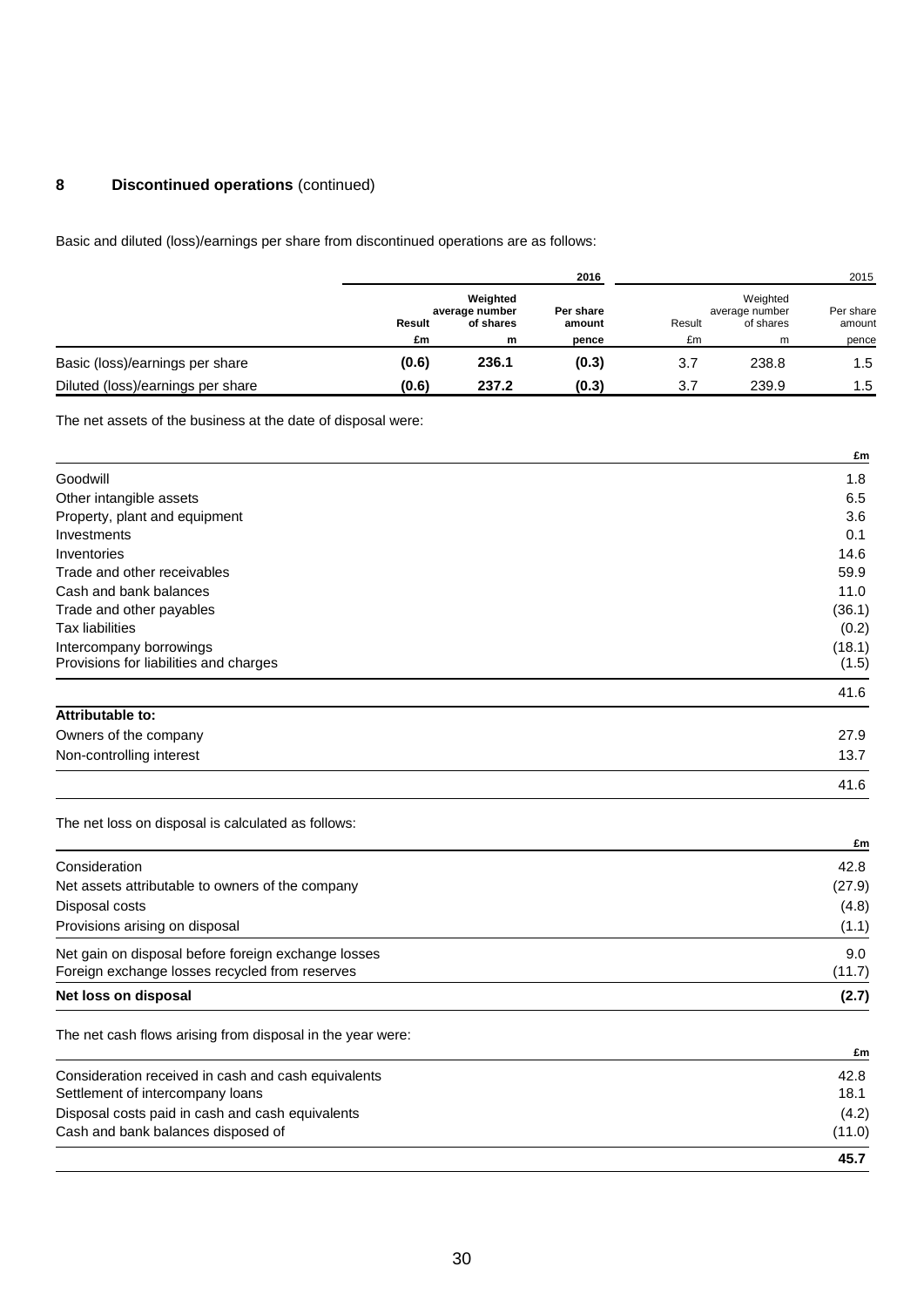### **9 Earnings per share**

#### **a) Basic and diluted earnings per share**

Basic earnings per share are calculated by dividing the earnings attributable to ordinary shareholders by the weighted average number of ordinary shares in issue during the year, excluding those held in the Severn Trent Employee Share Ownership Trust which are treated as cancelled.

For diluted earnings per share, the weighted average number of ordinary shares in issue is adjusted to assume conversion of all potentially dilutive ordinary shares.

Basic and diluted earnings per share from continuing and discontinued operations are calculated on the basis of profit from continuing and discontinued operations attributable to the equity holders of the company.

The calculation of basic and diluted earnings per share is based on the following data:

#### **Earnings for the purpose of basic and diluted earnings per share from continuing operations**

|                                                                                        | 2016  | 2015  |
|----------------------------------------------------------------------------------------|-------|-------|
|                                                                                        | £m    | £m    |
| Profit for the period attributable to owners of the company                            | 330.0 | 119.1 |
| Adjusted for loss/(profit) from discontinued operations (see note 8)                   | 0.6   | (3.7) |
| Profit for the period from continuing operations attributable to owners of the company | 330.6 | 115.4 |

#### **Number of shares**

|                                                                                                                                                                  | 2016              | 2015              |
|------------------------------------------------------------------------------------------------------------------------------------------------------------------|-------------------|-------------------|
| Weighted average number of ordinary shares for the purpose of basic earnings per share<br>Effect of dilutive potential ordinary shares - share options and LTIPs | m<br>236.1<br>1.1 | m<br>238.8<br>1.1 |
| Weighted average number of ordinary shares for the purpose of diluted earnings per share                                                                         | 237.2             | 239.9             |

#### **b) Underlying earnings per share from continuing operations**

|                                       | 2016<br>pence | 2015<br>pence |
|---------------------------------------|---------------|---------------|
| Underlying basic earnings per share   | 108.7         | 107.2         |
| Underlying diluted earnings per share | 108.2         | 106.7         |

Underlying earnings per share figures are presented for continuing operations. These exclude the effects of deferred tax, exceptional tax, gains/losses on financial instruments, current tax related to gains/losses on financial instruments, exceptional items and current tax related to exceptional items. The directors consider that the underlying figures provide a useful additional indicator of performance. The denominators used in the calculations of underlying basic and diluted earnings per share are the same as those used in the unadjusted figures set out above.

#### **Adjustments to earnings**

The adjustments to earnings that are made in calculating underlying earnings per share are as follows:

|                                                                                                                                        | 2016<br>£m              | 2015<br>£m     |
|----------------------------------------------------------------------------------------------------------------------------------------|-------------------------|----------------|
| Earnings for the purpose of basic and diluted earnings per share from continuing operations<br>Adjustments for                         | 330.6                   | 115.4          |
| - exceptional items before tax<br>- current tax related to exceptional items                                                           | (1.0)<br>(0.2)          | 18.7<br>(4.7)  |
| - gain/loss on financial instruments                                                                                                   | (7.7)                   | 133.5          |
| - current tax related to gain/loss on financial instruments<br>- deferred tax excluding exceptional credit<br>- exceptional tax credit | (0.2)<br>13.7<br>(78.6) | (1.8)<br>(5.1) |
| Earnings for the purpose of underlying basic and diluted earnings per share                                                            | 256.6                   | 256.0          |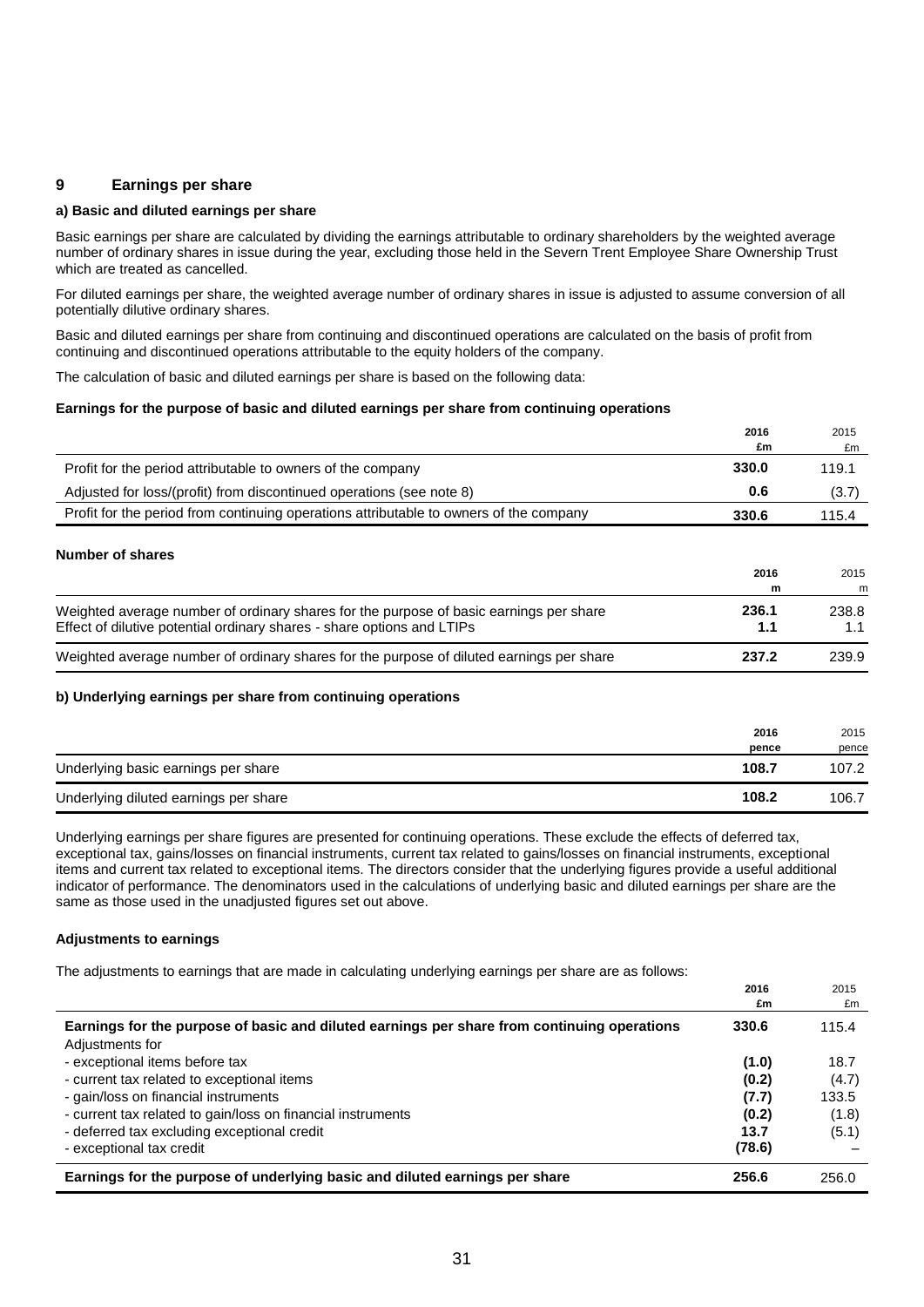### **10 Retirement benefit obligations**

Movements in the present value of the defined benefit obligation were as follows:

|                                                                              | 2016    | 2015    |
|------------------------------------------------------------------------------|---------|---------|
|                                                                              | £m      | £m      |
| Present value at 1 April                                                     | (468.9) | (348.3) |
| Service cost                                                                 |         | (22.8)  |
| Past service cost                                                            | 0.7     | (18.1)  |
| Net interest cost                                                            | (15.1)  | (14.4)  |
| Contributions from the sponsoring companies                                  | 27.8    | 81.0    |
| Actuarial gains/(losses) recognised in the statement of comprehensive income | 148.3   | (143.4) |
| Scheme administration costs                                                  | (2.3)   | (2.9)   |
| Present value at 31 March                                                    | (309.5) | (468.9) |

The major assumptions used in the valuation of the defined benefit pension schemes were as follows:

|                                                                                       | 2016 | 2015 |
|---------------------------------------------------------------------------------------|------|------|
| Price inflation                                                                       | 3.0% | 3.0% |
| Pension increases in payment                                                          | 3.0% | 3.0% |
| Pension increases in deferment                                                        | 3.0% | 3.0% |
| Discount rate                                                                         | 3.6% | 3.3% |
| Remaining life expectancy for members currently aged 65 (years)                       |      |      |
| - men                                                                                 | 21.4 | 21.4 |
| - women                                                                               | 24.6 | 24.5 |
| Remaining life expectancy for members currently aged 45 upon retirement at 65 (years) |      |      |
| - men                                                                                 | 22.8 | 22.7 |
| - women                                                                               | 26.1 | 26.1 |

The following table summarises the estimated impact on scheme liabilities resulting from changes to key actuarial assumptions whilst holding all other assumptions constant:

| <b>Assumption</b> | <b>Change in assumption</b>           | Impact on scheme liabilities     |
|-------------------|---------------------------------------|----------------------------------|
| Discount rate     | Increase/decrease by 0.1%             | Decrease/increase by £45 million |
| Price inflation   | Increase/decrease by 0.1%             | Decrease/increase by £40 million |
| Mortality         | Increase in life expectancy by 1 year | Increase by £65 million          |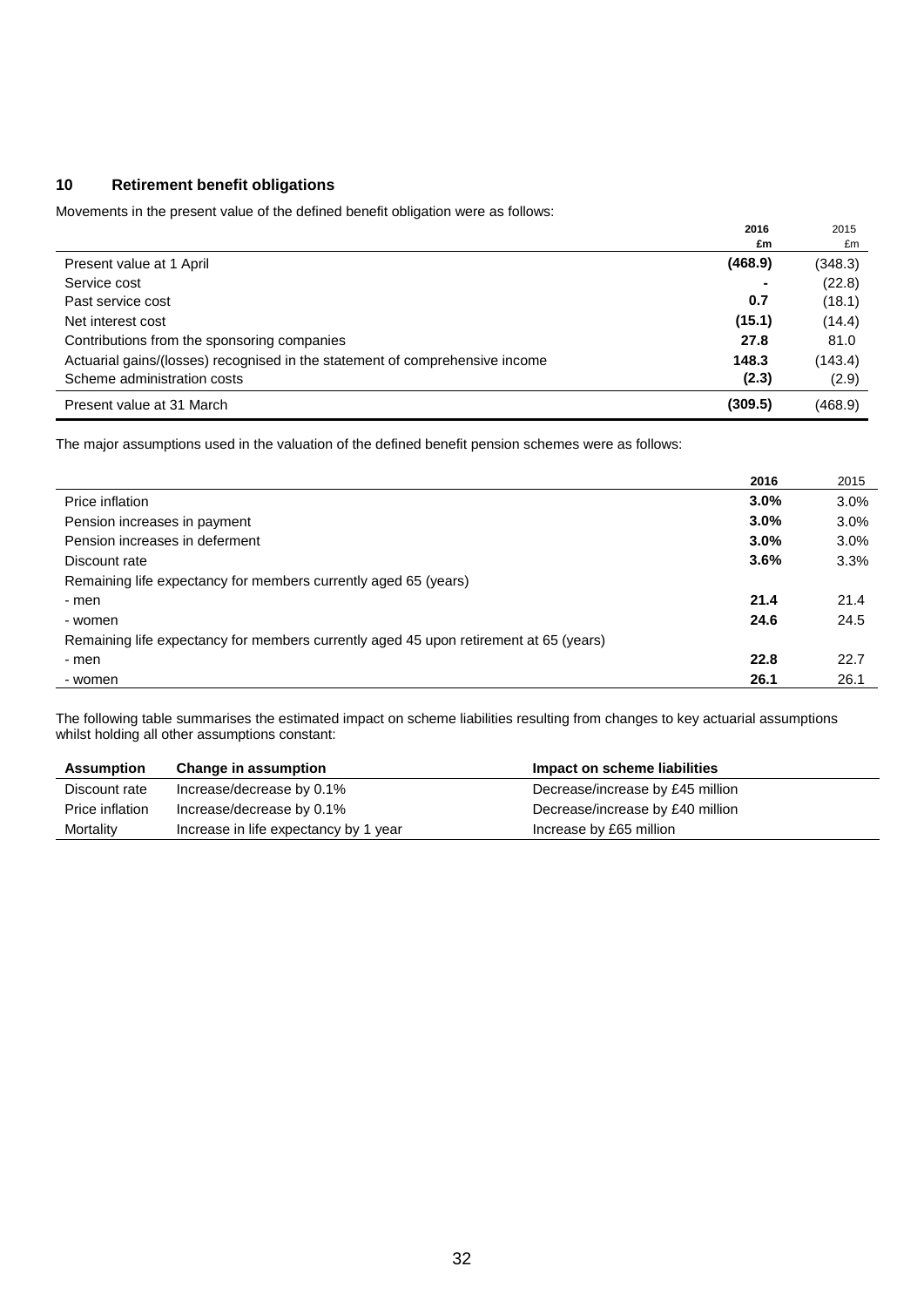# **11 Cash flow statement**

### **a) Reconciliation of operating profit to operating cash flows**

|                                                                       | 2016   | 2015   |
|-----------------------------------------------------------------------|--------|--------|
|                                                                       | £m     | £m     |
| Profit before interest and tax from continuing operations             | 523.8  | 521.6  |
| (Loss)/profit before interest and tax from discontinued operations    | (0.6)  | 4.9    |
| Profit before interest and tax                                        | 523.2  | 526.5  |
| Depreciation of property, plant and equipment                         | 294.2  | 281.6  |
| Amortisation of intangible assets                                     | 22.0   | 24.2   |
| Impairment                                                            |        | 0.2    |
| Pension service cost                                                  | (0.7)  | 40.9   |
| Defined benefit pension scheme administration costs                   | 2.3    | 2.9    |
| Defined benefit pension scheme contributions                          | (27.8) | (81.0) |
| Share based payments charge                                           | 5.2    | 7.7    |
| Profit on sale of property, plant and equipment and intangible assets | (0.9)  | (8.6)  |
| Loss on disposal of businesses                                        | 2.7    |        |
| Deferred income movement                                              | (10.5) | (10.1) |
| Provisions charged to the income statement                            | 5.9    | 20.0   |
| Utilisation of provisions for liabilities and charges                 | (10.7) | (26.0) |
| Operating cashflows before movements in working capital               | 804.9  | 778.3  |
| Increase in inventory                                                 | (2.8)  | (5.7)  |
| Increase in amounts receivable                                        | (24.1) | (32.5) |
| Increase in amounts payable                                           | 19.5   | 20.0   |
| Cash generated from operations                                        | 797.5  | 760.1  |
| Tax received                                                          | 11.5   | 10.5   |
| Tax paid                                                              | (44.9) | (39.1) |
| Net cash generated from operating activities                          | 764.1  | 731.5  |

### **b) Exceptional cash flows**

|                          | 2016<br>£m               | 2015<br>£m |
|--------------------------|--------------------------|------------|
| Restructuring costs      | (4.0)                    | (25.4)     |
| Disposal of fixed assets | $\qquad \qquad$          | 9.4        |
| Disposal of subsidiaries | $\overline{\phantom{a}}$ | (3.5)      |
|                          | (4.0)                    | (19.5)     |

### **c) Reconciliation of movement in cash and cash equivalents to movement in net debt**

|                               | As at<br>1 April<br>2015<br>£m | Cash flow<br>£m | Fair value<br>adjustments<br>£m | RPI uplift on<br>index-linked<br>debt<br>£m | Foreian<br>exchange<br>£m | Other<br>non cash<br>movements<br>£m | As at<br>31 March<br>2016<br>£m |
|-------------------------------|--------------------------------|-----------------|---------------------------------|---------------------------------------------|---------------------------|--------------------------------------|---------------------------------|
| Net cash and cash equivalents | 176.7                          | (137.3)         |                                 | $\overline{\phantom{0}}$                    | (3.5)                     | 19.3 $1$                             | 55.2                            |
| Bank loans                    | (1,279.2)                      | 30.9            |                                 | (1.4)                                       |                           | (0.1)                                | (1, 249.8)                      |
| Other loans                   | (3, 467.5)                     | (33.0)          | (1.1)                           | (13.4)                                      | (32.6)                    | 7.9                                  | (3,539.7)                       |
| Finance leases                | (180.0)                        | 62.8            |                                 |                                             | -                         |                                      | (117.2)                         |
| Cross currency swaps          | (2.6)                          |                 | 39.8                            |                                             | $\overline{\phantom{0}}$  | (9.1)                                | 28.1                            |
| Net debt                      | (4,752.6)                      | (76.6)          | 38.7                            | (14.8)                                      | (36.1)                    | 18.0                                 | (4,823.4)                       |

1. Other non cash movements on cash and cash equivalents represent amounts transferred to assets held for sale in the prior year (see note 8).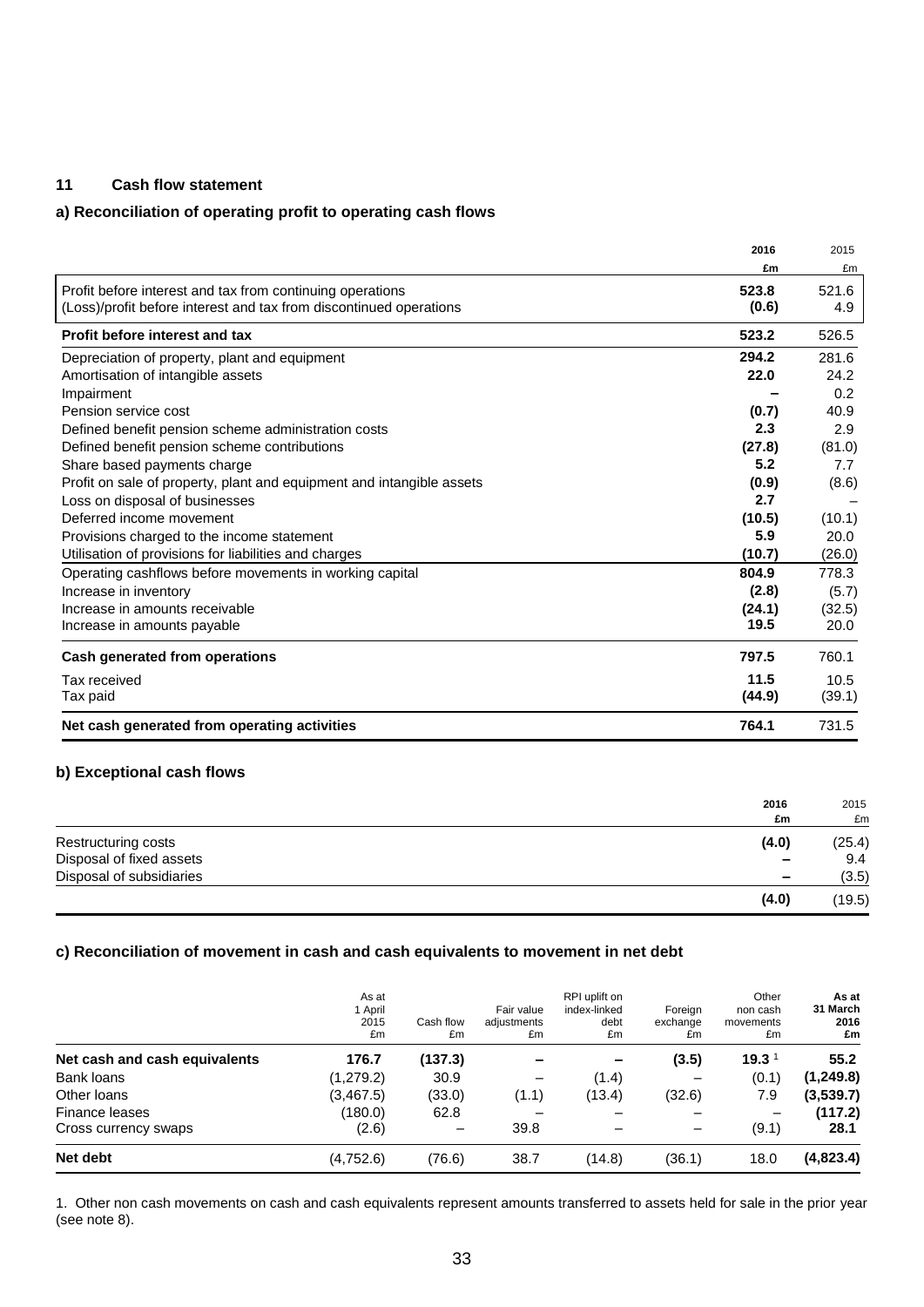### **12 Contingent liabilities**

#### **Bonds and guarantees**

Group undertakings have entered into bonds and guarantees in the normal course of business. No liability is expected to arise in respect of either bonds or guarantees.

The group has given certain guarantees in respect of the borrowings of its associate, Servizio Idrico Integrato S.c.p.a. The guarantees are limited to €5.1 million (2015: €5.1 million). The group does not expect any liabilities that are not provided for in these financial statements to arise from these arrangements.

### **13 Related party transactions**

There have been no related party transactions that materially affected the financial position or performance of the group during the period.

### **14 Post balance sheet events**

#### **Dividends**

Following the year end the board of directors has proposed a final dividend of 48.40 pence per share. Further details of this are shown in note 7.

#### **Water Plus joint venture**

On 1 March 2016 the group announced its intention, subject to approval from the Competition and Markets Authority ('CMA'), to enter into a joint venture with United Utilities PLC to compete in the non-household water and waste water retail markets in Great Britain. On 3 May 2016 the CMA announced approval of the joint venture. On this date the group determined that completion of the proposed transaction became highly probable and the non-household retail business was classified as a disposal group and discontinued operation with effect from this date.

### **15 Annual report**

The annual report will be made available to shareholders in June. Copies may be obtained from the Company Secretary, Severn Trent Plc, PO Box 5309, Coventry CV3 9FH.

### **16 Annual general meeting**

The Annual General Meeting will be held at the Ricoh Arena, Phoenix Way, Foleshill, Coventry, CV6 6GE at 11am on Wednesday 20 July 2016.